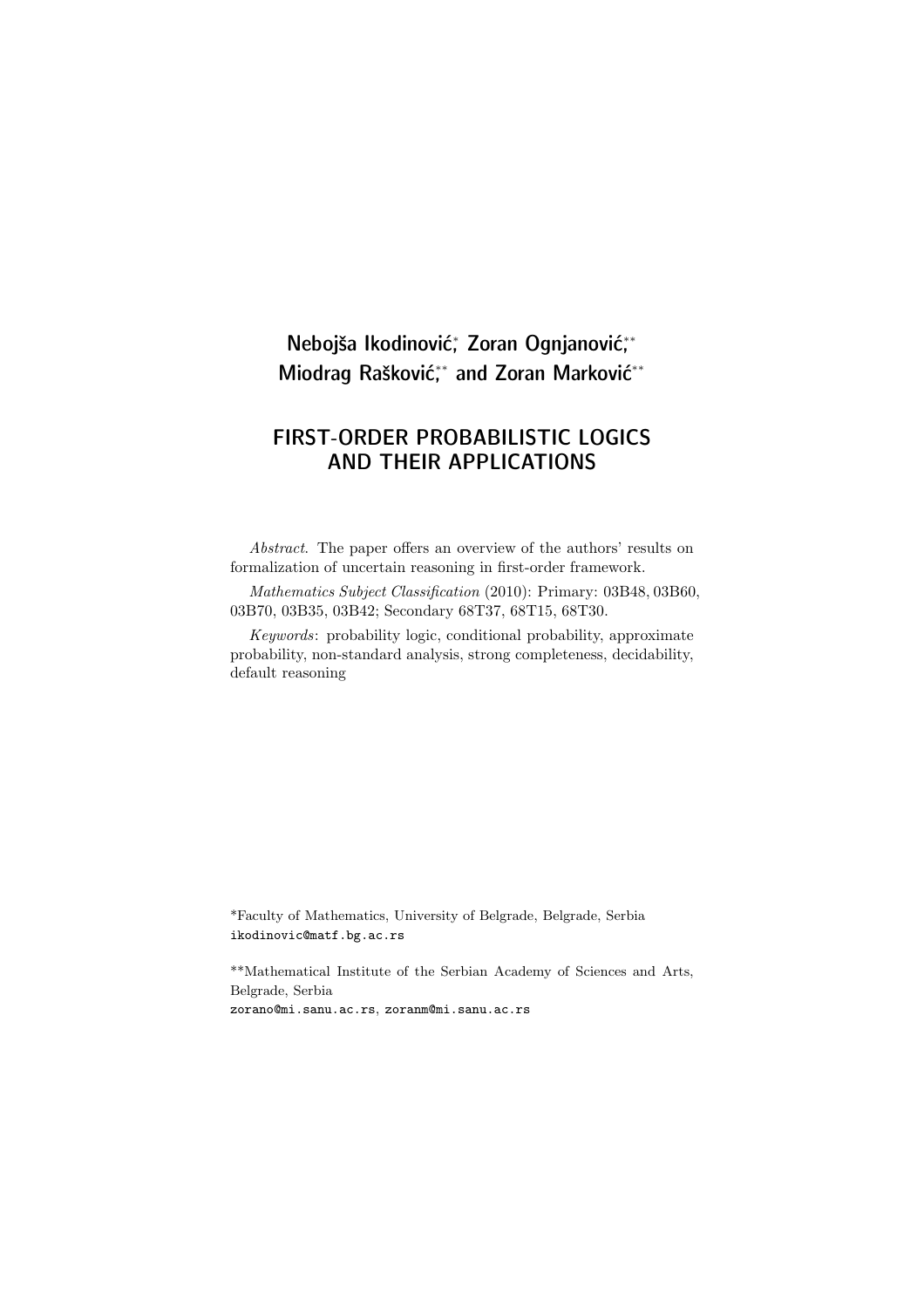#### CONTENTS

| Introduction                                                                   | $\overline{2}$ |  |  |  |  |  |  |
|--------------------------------------------------------------------------------|----------------|--|--|--|--|--|--|
| Default reasoning<br>2.                                                        | 6              |  |  |  |  |  |  |
| Default reasoning in System P                                                  |                |  |  |  |  |  |  |
| $\varepsilon$ -semantics for defaults                                          | 8              |  |  |  |  |  |  |
| Hardy field $\mathbb{Q}(\varepsilon)$                                          | 8              |  |  |  |  |  |  |
| A probabilistic propositional logic with approximate conditional probabilities | 9              |  |  |  |  |  |  |
| 3. Probabilistic first-order logic $L_{\alpha\alpha}^{P,\mathbb{I}}$           | 13             |  |  |  |  |  |  |
| Syntax                                                                         | 13             |  |  |  |  |  |  |
| Semantics                                                                      | 14             |  |  |  |  |  |  |
| Decidable fragments of $L_{\alpha\alpha}^{\mathbf{P},\mathbb{I}}$<br>4.        | 27             |  |  |  |  |  |  |
| Applications<br>5.                                                             | 31             |  |  |  |  |  |  |
| Some extensions of the logic $L_{\omega\omega}^{\mathbf{P},\mathbb{I}}$<br>6.  | 35             |  |  |  |  |  |  |
| Conclusions                                                                    | 37             |  |  |  |  |  |  |
| References                                                                     | 37             |  |  |  |  |  |  |

## 1. Introduction

The paper [92] presented a survey of our work on probabilistic logics [10, 18–22, 43,44,52,67–69,76–88,100–117]. Various variants of probabilistic logics (i.e., finitary or infinitary, with or without iterations of probabilistic operators, with different types of probabilistic operators - both for conditional and unconditional probabilities, propositional or first-order, extending classical, intuitionistic or temporal logics, with different ranges of probability functions, finitely or  $\sigma$ -additive, etc.) were presented there, and the usual model-theoretical and proof-theoretical issues about compactness, axiomatizations, completeness and decidability were discussed. That paper also contained a short historical overview of studies relating logic and probability: from Leibnitz via Jacobus Bernoulli and Boole until the late 1980's, and the work of Keisler, Nilsson and Fagin and Halpern [23, 24, 35, 55–60, 74, 75]. Interested readers can consult an extensive discussion on this historical topic given in [34].

After the survey [92] was published, we continued our investigation in several directions, and presented the obtained results in a number of papers, for example in [14–17, 45–50, 71, 72, 89–92, 96–98, 123]. However, here we will not repeat the approach from [92], and will not present all those results in detail. Rather, we will briefly mention some of them, and devote the rest of the paper to a particular topic - development of a first-order probabilistic logic and applications of probabilistic logic to default reasoning which was briefly addressed in [92, Section 9.1.4].

We will first mention one of our latest papers: in [45] a classification, in a form of a hierarchy, of probability logics without iterations of probability operators from [92] was given. The considered logics have different languages, and we say that the logic  $L_2$  is more expressive than the logic  $L_1$  iff for every  $L_1$ -formula  $\alpha$ there is a  $L_2$ -formula  $\beta$  such that the classes of all models of  $\alpha$  and  $\beta$  coincide.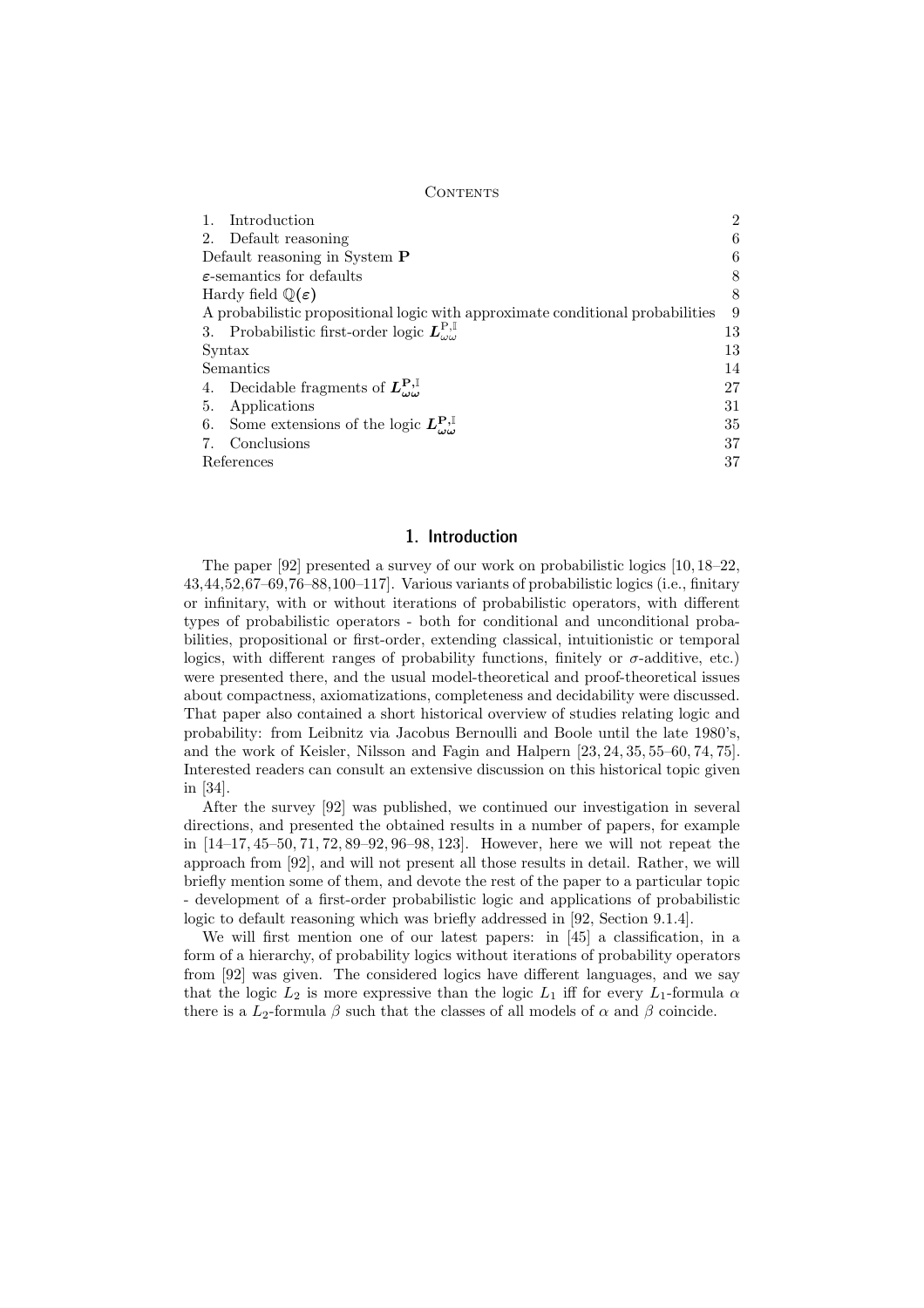The central point in the hierarchy is the logic  $LPP_2$  which starts from classical propositional logic with real-valued probability functions and does not allow iterations of the probability operators. The upper part of the hierarchy, in the form of a non-modular lattice with the smallest element consists of probability logics with languages richer than the language of  $LPP_2$  (those languages may contain probability operators capable to express that the probability of formula belongs to a particular set). On the other hand, the lower part of the hierarchy, in the form of an atomic, non-modular lattice, is made of probability logics with probabilistic functions with finite ranges.

The paper [17] compares several syntactic and semantic approaches to measuring inconsistency of a set of propositional formulas  $T$ . The syntactic notion of  $n$ consistency is based on the number of formulas needed to derive a contradiction: T is said to be *n*-consistent iff each  $T' \subseteq T$  of cardinality *n* is consistent. On the other hand, T is called *n-probable* if there is a probability measure  $\mu$  which assigns the probability higher than  $1 - \frac{1}{n}$  to every formula of T. The main result related to these notions says that *n*-probability is stronger than *n*-consistency. Then, a weaker notion, so-called *local n-probability*, which requires n-probability of  $(n+1)$ element subsets of  $T$ , is introduced and proved to be equivalent to *n*-consistency. The paper also provides a detailed comparison of introduced notions with Knight's  $n$ -consistency [61].

The introduced notions are generalized to measure inconsistency of theories incorporating beliefs of different agents. This is obtained using the notion of  $n$ probability of T modulo a set of formulas  $\{\phi_1, \ldots, \phi_k\}$  with the idea to model situations with k agents, each knowing some fact  $\phi_i$ , and each formula in T is believed to be probable by at least one agent. In other words, there exists a probability measure  $\mu$  such that  $\mu(\phi_1 \wedge \cdots \wedge \phi_k) > 0$  and for all  $\psi \in T$ , there is an  $i \in \{1, \ldots, k\}$  such that

$$
\mu(\psi|\phi_i) > 1 - \frac{1}{n}.
$$

This approach is reasonable if the agent's beliefs are highly compatible, and thus the additional constraint  $\mu(\phi_i|\phi_j) > 1 - \frac{1}{n}$  is required. Under those assumptions, we show that there is the following connection between the conditional and unconditional versions of *n*-probability: if theory T is *n*-probable modulo  $\{\phi_1, \ldots, \phi_k\}$ , then T is  $(n - k + 1)$ -probable.

Next, using non-standard probability measures, and the connection between defaults and non-standard conditional probability infinitesimally close to 1, relations between the presented results and default reasoning were investigated. We introduce the notion of strong n-consistency for given rational relation |∼ and say that a theory T is strongly n-consistent for  $\mid \sim$ , if for any n formulas  $\phi_1, \ldots, \phi_n \in T$ ,  $\forall \neg(\phi_1 \land \cdots \land \phi_n)$ . The strong *n*-consistency for  $\vdash$  is shown to be preserved under default derivations.

Another application of the previous results concerns so-called finite approximations of defaults. Using the notion " $\psi$  is n-probable modulo { $\phi$ }," the relations  $\vdash_n$ are defined. It is proved that they satisfy a weak version of System P [54] (which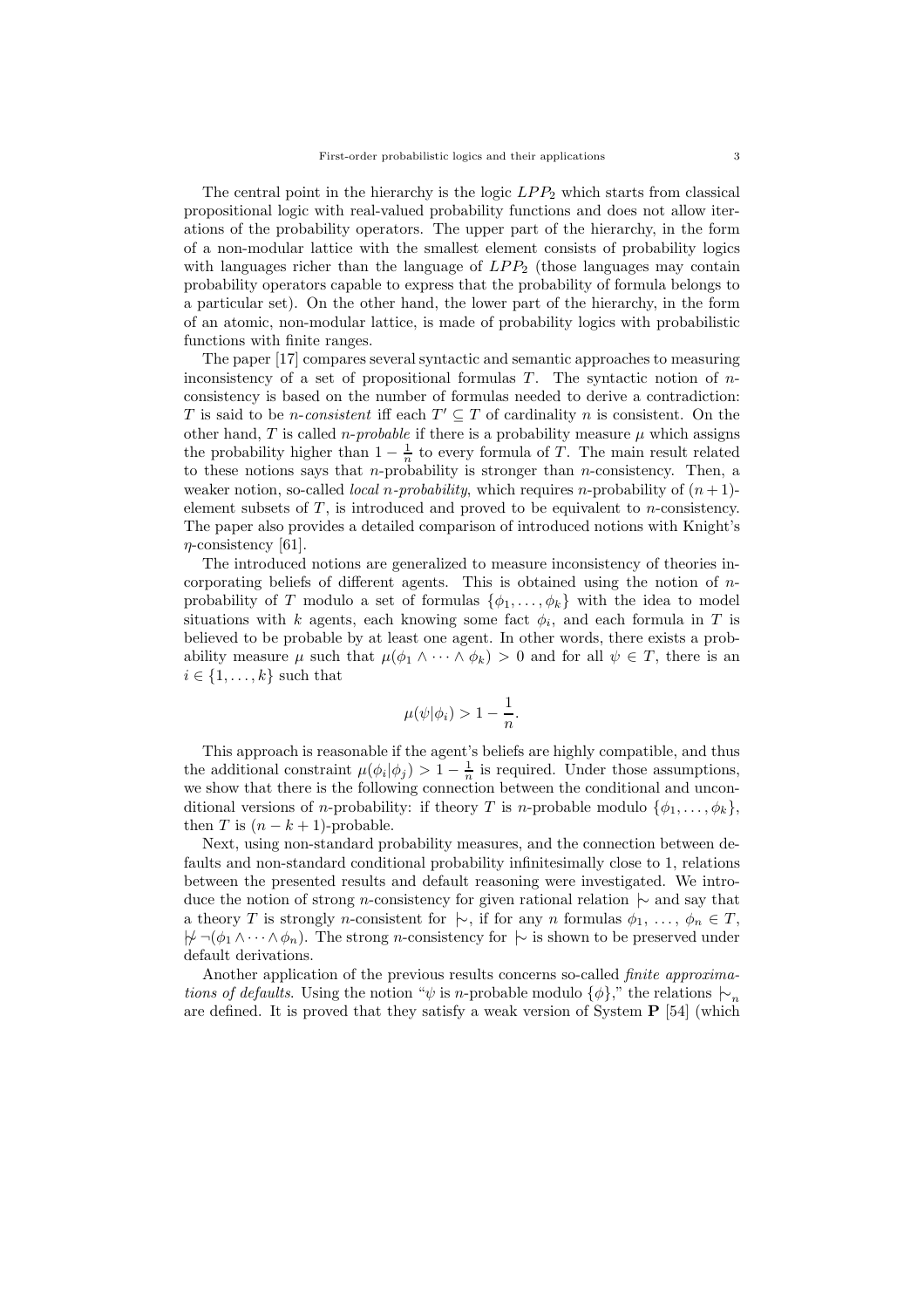is considered as the base for default reasoning and will be discussed below):

$$
\begin{aligned} \operatorname{REF}_n: \frac{\cdot}{\alpha\hspace{0.2em}\sim_n\hspace{0.2em}\alpha}; & & & \operatorname{LLE}_n: \frac{\vdash\alpha \leftrightarrow \beta, \alpha\hspace{0.2em}\sim_n\hspace{0.2em}\gamma}{\beta\hspace{0.2em}\sim_n\hspace{0.2em}\gamma}; \\ \operatorname{RW}_n: \frac{\vdash\alpha \to \beta, \gamma\hspace{0.2em}\sim_n\hspace{0.2em}\alpha}{\gamma\hspace{0.2em}\sim_n\hspace{0.2em}\beta}; & & & \operatorname{AND}_n: \frac{\alpha\hspace{0.2em}\sim_n\hspace{0.2em}\beta, \alpha\hspace{0.2em}\sim_n\hspace{0.2em}\gamma}{\alpha\hspace{0.2em}\sim_n\hspace{0.2em}\beta\hspace{0.2em}\sim_n\hspace{0.2em}\gamma}; \\ \operatorname{OR}_n: \frac{\alpha\hspace{0.2em}\sim_n\hspace{0.2em}\gamma, \beta\hspace{0.2em}\sim_{2n}\hspace{0.2em}\gamma}{\alpha\hspace{0.2em}\sim\hspace{0.2em}\beta\hspace{0.2em}\sim_n\hspace{0.2em}\gamma}; & & & \operatorname{CM}_n: \frac{\alpha\hspace{0.2em}\sim_n\hspace{0.2em}\beta, \alpha\hspace{0.2em}\sim_n\hspace{0.2em}\gamma}{\alpha\hspace{0.2em}\sim\hspace{0.2em}\beta\hspace{0.2em}\sim_{n\hspace{0.2em}\gamma}\gamma}. \end{aligned}
$$

If  $\phi \sim_n \psi$  means "*n* is the degree of belief that  $\psi$  follows from  $\phi$ ", the above rules determine degradation of this degree in each step of a possible deduction.

In [15] a first-order temporal logic for reasoning about branching time was introduced. Since the corresponding set of valid formulas is not recursively enumerable and there is no finitary complete axiomatization, a sound and strongly complete infinitary axiomatization was provided.

Another branching time probability logic with probability operators speaking about probabilities on branches, and about probabilities on sets of branches with the same initial state, was discussed in [89].

A sound, strongly complete and decidable probabilistic temporal logic suitable for reasoning about evidence was provided in [90]. That paper offered a solution for a problem proposed by Halpern and Pucella in [36].

Other formal systems that considered probability and time were presented in [14]. Actually, they involved also reasoning about space so that the systems were suitable to model probabilities that objects were in particular locations in particular time instants.

Probabilistic characterizations for some preferential consequence relations that are obtained by adding/subtracting rules (determinacy preservation, fragmented disjunction, conditional excluding middle) to/from System P were given in [16].

The papers [71, 72] considered first order conditional probability logics. Beside infinitary axiom systems which were proved to be sound and strongly complete with respect to the corresponding classes of models, some decidable fragments of the logics were determined.

A number of probability logics with not linearly ordered ranges of the corresponding probabilistic functions (i.e., p-adic, complex or monoid-valued probabilistic functions) were given in [46, 48–51]. In [46], some logics that generalize various proposal for capturing uncertainty in propositional framework are introduced. Uncertainty is modeled by G-valued measures, where  $\mathbb{G} = (G, \leqslant, *, 0)$  is a partially (not necessarily linearly) ordered commutative monoid such that the neutral is the least element. If  $F$  is a Boolean algebra of events (considered as classical propositional formulas), then G-valued measure is a function  $m : \mathcal{F} \to \mathbb{G}$  satisfying the following conditions:  $m(\emptyset) = 0$  and  $m(A \cup B) = m(A) * m(B)$  if A and B are disjoint.

Examples of structures suitable to be ranges of G-valued measures are:

- (1) Additive monoid of nonnegative rational numbers  $(Q^+,\leq, +, 0);$
- (2)  $({0, \frac{1}{n}, \ldots, \frac{n-1}{n}, 1}, \leq, \oplus, 0), x \oplus y = \min\{1, x + y\};$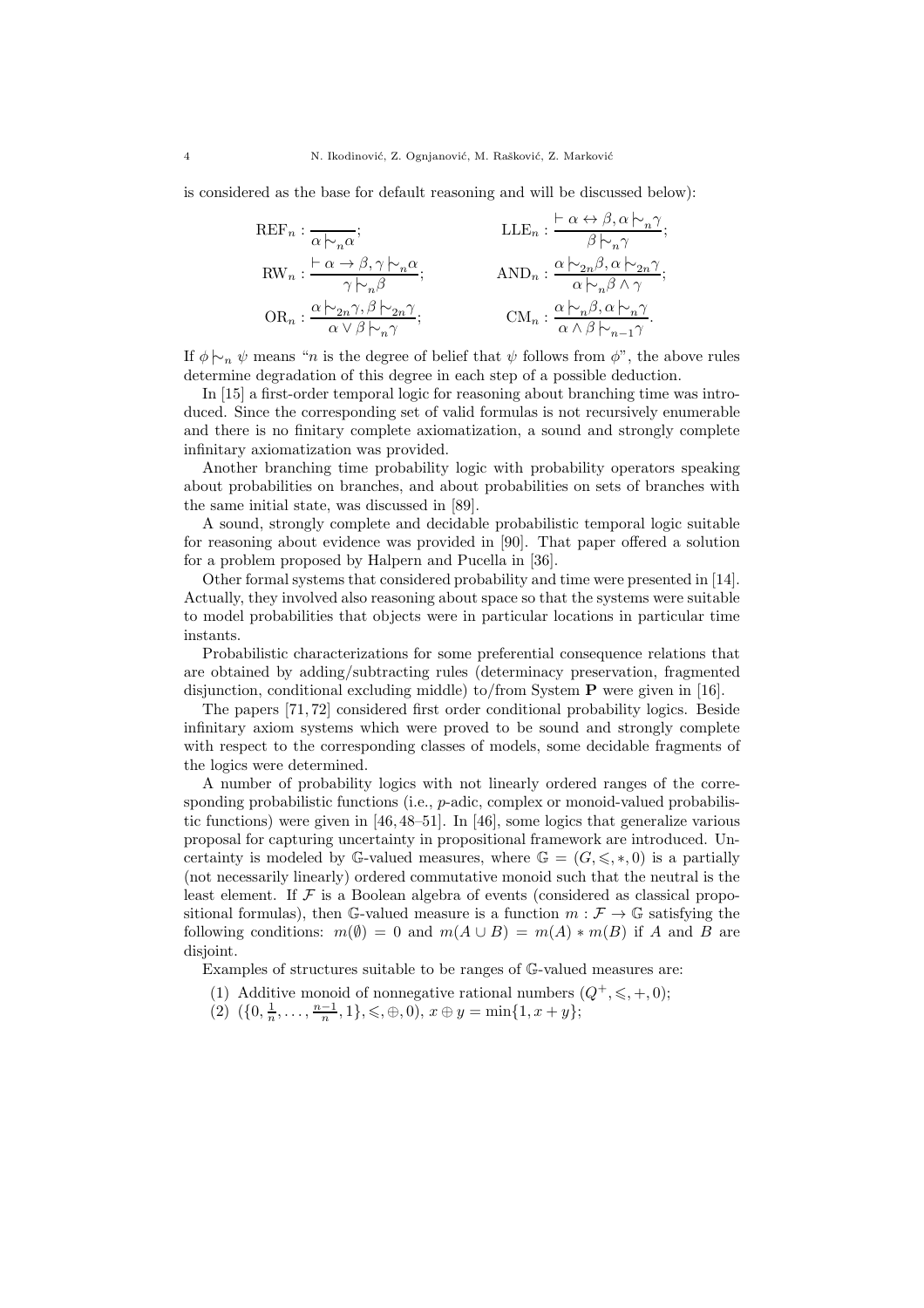- (3)  $([0,1]_Q, \leq, \oplus, 0) ([0,1]_Q)$  is the set of rational numbers from unit real interval  $[0, 1]$ :
- (4)  $(Q^+(\varepsilon), \leq, +, 0)$ , where  $Q^+(\varepsilon)$  is the set of nonnegative elements of the domain of the nonarchimedean field  $Q(\varepsilon)$  which is the smallest field obtained by adding a positive infinitesimal  $\varepsilon$  to rational numbers;
- (5)  $(Q^{+n}, \leq, +, (0, \ldots, 0)), Q^{+n} = Q^{+} \times \cdots \times Q^{+}$  $\overbrace{n}$  $, \leq$  is lexicographic order;
- (6)  $(\omega, \leq, +, 0);$
- (7)  $(\omega, \leq, \max, 0);$
- $(8)$   $(Q^+, \leq, \text{max}, 0)$ .

Starting with a G-valued measure defined on the set of classical propositional formulas, we extended the language of propositional calculus with a list of modal (unary) quantitative operators  $M_{=a}$ ,  $a \in G$ , and/or (binary) qualitative operators, e.g.  $\leq$ . The intended meanings of  $M_{=a}\varphi$  and  $\varphi \leq \psi$  are 'the measure of  $\varphi$  is a' and 'the measure of  $\varphi$  is smaller or equal to the measure of  $\psi$ ', respectively. The semantics is based on Kripke-style models with a set of possible worlds W and a  $\mathbb{G}$ -measure over the algebra of subsets of W. The main results of the paper concern complete axiomatizations of the proposed logics. Also, the paper describes in detail a general method for studying this kind of logics.

An approach, close to ours, is given in [28], where the authors consider plausibility measures mapping sets from  $\mathcal F$  to elements of some arbitrary partially ordered set that have no algebraic structures. In contrast, the papers [48–51] discuss the measures whose ranges are the field of complex numbers  $\mathbb C$  or the fields of p-adic numbers  $\mathbb{Q}_p$ , for any prime number p. It is well-known that these fields cannot be turned into ordered fields, and one has to work with such probabilities without comparing them.

The p-adic probability theory addressed in [48, 50, 51] is an alternative to the real valued probabilities which gives the opportunity to work, for example, with negative probabilities appearing in different settings in physics, or when one is not able to compare probabilities, as was proposed by J. M. Keynes in A Treatise on Probability.

In our approach, classical propositional logic is extended with operators of the form  $K_{r,\rho}$ , with the intended meaning "the probability belongs to the p-adic ball with the center r and the radius  $\rho$ ". Since it is not possible to compare the padic probabilities of two events, it is not possible to say that "the probability of  $\alpha$  is greater than the probability of  $\beta$ ", but we can measure how close are p-adic probabilities. Namely, the p-adic probabilities of two events  $\alpha$  and  $\beta$  are close enough, if their p-adic difference is close enough to 0. In the mentioned papers strongly complete axiomatizations for several p-adic logics are provided, and the corresponding decidability theorems are proved. It is also shown how logics of this sort can be used to model processes of thinking.

As it was pointed above, the main part of this paper will be used to present probability logics suitable to model default reasoning. So, the rest of of the article is organized as follows.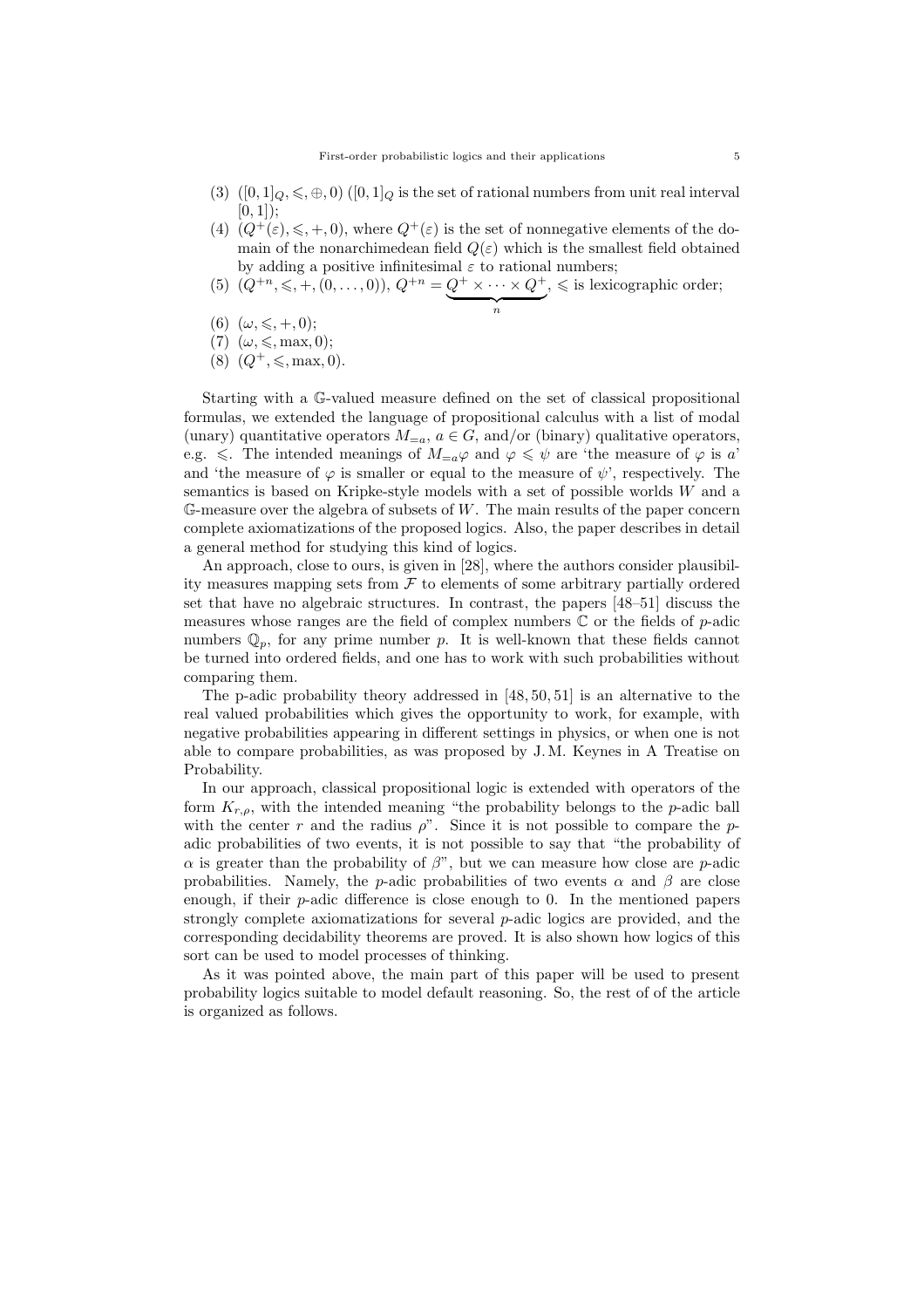In Section 2 we give a propositional background on the connections between default reasoning in System P and probabilistic reasoning with approximate conditional probabilities. In Section 3, we describe an extension of ordinary first-order logic which enable us to generalize considerations from the previous section. That logic was introduced in [47]. We use  $L_{\omega\omega}^{\mathbf{P},\mathbb{I}}$  to denote this logic and to emphasize that it is an extension of the ordinary first order classical logic  $L_{\omega\omega}$ , while P and I indicate that the values of the probabilistic functions will belong to I. The logic  $L_{\omega\omega}^{\text{P,I}}$  is completely developed: syntax and semantics are specified, and sound and complete deductive system is provided. Section 4 contains proofs of decidability of two fragments of  $L^{\mathcal{P},\mathbb{I}}_{\omega\omega}$ . In Section 5 we describe how our system can be used to model default reasoning and analyze some properties of the corresponding default consequence relation. In Section 6 we discuss how one could straightforwardly develop some extensions of  $L^{\mathbf{P},\mathbb{I}}_{\omega\omega}$  by adding new (qualitative and/or quantitative) quantifiers which might be very interesting for further applications. We conclude in Section 7.

### 2. Default reasoning

In this section, we give an overview of the relationship between default reasoning in System P and probabilistic reasoning with approximate conditional probabilities. For simplicity, in both cases we assume that the underlying language is the classical propositional language constructed from a set Var of propositional letters (denoted by lower case latters p, q, r, ...) and the usual connectives  $\neg$ ,  $\wedge$ ,  $\vee$ ,  $\rightarrow$ . The set of classical propositional formulas  $For_C$  is defined as usual.

Default reasoning in System P. Roughly speaking, nonmonotonic reasoning is a formalization of reasoning when information is incomplete. If we, human beings, are forced to make a decision under incomplete information, we use commonsense to supplement lack of information. Such reasoning does not satisfy the monotonicity property: we can draw sensible conclusions from what we know, but, faced with new information, we often have to take back previous conclusions, even when the new information we gathered in no way made us want to take back our previous assumptions. For example, we may hold the assumption that most birds fly, but that penguins are birds that do not fly and learning that Tweety is a bird, we infer that it flies. Learning that Tweety is a penguin will in no way make us change our mind about the fact that most birds fly and that penguins are birds that do not fly, or about the fact that Tweety is a bird. It should make us abandon our conclusion about its flying capabilities, though. Thus, as the set of assumptions grows, the set of conclusions (theorems) may shrink. This reasoning is called nonmonotonic in contrast to standard logic, which is monotonic: as one's set of assumptions grows, one's set of theorems grows as well.

A comprehensive treatment of nonmonotonic reasoning systems is far beyond the scope of this article. Various researchers have proposed and studied a large number of nonmonotonic systems which have been mainly suggested by various problems in computer science and AI. We list just a few early ones: Hintikka's theory of various multiple believers [40], Doyle's truth maintenance system [70],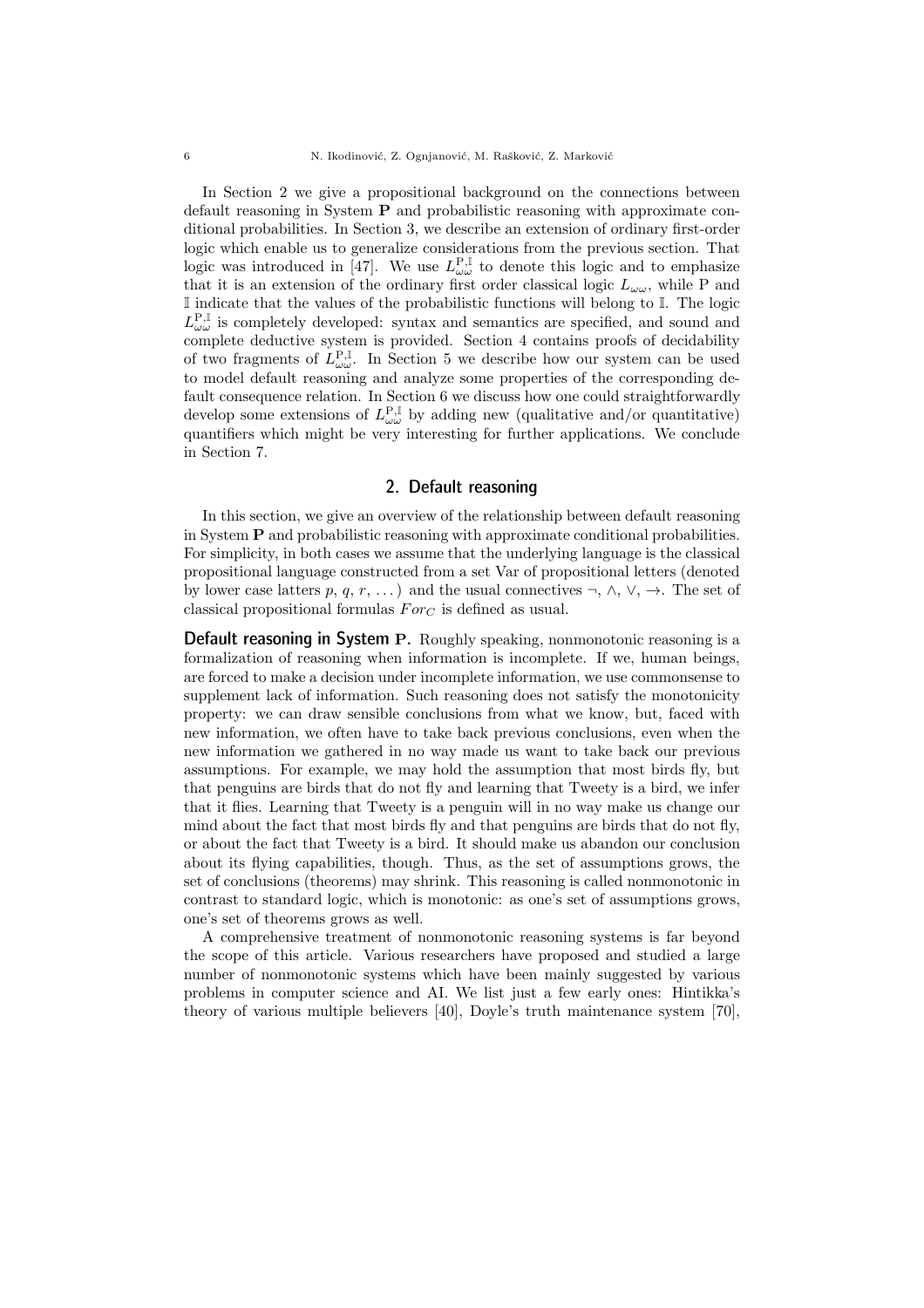Reither's default logic [119], and Moor's autoepistemic logic [73] as well as various versions of negation as failure in extensions of Prolog by Apt, Clark and others [13]. Gabbay [29] was probably the first to suggest to focus the study of nonmonotonic logics on their consequence relations, defined in the style of Gentzen. Today there is an extensive work on desired properties of nonmonotonic consequence relations, but the core of these properties are the postulates proposed by Kraus, Lehmann, and Magidor [54]. System P is a deductive system studied in that paper and occupies a central position in the hierarchy of nonmonotonic logical systems ( [93]). It turns out that System P is a fragment of a conditional logic studied by J. Burgess [12]. Interestingly, this very fragment had been also considered by E. Adams in the paper [1] whose purpose was not to study nonmonotonic logic, but to propose probabilistic semantics for indicative conditionals. Below, we briefly describe System P.

If  $\alpha$  and  $\beta$  are classical propositional formulas, then the pair  $(\alpha, \beta)$ , denoted<sup>1</sup>  $\alpha \rightarrow \beta$ , is called a *default rule* (default in short)<sup>2</sup>. A *default base* is a set  $\Delta =$  $\{\alpha_i \rightarrow \beta_i \mid i \in I\}$  of default rules. A default base is expected to specify defeasible information. Default reasoning is described in terms of a consequence relation  $\sim_{\mathbf{P}}$ which determines the set of defaults that are  $\sim$  p-consequences of a default base. In [54, 62], the relation  $\sim_{\mathbf{P}}$  is defined by a set of properties, called System **P**, and commonly regarded as a core of default reasoning ( $\models$  denotes classical validity):

REF  $\alpha \rightarrow \alpha$  (reflexivity);

- LLE if  $\models \alpha \leftrightarrow \beta$ , from  $\alpha \rightarrow \gamma$  infer  $\beta \rightarrow \gamma$ ; (left logical equivalence)
- RW if  $\models \alpha \rightarrow \beta$ , from  $\gamma \rightarrow \alpha$  infer  $\gamma \rightarrow \beta$ ; (right weakening)
- CUT from  $\alpha \wedge \beta \rightarrow \gamma$  and  $\alpha \rightarrow \beta$  infer  $\alpha \rightarrow \gamma$ ;
- CM from  $\alpha \rightarrow \beta$  and  $\alpha \rightarrow \gamma$  infer  $\alpha \wedge \gamma \rightarrow \beta$  (caution monotonicity)
- OR from  $\alpha \rightarrow \gamma$  and  $\beta \rightarrow \gamma$  infer  $\alpha \vee \beta \rightarrow \gamma$ ;

Given a default basis  $\Delta = {\alpha_i \rightarrow \beta_i \mid i \in I}$ , the notation  $\Delta \vdash_{\mathbf{P}} \alpha \rightarrow \beta$  denotes that  $\alpha \rightarrow \beta$  can be deduced from  $\Delta$  using System **P**.

Example 2.1. Let  $\Delta = \{b \rightarrow f, p \rightarrow b, p \rightarrow f\}$  where b stands for 'birds', f for 'flies', and p for 'penguin'. Then,  $\Delta \vdash_{\mathbf{P}} b \rightarrow \neg p$  can be proved in System **P**.

In practice, in addition to a default base, some knowledge described by classical formulas is often present. A default knowledge base KB contains a finite set of propositional formulas and a finite set of defaults.

**Example 2.2.** Let us consider the knowledge base  $KB = \{b \rightarrow f, p \rightarrow b, p \rightarrow \neg f\}$ , where  $\rightarrow$  is the material implication, and the intended meaning of b, p and f is as in the previous example. Note that  $p \to b$ ,  $p \to -f$  are classical formulas, and  $b \rightarrow f$  is a default. It is easy to see that  $KB \rightarrow p$  b  $\rightarrow \neg p$ .

<sup>&</sup>lt;sup>1</sup>Note that the other authors use different symbols  $(\rightarrow, \sim)$ , for example) to denote the 'default implication'. In the present setting those symbols may cause confusion, so we prefer to introduce a new symbol here.

<sup>&</sup>lt;sup>2</sup>Here are some widespread intuitive interpretations of  $\alpha \rightarrow \beta$ : 'from  $\alpha$  sensibly conclude  $\beta$ '; 'generally, if  $\alpha$  then  $\beta$  (possibly having some exception)'; ' $\alpha$  is a good enough reason to believe β'; 'β is plausible consequence of  $\alpha$ '; 'if  $\alpha$ , normally β'; 'if  $\alpha$  is true, I am willing to (defeasibly) jump to the conclusion that  $\beta$  is true'; etc.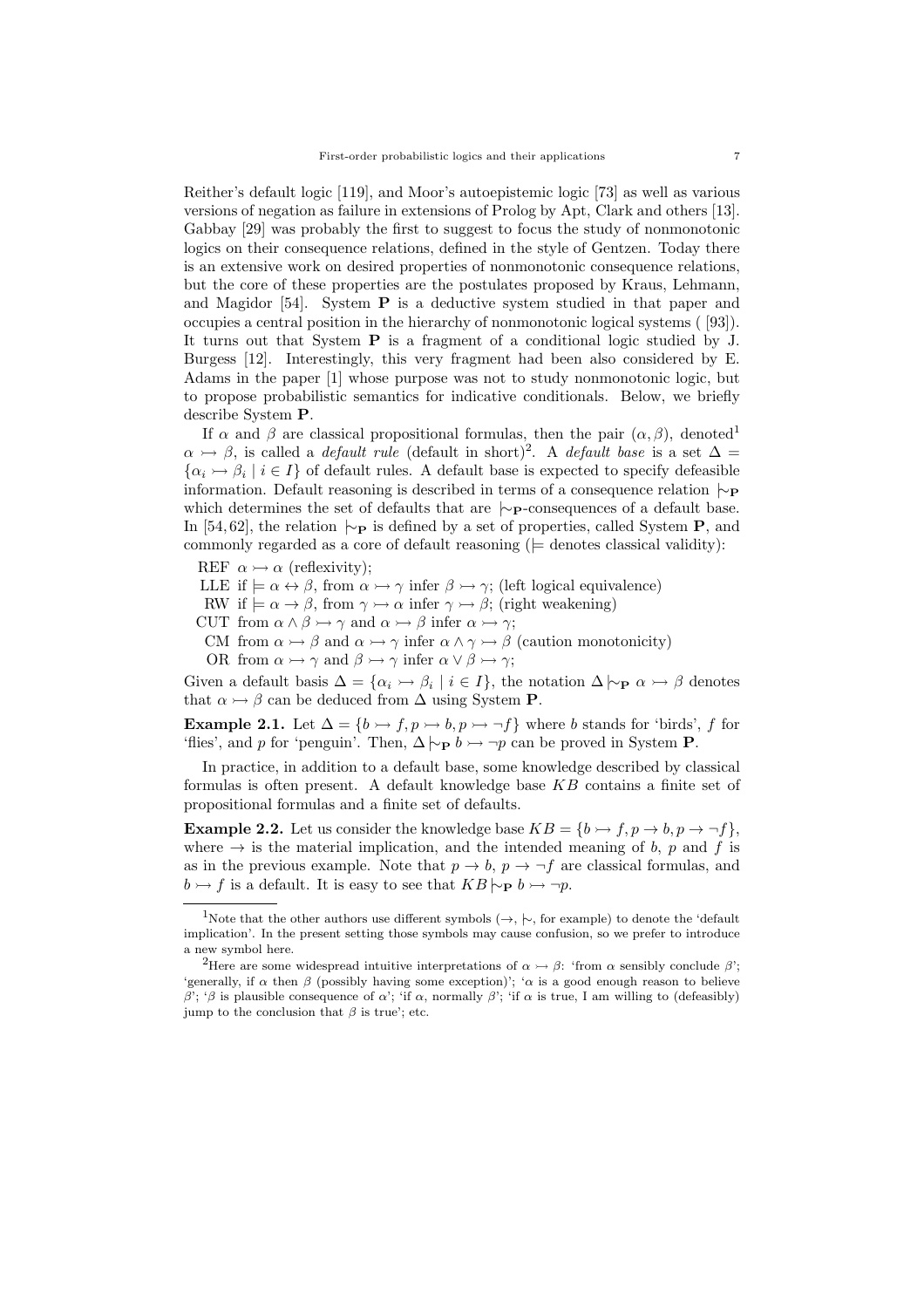$\varepsilon$ -semantics for defaults. Semantics for defaults based on infinitesimal probabilities are discussed at length and shown capable of serving as universal core for a variety of nonmonotonic logics. A probabilistic interpretation of defaults is suggested by Adams [1], and later Pearl [94] and Lehmann and Magidor [62]: a default  $\alpha \rightarrow \beta$  denotes that 'the probability of  $\beta$  given  $\alpha$  is very close to 1'. The meaning of very close involves probabilities whose range is a non-Archimedean field, i.e., an ordered field containing infinitesimals: an element x is infinitesimal if  $|x| < 1/n$ , for every positive integer n. Two elements x and y are infinitely close, denoted  $x \approx y$ , if  $x - y$  is infinitesimal. Thus, x is infinitesimal iff  $x \approx 0$ .

Using a proper elementary extension  $*\mathbb{R}$  of the standard real numbers<sup>3</sup>, i.e., relying on the fundamental results of Robinson's nonstandard analysis, an <sup>∗</sup>Rprobabilistic model can be defined as a triple  $(W, \mathcal{F}, \mu)$ , where W is a set of possible words (truth assignments to propositional letters),  $\mathcal F$  is a field of subsets of W containing all sets definable by propositional formulas, and  $\mu : \mathcal{F} \to {}^* \mathbb{R}$  is a finitely additive \*R-valued probability measure. A default  $\alpha \rightarrow \beta$  holds in an <sup>∗</sup>R-probabilistic model if:

- either the probability of  $\alpha$  is 0,
- or the conditional probability of  $\beta$  given  $\alpha$  is infinitely close to 1.

A default base  $\Delta \varepsilon$ -entails a default  $\alpha \rightarrow \beta$ , denoted by  $\Delta \vdash_{\varepsilon} \alpha \rightarrow \beta$ , if we can ensure that  $P(\beta | \alpha)$  is almost 1, by taking the probabilities of defaults in  $\Delta$  to be almost 1.

It turns out that <sup>∗</sup>R is a complicated space for many practical purposes and can be replaced with a simpler non-Archimedean field. The search for a minimal non-Archimedean range of probabilities led many authors [37, 39] to consider the ordered field  $\mathbb{R}(\varepsilon)$ . This field is the smallest field generated by adding to the reals a single infinitesimal<sup>4</sup>  $\varepsilon$ .  $\mathbb{Q}(\varepsilon)$  is another example of non-Archimedean field extending the field of rational numbers.

**Hardy field**  $\mathbb{Q}(\varepsilon)$ . Elements of  $\mathbb{Q}(\varepsilon)$  are rational expressions of the form  $\frac{p(\varepsilon)}{q(\varepsilon)}$ , where  $p(\varepsilon)$  and  $q(\varepsilon)$  are polynomials in  $\varepsilon$  over  $\mathbb Q$ , and  $q(\varepsilon)$  is not identically equal to zero. Two rational expressions  $\frac{p(\varepsilon)}{q(\varepsilon)}$  and  $\frac{p_1(\varepsilon)}{q_1(\varepsilon)}$  are equal if polynomials  $p(\varepsilon)q_1(\varepsilon)$ and  $p_1(\varepsilon)q(\varepsilon)$  have the same non-zero coefficients. Addition and multiplication are defined in the usual way. With these definition  $\mathbb{Q}(\varepsilon)$  is a field. Each element  $\eta$  of  $\mathbb{Q}(\varepsilon)$  can be transformed into the normalized form:

(\*)  
\n
$$
\eta = \frac{a\varepsilon^k + \sum_{i=k+1}^n a_i \varepsilon^i}{1 + \sum_{j=1}^m b_j \varepsilon^j}, k < n, 0 < m
$$

for some unique integer k and some unique leading coefficient a such that  $a \neq 0$ unless  $\eta = 0$ . Define the ordering  $\langle$  on  $\mathbb{Q}(\varepsilon)$  so that  $\eta > 0$  iff  $a > 0$ . This makes  $\mathbb{Q}(\varepsilon)$  a non-Archimedean ordered field since  $\varepsilon$  is an infinitesimal. Note that  $\mathbb{Q} \subsetneq \mathbb{Q}(\varepsilon)$ . The elements of  $\mathbb{Q}(\varepsilon) \setminus \mathbb{Q}$  are called 'non-standard rational numbers'.

<sup>&</sup>lt;sup>3</sup>Such extension exists by basic results in model theory; for example, we could take  $* \mathbb{R}$  to be the ultrapower of R with respect to a nonprincipal ultrafilter on N.

<sup>&</sup>lt;sup>4</sup>One can regard  $\varepsilon$  as a positive infinitesimal from  ${}^* \mathbb{R}$ .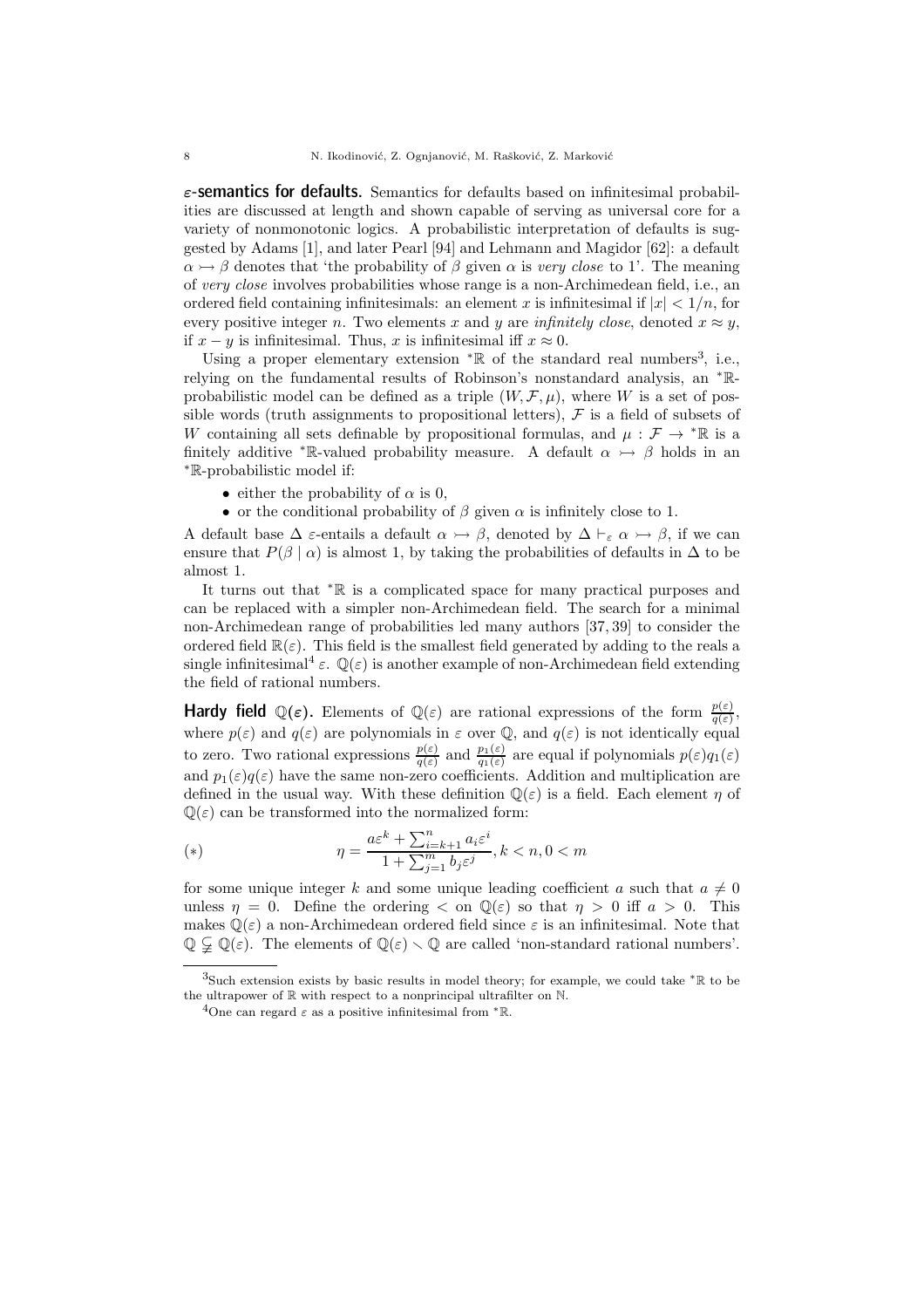Given the normalized form  $(*)$  of  $\eta$ , the unique integer k is the *order* of  $\eta$ , written ord $(\eta)$ , with ord $(0) = \infty$ . If  $k = 0$ , then  $\eta$  is infinitesimaly different from a non-zero rational number called the *standard part* of  $\eta$  and denoted  $\text{st}(\eta) = a$ ; if  $k > 0$ , then  $st(n) = 0.$ 

 $\mathbb{Q}(\varepsilon)$  has a number of nice properties:

- $\mathbb{Q}(\varepsilon)$  is countable and recursive, i.e., its operations are computable and its ordering is decidable;
- $\mathbb{Q}(\varepsilon)$  is (isomorphic to) a dense subfield of  ${}^* \mathbb{R}$ ;
- the monad (halo) of a rational  $q \in [0, 1]$ , defined by

$$
\text{monad}(x) = \{ y \mid y \approx x \},
$$

can be characterized by:

$$
\text{monad}(q) = \bigcap_{n \in \mathbb{N}^+} \Big[ \max \Big\{ 0, q - \frac{1}{n} \Big\}, \min \Big\{ 1, q + \frac{1}{n} \Big\} \Big].
$$

In the sequel, we focus on the  $\mathbb{Q}(\varepsilon)$ -probabilistic spaces  $(W, \mathcal{F}, \mu)$  with a finitely additive probability measure  $\mu : \mathcal{F} \to \mathbb{I}$ , where  $\mathbb{I}$  is the unit interval of  $\mathbb{Q}(\varepsilon)$ .

A probabilistic propositional logic with approximate conditional probabilities. In [117], we developed a probabilistic propositional logic, denoted  $LPP$ , by adding new binary probabilistic operators to build basic probabilistic formulas of the form  $\text{CP}_{\geq r}(\alpha \mid \beta)$ ,  $\text{CP}_{\leq r}(\alpha \mid \beta)$ ,  $r \in \mathbb{I}$  and  $\text{CP}_{\approx q}(\alpha \mid \beta)$ ,  $q \in \mathbb{Q} \cap \mathbb{I}$ , where  $\alpha$  and  $\beta$  are classical propositional formulas. The intended meaning of these formulas are 'the conditional probability of  $\alpha$  given  $\beta$  is at least r', 'at most r' and 'approximately q', respectively. The set  $For_{\mathcal{P}}$  of probabilistic formulas is the set of all Boolean combinations of the basic probabilistic formulas. Relying on  $\mathbb{O}(\varepsilon)$ -probabilistic spaces, the corresponding strong completeness theorem is proved for the proposed axiomatic system denoted  $\Lambda x_{LPP}$ . In that logic, a default  $\alpha \rightarrow \beta$  is represented by the formula CP<sub>≈1</sub>( $\beta | \alpha$ ). Of course, a finite default base  $\Delta = {\alpha_1 \rightarrow \beta_1, \ldots, \alpha_m \rightarrow \beta_m}$ is represented by the set  $\overline{\Delta} = \{ CP_{\approx 1}(\beta_1 \mid \alpha_1), \ldots, CP_{\approx 1}(\beta_1 \mid \alpha_1)\}.$  It is proved that the proposed approach gives a characterization of System P.

**Theorem 2.1.** For every finite default base  $\Delta$  and for every default  $\alpha \rightarrow \beta$ :

$$
\Delta \vdash_{\mathbf{P}} \alpha \rightarrowtail \beta \text{ iff } \Delta \vdash_{A_{\mathbf{X} LPP}} \alpha \rightarrowtail \beta.
$$

A finite default base  $\Delta = {\alpha_1 \rightarrow \beta_1, ..., \alpha_m \rightarrow \beta_m}$  can be regarded as the formula  $\bigwedge \overline{\Delta} = \bigwedge_{i=1}^m \text{CP}_{\approx 1}(\beta_i \mid \alpha_i)$ . Using Deduction and Completeness theorems for  $LPP$  [117], we have:

$$
\Delta \vdash_{\mathbf{P}} \alpha \rightarrowtail \beta
$$

- iff  $\vdash_{A_{\mathbf{x}_LPP}} \bigwedge \overline{\Delta} \Rightarrow \mathrm{CP}_{\approx 1}(\beta \mid \alpha)$
- iff  $\Lambda \overline{\Delta} \Rightarrow CP_{\approx 1}(\beta \mid \alpha)$  is valid

with respect to the class of  $\mathbb{Q}(\varepsilon)$ -probabilistic spaces

- iff  $\neg(\overline{\Lambda} \Rightarrow CP_{\approx 1}(\beta \mid \alpha))$  is not satisfied in any  $\mathbb{Q}(\varepsilon)$ -probabilistic space
- iff  $\Lambda \overline{\Delta} \wedge \neg \text{CP}_{\approx 1}(\beta \mid \alpha)$  is not satisfied in any  $\mathbb{Q}(\varepsilon)$ -probabilistic space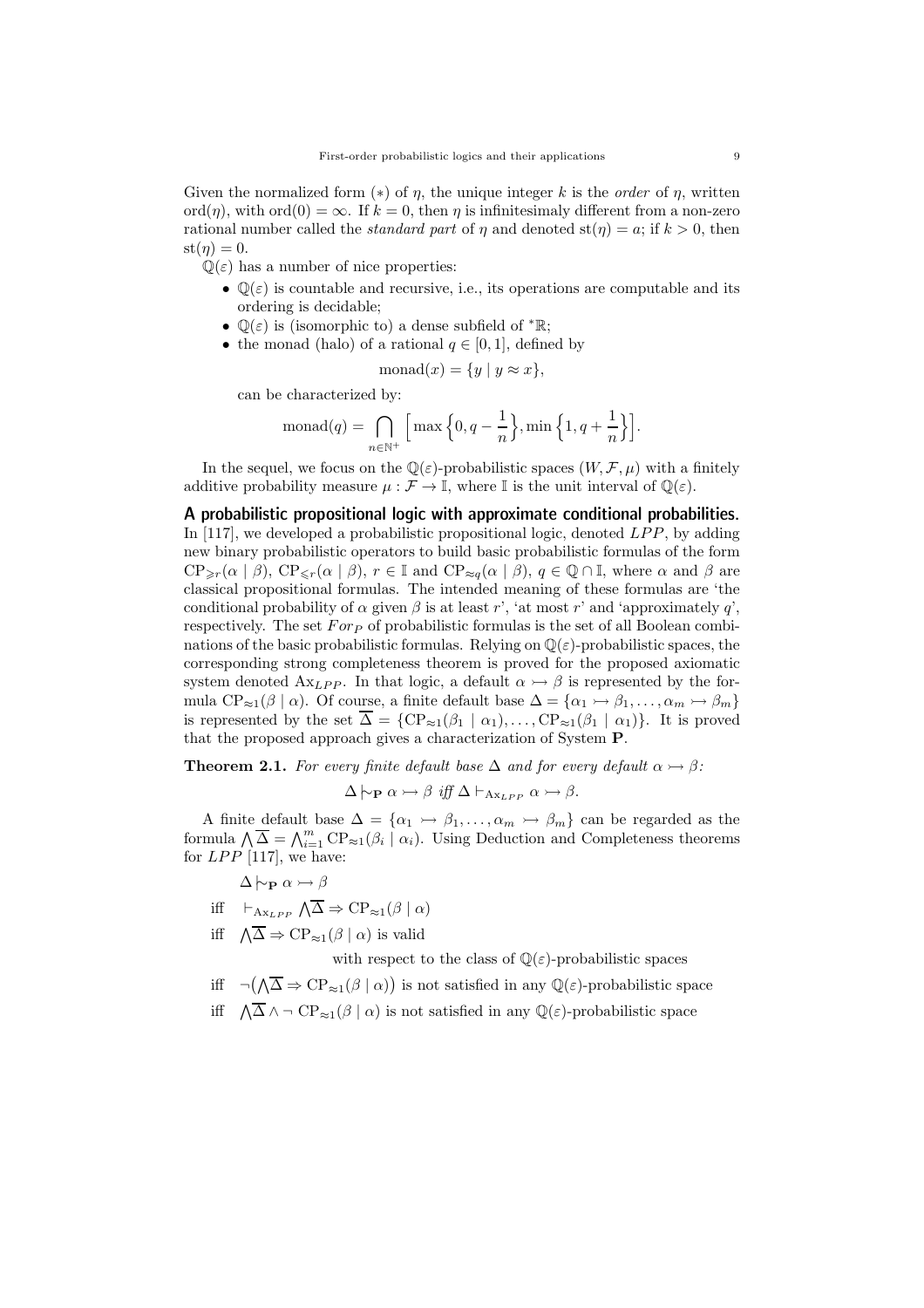For applications, the following result is very important.

### Theorem 2.2. The satisfiability problem for LPP-formulas is decidable.

The proof of the theorem is rather long and it is based on a reduction of satisfiability problem to linear programming problem. We illustrate the method on formulas of the form

$$
\delta = \bigwedge_{i=1}^{m} \mathrm{CP}_{\approx 1}(\beta_i \mid \alpha_i) \land \neg \mathrm{CP}_{\approx 1}(\beta \mid \alpha).
$$

For these considerations the set Var is finite, for definiteness let  $Var = \{p_1, \ldots, p_n\}$ .

For  $p \in \text{Var}$ , let  $p^1 = p$  and  $p^0 = \neg p$ . Let  $\xi_1, \dots, \xi_N$ , where  $N = 2^n$ , run through the  $2^n$  classical formulas of the form  $p_1^{e_1} \wedge \cdots \wedge p_n^{e_n}$ , where  $e_1, \ldots, e_n \in \{0, 1\}$ . We call  $\xi_i$ 's atoms, and denote the set of these atoms by At. It is obvious that for a given atom  $\xi$  there is a unique valuation  $v_{\xi}: Var \rightarrow \{0, 1\}$  such that  $v_{\xi}(\xi) = 1$ , and vice versa. Moreover, for each  $\alpha \in For_C$ , there is  $S_\alpha \subseteq$  At such that  $\alpha$  is classically equivalent to  $\bigvee S_{\alpha}$ :

$$
S_{\alpha} = \{ \xi \in \text{At} \mid \xi \models \alpha \} = \{ \xi \in \text{At} \mid v_{\xi}(\alpha) = 1 \}.
$$

Thus, when the set of propositional letters is finite, we can only consider  $\mathbb{Q}(\varepsilon)$ probabilistic spaces of the form  $(At, \mathcal{P}(At), P)$ , where  $P : \mathcal{P}(At) \to \mathbb{I}$  is a finitely additive probability measure. Each probability measure of this form is completely determined by its values on the atoms, i.e., by the vector

$$
(P(\xi_1),\ldots,P(\xi_N))\in\mathbb{D}=\bigg\{\vec{x}\in\mathbb{Q}(\varepsilon)^N\Big|x_i\geqslant 0,1\leqslant i\leqslant N,\sum_{i=1}^N x_i=1\bigg\}.
$$

Conversely, given  $\vec{x} \in \mathbb{D}$  determines a unique probability measure P' satisfying

$$
(P'(\xi_1),\ldots,P'(\xi_N))=\vec{x}.
$$

The function  $P': For_C \to \mathbb{I}$  is defined by  $P'(\alpha) = \sum_{\xi_i \in S_\alpha} x_i$ . This 1-1 correspondence between probability measures and points in D is very useful in what follows. Namely,  $\delta = \bigwedge_{i=1}^{m} \text{CP}_{\approx 1}(\beta_i \mid \alpha_i) \land \neg \text{CP}_{\approx 1}(\beta \mid \alpha)$  is satisfiable iff the system

$$
(*)\qquad\begin{cases}\n\sum_{i=1}^{N} x_i = 1, \\
x_1 \geq 0, \dots, x_N \geq 0, \\
\sum_{\xi_i \in S_{\beta_1}} x_i > 0, \dots, \sum_{\xi_i \in S_{\beta_m}} x_i > 0, \sum_{\xi_i \in S_{\beta}} x_i > 0, \\
\frac{\sum_{\xi_i \in S_{\alpha_1} \wedge \beta_1} x_i}{\sum_{\xi_i \in S_{\beta_1}} x_i} \approx 1, \dots, \frac{\sum_{\xi_i \in S_{\alpha_m} \wedge \beta_m} x_i}{\sum_{\xi_i \in S_{\beta_m}} x_i} \approx 1, \\
\frac{\sum_{\xi_i \in S_{\alpha} \wedge \beta} x_i}{\sum_{\xi_i \in S_{\beta}} x_i} \not\approx 1,\n\end{cases}
$$

has a solution in  $\mathbb{Q}(\varepsilon)$ .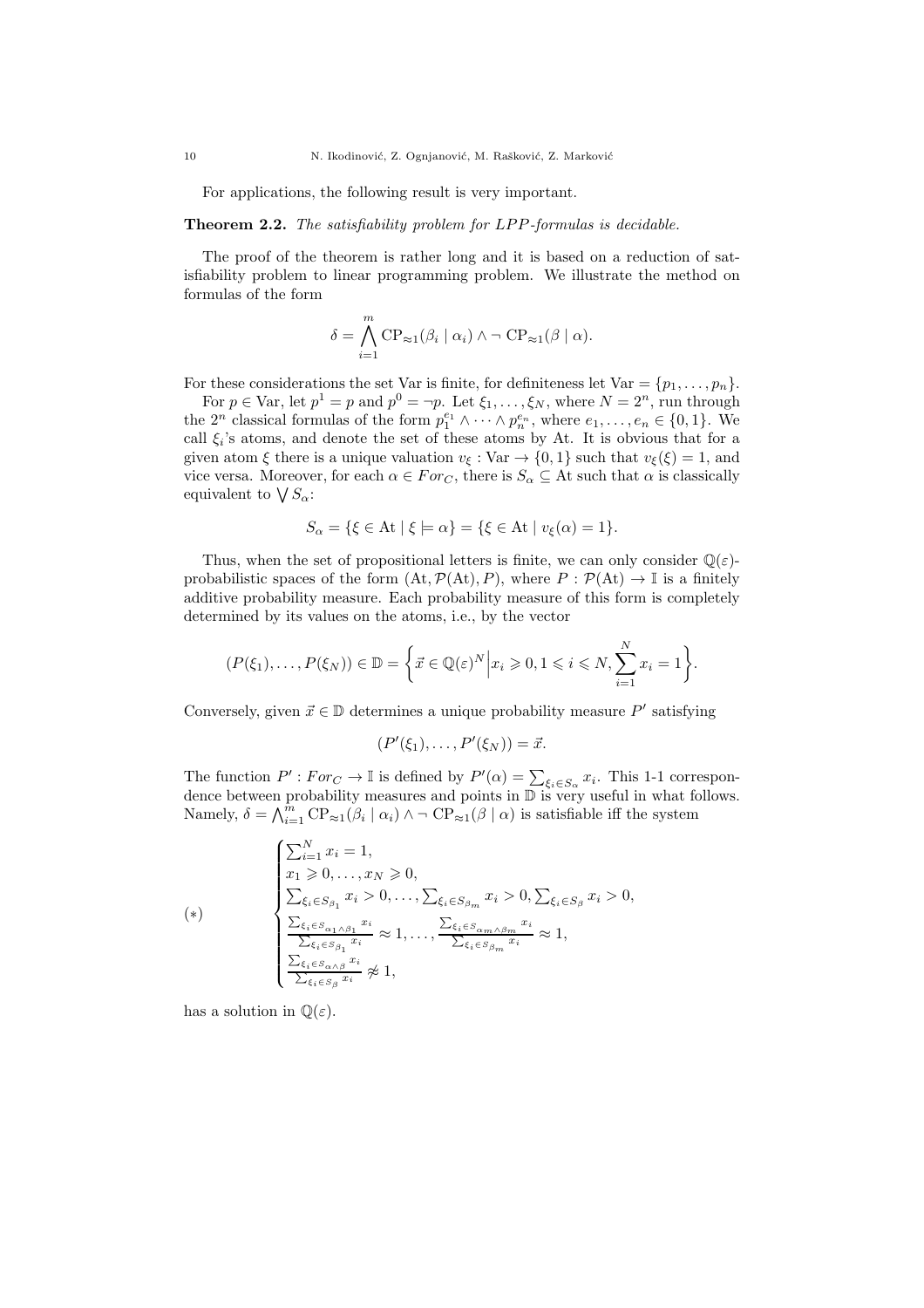As shown in the paper [117], the system (\*) has a solution in  $\mathbb{Q}(\varepsilon)$  iff the system

$$
(\star) \qquad \begin{cases} \sum_{i=1}^{N} x_i = 1, \\ x_1 \geq 0, \dots, x_N \geq 0, \\ \sum_{\xi_i \in S_{\beta_1}} x_i > 0, \dots, \sum_{\xi_i \in S_{\beta_m}} x_i > 0, \sum_{\xi_i \in S_{\beta}} x_i > 0, \\ 0 \leq 1 - \frac{\sum_{\xi_i \in S_{\alpha_1} \wedge \beta_1} x_i}{\sum_{\xi_i \in S_{\beta_1}} x_i} < K\varepsilon, \dots, 0 \leq 1 - \frac{\sum_{\xi_i \in S_{\alpha_m} \wedge \beta_m} x_i}{\sum_{\xi_i \in S_{\beta_m}} x_i} < K\varepsilon, \\ 1 - \frac{\sum_{\xi_i \in S_{\alpha} \wedge \beta} x_i}{\sum_{\xi_i \in S_{\beta}} x_i} > \frac{1}{K}, \end{cases}
$$

has a solution in \*R, where  $\varepsilon$  and K are suitably chosen elements of \*R:  $\varepsilon > 0$  is an infinitesimal,  $K > 0$  is infinitely large and  $K^k \cdot \varepsilon \approx 0$ , for every  $k \in \mathbb{N}$ .<sup>5</sup> More specific, we solve the system  $(\star)$  in an ordered field whose elements are rational expressions in  $\varepsilon$  and  $K$  with rational coefficients. We add and multiply in this field in the usual way. The ordering is generated by the suitable ordering on the set of polynomials in  $\varepsilon$  and K. Note that each polynomial in  $Q(\varepsilon, K)$  can be expressed in the form  $Q_0(K)\varepsilon^0 + Q_1(K)\varepsilon^1 + \cdots + Q_n(K)\varepsilon^n$ , where  $Q_i(K)$ 's are polynomials in K with rational coefficients. Comparison of polynomials  $Q_1(\varepsilon, K)$  and  $Q_2(\varepsilon, K)$ is carried out as follows:

$$
Q_1(\varepsilon, K) < Q_2(\varepsilon, K)
$$
\niff

\n
$$
Q_{1,0}(K)\varepsilon^0 + \dots + Q_{1,n_1}(K)\varepsilon^{n_1} < Q_{2,0}(K)\varepsilon^0 + \dots + Q_{2,n_2}(K)\varepsilon^{n_2}
$$
\niff

\n
$$
Q_{1,i}(K) < Q_{2,i}(K), \text{ for some } i \leq \max\{n_1, n_2\}, \text{ and}
$$
\n
$$
Q_{1,j}(K) = Q_{2,j}(K), j < i(Q_{1,i}(K) = 0, i > n_1 \text{ and } Q_{2,i}(K) = 0, i > n_2)
$$

and

$$
Q_{1,i}(K) < Q_{2,i}(K)
$$
\niff

\n
$$
q_{1,i,m_1}K^{m_1} + \cdots + q_{1,i,1}K + q_{1,i,0} < q_{1,i,m_2}K^{m_2} + \cdots + q_{2,i,1}K + q_{2,i,0}
$$
\niff

\n
$$
q_{1,i,r} < q_{2,i,r} \text{ for some } r \leq \max\{m_1, m_2\} \text{ and } q_{1,i,t} = q_{2,i,t} \text{ for } t < r
$$
\n
$$
(q_{1,i,r} = 0 \text{ for } r > m_1 \text{ and } q_{2,i,r} = 0 \text{ for } r > m_2)
$$

For example,

 $\mathbb{R}^2$ 

 $\sqrt{1}$  $\frac{1}{2}K^2 + K$  +  $\left(\frac{1}{3}\right)$  $\frac{1}{3}K^3 + \frac{1}{2}$  $\frac{1}{2}K^2 + K\right)\varepsilon + \varepsilon^2 < \left(\frac{1}{2}\right)$  $\frac{1}{2}K^2 + K$  +  $\left(\frac{1}{3}\right)$  $\frac{1}{3}K^3 + \frac{2}{3}$  $\frac{2}{3}K^2+1\Big)\varepsilon$ since  $\frac{1}{2}K^2 + K = \frac{1}{2}K^2 + K$  ( $\frac{1}{2} = \frac{1}{2}$ , 1 = 1) and  $\frac{1}{3}K^3 + \frac{1}{2}K^2 + K < \frac{1}{3}K^3 + \frac{2}{3}K^2 + 1$  $\left(\frac{1}{3} = \frac{1}{3}, \frac{1}{2} < \frac{2}{3}\right).$ If  $\tilde{Q}'_1(\bar{\varepsilon}, K) > 0$  and  $Q'_2(\varepsilon, K) > 0$ , then  $Q_1(\varepsilon,K)$  $\frac{Q_1(\varepsilon,K)}{Q_1'(\varepsilon,K)} < \frac{Q_2(\varepsilon,K)}{Q_2'(\varepsilon,K)}$  $\frac{Q_2(\varepsilon, K)}{Q_2'(\varepsilon, K)}$  iff  $Q_1(\varepsilon, K) \cdot Q_2'(\varepsilon, K) < Q_2(\varepsilon, K) \cdot Q_1'(\varepsilon, K)$ .

<sup>&</sup>lt;sup>5</sup>For example, if we consider the usual construction of a set of hyperreals  ${}^* \mathbb{R} = \mathbb{R}^{\mathbb{N}}/\mathcal{U}$ , where  $\mathcal{U}$ is a nonprincipal ultrafilter on N, then we can choose  $\varepsilon$  and K to be the following U-equivalence classes:  $\varepsilon = \langle 1, \frac{1}{2^2}, \frac{1}{3^3}, \dots, \frac{1}{n^n}, \dots \rangle$  and  $K = \langle 1, 2, 3, \dots, n, \dots \rangle$ .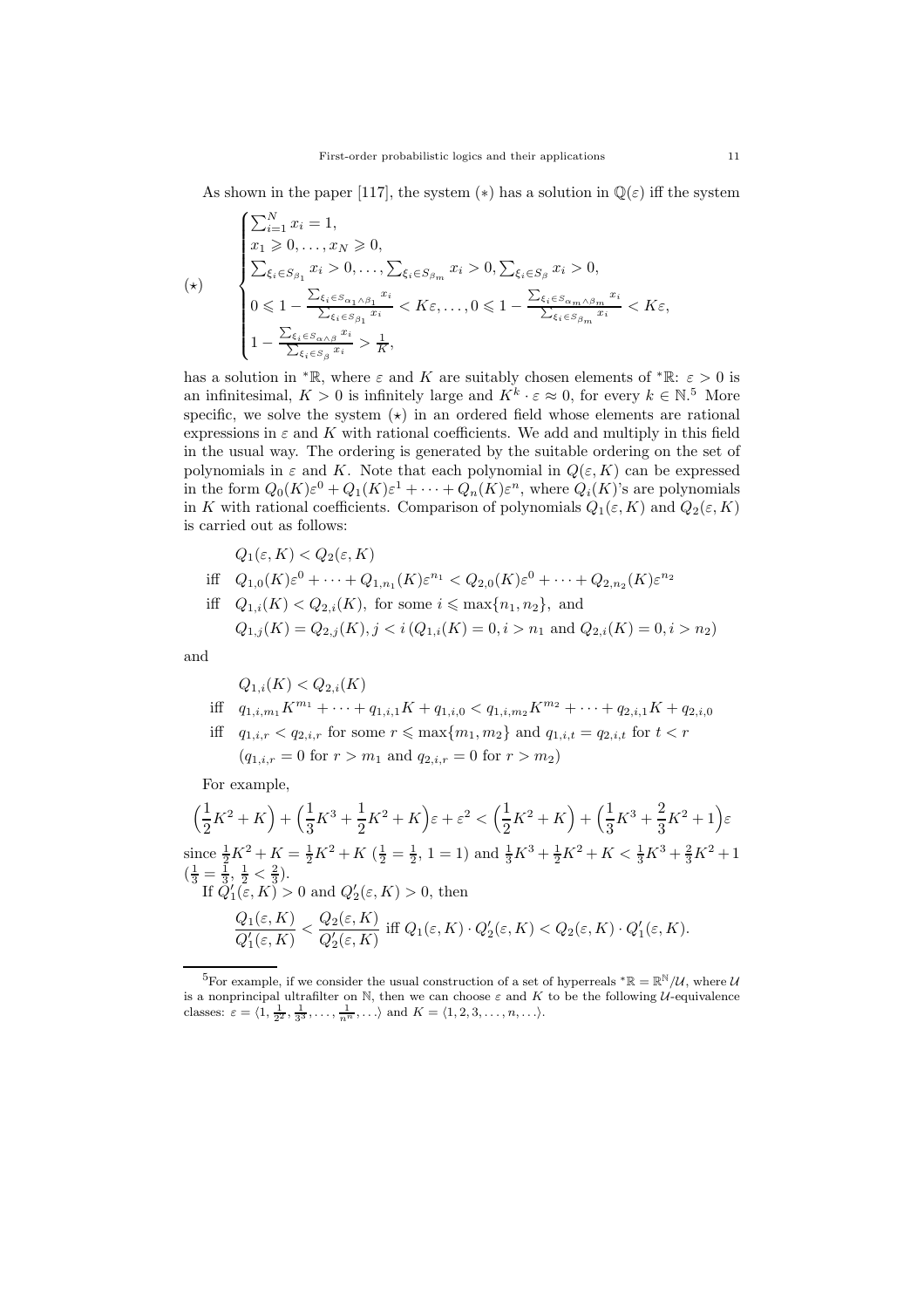It is easy to see that the system  $(x)$  is equivalent to a system of linear inequalities of the form

$$
s_1x_{i_1}+\cdots+s_{\ell}x_{i_{\ell}}\,\rho\,0,
$$

where  $\ell \leq N, 1 \leq i_1, \ldots, i_\ell \leq N, s_j$ 's are rational functions in  $\varepsilon$  and  $K$ , and  $\rho \in$  $\{\leq, <, >, \geq\}$ . Now, we can perform Fourier–Motzkin elimination, which iteratively rewrites the starting system into a new system without a variable  $x_i$  such that two systems are equisatisfiable. During the procedure, numerators and denominators of coefficients in inequalities remain polynomials in  $\epsilon$  and K. When no variables are left, we have to verify relations between polynomials in  $\epsilon$  and K.

**Example 2.3.** In Example 2.1, we prove  $\{b \rightarrow f, p \rightarrow b, p \rightarrow \neg f\} \sim_{\mathbf{P}} b \rightarrow \neg p$ . Now we will prove this in a different way in order to illustrate the method described above.

There are eight atoms that should be considered:

$$
\xi_1 = b \land p \land f \qquad \xi_2 = b \land p \land \neg f \qquad \xi_3 = b \land \neg p \land f \qquad \xi_4 = b \land \neg p \land \neg f
$$
  

$$
\xi_5 = \neg b \land p \land f \qquad \xi_6 = \neg b \land p \land \neg f \qquad \xi_7 = \neg b \land \neg p \land f \qquad \xi_8 = \neg b \land \neg p \land \neg f
$$

We have to prove that the formula

$$
CP_{\approx 1}(f | b) \wedge CP_{\approx 1}(b | p) \wedge CP_{\approx 1}(\neg f | p) \wedge CP_{\not\approx 1}(\neg p | b)
$$

is not satisfied in any  $\mathbb{Q}(\varepsilon)$ -probabilistic space, i.e., that the system:

$$
\begin{cases}\nx_1 + x_2 + x_3 + x_4 + x_5 + x_6 + x_7 + x_8 = 1, \\
x_1 \ge 0, x_2 \ge 0, x_3 \ge 0, x_4 \ge 0, x_5 \ge 0, x_6 \ge 0, x_7 \ge 0, x_8 \ge 0, \\
x_1 + x_2 + x_3 + x_4 > 0, x_1 + x_2 + x_5 + x_6 > 0, \\
\frac{x_1 + x_3}{x_1 + x_2 + x_3 + x_4} \approx 1, \frac{x_1 + x_2}{x_1 + x_2 + x_5 + x_6} \approx 1, \frac{x_2 + x_6}{x_1 + x_2 + x_5 + x_6} \approx 1,\n\end{cases}
$$

has no solution in  $\mathbb{Q}(\varepsilon)$ . The first step of the described procedure is the elimination of the sign  $\approx$ , i.e., the transformation of the system into the following one:

$$
(\star)\n\begin{cases}\nx_1 + x_2 + x_3 + x_4 + x_5 + x_6 + x_7 + x_8 = 1, \\
x_1 \geq 0, x_2 \geq 0, x_3 \geq 0, x_4 \geq 0, x_5 \geq 0, x_6 \geq 0, x_7 \geq 0, x_8 \geq 0, \\
x_1 + x_2 + x_3 + x_4 > 0, x_1 + x_2 + x_5 + x_6 > 0, \\
1 - \frac{x_1 + x_3}{x_1 + x_2 + x_3 + x_4} \geq 0, 1 - \frac{x_1 + x_2}{x_1 + x_2 + x_5 + x_6} \geq 0, 1 - \frac{x_2 + x_6}{x_1 + x_2 + x_5 + x_6} \geq 0, \\
1 - \frac{x_1 + x_3}{x_1 + x_2 + x_3 + x_4} < K\varepsilon, 1 - \frac{x_1 + x_2}{x_1 + x_2 + x_5 + x_6} < K\varepsilon, 1 - \frac{x_2 + x_6}{x_1 + x_2 + x_5 + x_6} < K\varepsilon,\n\end{cases}
$$

which is equivalent to the system of linear inequalities: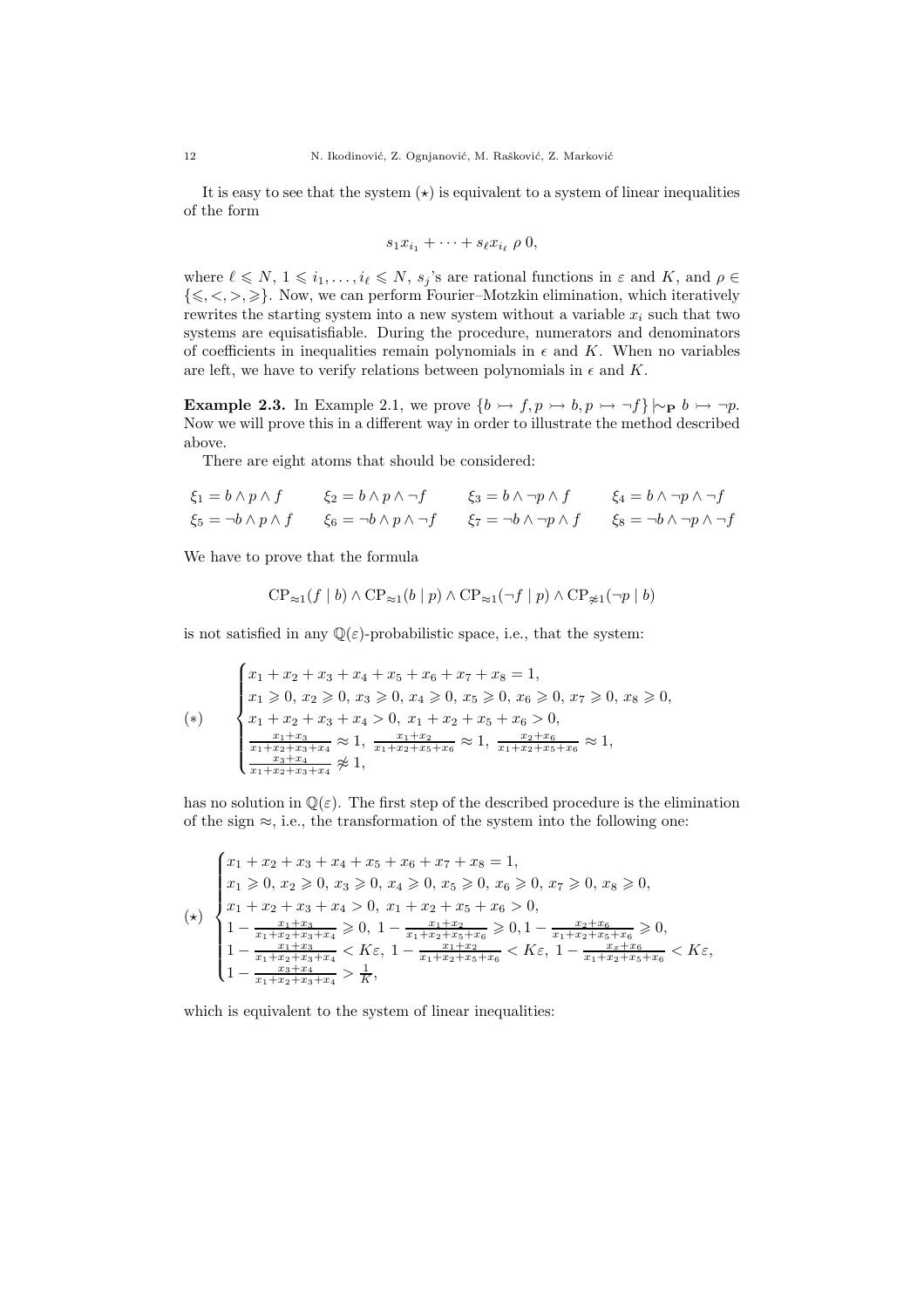$$
\begin{cases}\nx_1 + x_2 + x_3 + x_4 + x_5 + x_6 + x_7 + x_8 = 1, \\
x_1 \ge 0, x_2 \ge 0, x_3 \ge 0, x_4 \ge 0, x_5 \ge 0, x_6 \ge 0, x_7 \ge 0, x_8 \ge 0, \\
x_1 + x_2 + x_3 + x_4 > 0, x_1 + x_2 + x_5 + x_6 > 0, \\
x_2 + x_4 \ge 0, x_5 + x_6 \ge 0, x_1 + x_5 \ge 0, \\
x_2 + x_4 < K\varepsilon(x_1 + x_2 + x_3 + x_4), \\
x_5 + x_6 < K\varepsilon(x_1 + x_2 + x_5 + x_6), \\
x_1 + x_5 < K\varepsilon(x_1 + x_2 + x_5 + x_6), \\
x_1 + x_2 > \frac{1}{K}(x_1 + x_2 + x_3 + x_4).\n\end{cases}
$$

Fourier–Motzkin elimination can be performed in the standard way, and the procedure will finish with a false condition.

# 3. Probabilistic first-order logic  $L_{\omega \omega}^{\rm P, \mathbb{I}}$

In this section, we describe an extension of ordinary first-order logic, introduced in [47], which will enable us to generalize considerations from the previous section. The language of the logic is rich enough so we can represent in it simultaneously statistical knowledge, imprecise probabilities, beliefs and defaults. We follow the standard steps in the development of first-order logic.

**Syntax.** Let  $L$  be a first-order language, consisting of predicate and function symbols. As usual, constant symbols are 0-ary function symbols. The logic  $L_{\omega\omega}^{\text{P,I}}$  is an extension of  $L_{\omega\omega}$ , where  $L_{\omega\omega}$  denotes the classical first-order logic. In addition to logical symbols of  $L_{\omega\omega}$ ,  $L_{\omega\omega}^{\text{P,I}}$  has new probabilistic quantifiers (CP  $\vec{x} \geq r$ ) and (CP  $\vec{x} \leq r$ ), for every  $r \in \mathbb{I}$ , and (CP  $\vec{x} \approx q$ ), for every  $q \in \mathbb{I} \cap \mathbb{Q}$ , where  $\vec{x} = (x_1, \ldots, x_n)$  is a tuple of pairwise distinct variables.

The set of terms and the set of atomic formulas of  $L^{\mathbf{P},\mathbb{I}}_{\omega\omega}$  are the same as in  $L_{\omega\omega}$ .

**Definition 3.1.** The set of formulas of  $L^{\mathbf{P},\mathbb{I}}_{\omega\omega}$  is the least set such that:

- each atomic formula of first-order logic is a formula of  $L_{\omega\omega}^{\text{P},\mathbb{I}}$ ;
- if  $\alpha$  is a formula of  $L_{\omega\omega}^{\mathbf{P},\mathbb{I}}$ , then  $-\alpha$  is a formula of  $L_{\omega\omega}^{\mathbf{P},\mathbb{I}}$ ,
- if  $\alpha$  and  $\beta$  are formulas of  $L_{\omega\omega}^{\mathbf{P},\mathbb{I}}$ , then so is  $\alpha \wedge \beta$ ;
- if  $\alpha$  is a formula of  $L_{\omega\omega}^{\mathbf{P},\mathbb{I}},$  and  $x$  is a variable, then  $\forall x\alpha$  is a formula of  $L_{\omega\omega}^{\mathbf{P},\mathbb{I}},$
- if  $\alpha$  and  $\beta$  are formulas of  $L_{\omega\omega}^{\mathbf{P},\mathbb{I}}$ , and (CP  $\vec{x}\diamond r$ ) is a quantifier of  $L_{\omega\omega}^{\mathbf{P},\mathbb{I}}$  ( $\diamond$  is a placeholder for  $\leqslant$ ,  $\geqslant$ ,  $\approx$ ), then  $(CP\vec{x} \diamond r)(\alpha | \beta)$  is a formula of  $L_{\omega\omega}^{P,I}$ .

The set of formulas is countable and recursive, since the field  $\mathbb{Q}(\varepsilon)$  is countable and recursive.

The connectives  $\vee$ ,  $\rightarrow$ , and  $\leftrightarrow$ , and the quantifier  $\exists$  are defined as usual. We abbreviate  $\alpha \wedge \neg \alpha$  by  $\bot$ , and  $\neg \bot$  by  $\top$ . Also, it is convenient to use the following abbreviations in  $L_{\omega\omega}^{\text{P,I}}$ :

- $(CP\vec{x} < r)(\alpha | \beta)$  for  $\neg(CP\vec{x} \geq r)(\alpha | \beta);$
- $(CP\vec{x} > r)(\alpha | \beta)$  for  $\neg(CP\vec{x} \leq r)(\alpha | \beta);$
- $(CP\vec{x} = r)(\alpha | \beta)$  for  $(CP\vec{x} \geq r)(\alpha | \beta) \wedge (CP\vec{x} \leq r)(\alpha | \beta);$
- $(P\vec{x} \diamond r) \alpha$  for  $(CP\vec{x} \diamond r)(\alpha | \top)$ ,  $\diamond \in \{\leq, =, \geq, \approx, \lt,, \gt\}.$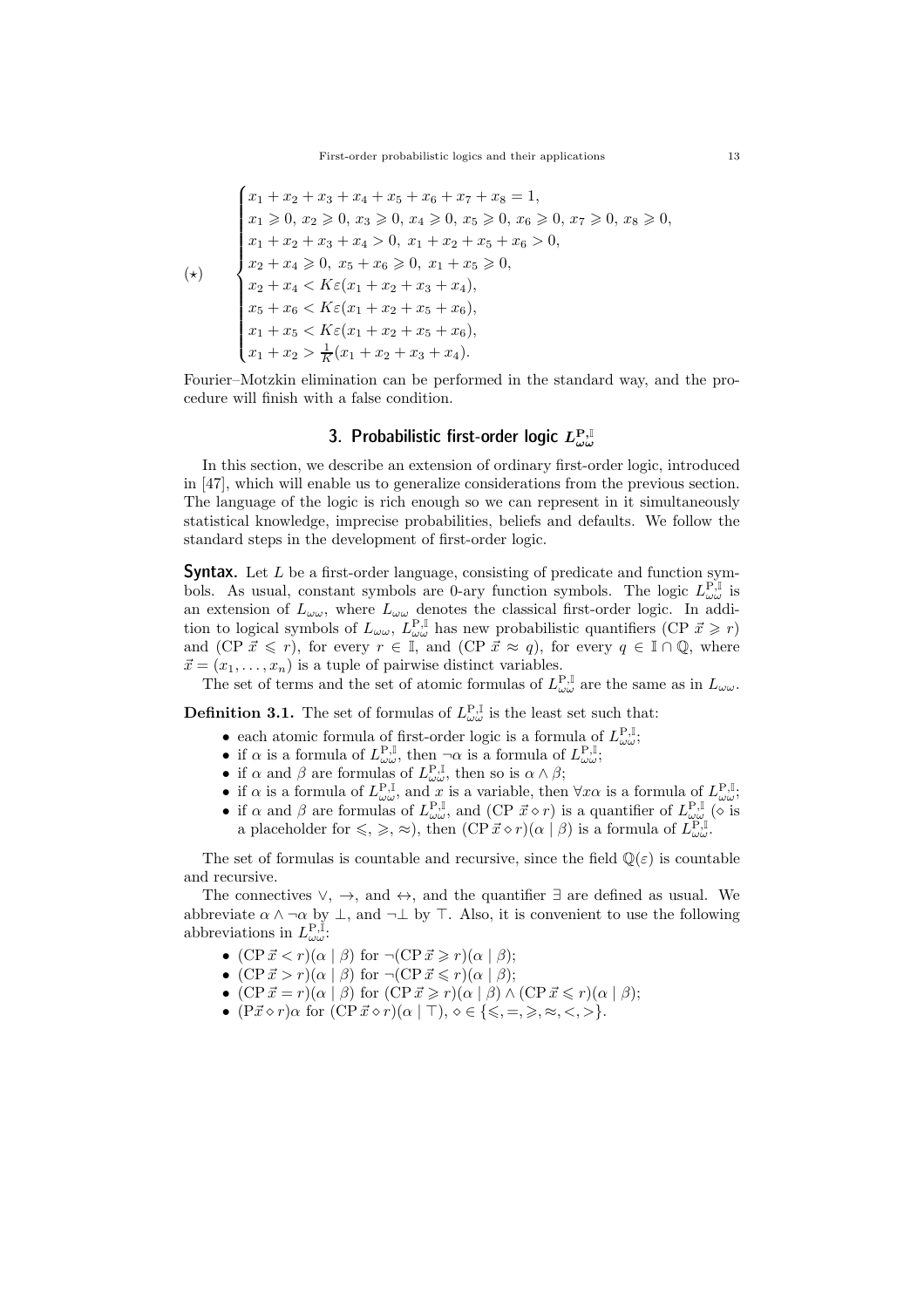Note that we allow interleaving of first order quantifiers and probability quantifiers.

The notions of free and bound variables are defined as usual, with the quantifier (CP  $\vec{x} \diamond r$ ) binding all the variables in the tuple  $\vec{x}, \diamond \in \{\leq \leq \geq \geq \}$ . If  $\vec{x}$  is a tuple of pairwise distinct variables that contains all the free variables of  $\alpha$ , we write  $\alpha(\vec{x})$ . A sentence is a formula having no free variables. A theory is a set of sentences.

**Example 3.1.** Let  $L = \{U, B\}$ , where U and B are relation symbols,  $ar(U) = 1$ and  $ar(B) = 2$ . The following strings are  $L_{\omega\omega}^{P,I}$ -formulas:

- $(CP y \approx 1)(B(x, y) \rightarrow U(y) | B(x, y))$  (*x* occurs free in this formula);
- (CP  $xy = \varepsilon$ )( $\exists z(B(x, z) \wedge B(z, y)) | x = y$ ) (this formula is a sentence);
- $(Pz \approx 1)(\text{CP } y = 1)(B(y, z) \vee \neg B(z, z) \mid (\text{CP } u \geq 0.99)(U(u) \mid B(z, u))),$ etc.

The rules for renaming quantified variables in formulas expand the standard first order rules. Any formula with bound variables has a number of variants obtained by renaming of its bound variables. Note that if  $\alpha'$  is a variant of  $\alpha$ , then  $\alpha$  and  $\alpha'$  have the same free variables. As we will see later, variants preserve the meaning of the original formula. Now, we can specify how a term  $t$  may be substituted for a variable x in any formula  $\alpha$ : transform  $\alpha$  to a variant  $\alpha'$  which does not have any variable in common with t, and then substitute t for all free occurrences of x in  $\alpha'$ . The new formula which is formed by the substitution process is denoted by  $\alpha(x := t)$ . In a similar manner, we specify the procedure for simultaneously replacing several variables: with a given formula  $\alpha$ , pairwise distinct variables  $\vec{x} = (x_1, \ldots, x_n)$  and arbitrary terms  $\vec{t} = (t_1, \ldots, t_n)$ , we form a formula  $\alpha(\vec{x} := \vec{t})$ , which is obtained by simultaneously substituting  $t_1, \ldots, t_n$  for  $x_1, \ldots, x_n$  in a suitable variant of  $\alpha$ .

**Semantics.** The structures to be considered are of the form  $\langle \mathfrak{A}, \mathcal{F}_n, \mu_n \rangle_{n \in \mathbb{N}}$ , where  $\mu_n$  is a finitely-additive probability on the *n*-fold product of the domain of a first order structure A.

**Definition 3.2.** A model for  $L_{\omega\omega}^{\text{P},\mathbb{I}}$  is a structure  $\overline{\mathfrak{A}} = \langle \mathfrak{A}, \mathcal{F}_n, \mu_n \rangle_{n \in \mathbb{N}}$  such that

- $\mathfrak{A} = (A, S^{\mathfrak{A}})_{S \in L}$  is a classical  $L_{\omega \omega}$ -model for L;
- for all  $n \geq 1$ ,  $(A^n, \mathcal{F}_n, \mu_n)$  is a finitely additive probability space, where  $\mathcal{F}_n$ is a field of subsets of  $A^n$  and  $\mu_n$  is a finitely additive probability measure whose domain is  $\mathcal{F}_n$ , and whose range is I (i.e.,  $\mu_n(X) \geq 0$ ,  $\mu_n(X \cup Y) =$  $\mu_n(X) + \mu_n(Y)$  if  $X \cap Y = \emptyset$ , and  $\mu_n(A^n) = 1$ ); moreover,
	- for each *n*-ary function symbol f of L, the graph of  $f^{\mathfrak{A}}$  is in  $\mathcal{F}_{n+1}$ ;
	- for each *n*-ary relation symbol R of L,  $R^{\mathfrak{A}} \in \mathcal{F}_n$ ;
	- for all *i*, *j* ≤ *n*, {( $x_1, ..., x_n$ ) ∈  $A^n | x_i = x_j$ } ∈  $\mathcal{F}_n$ ;
	- if  $X \in \mathcal{F}_n$ , then  $A \times X \in \mathcal{F}_{n+1}$ ;
	- if  $X \in \mathcal{F}_{n+1}$  and  $\Pi: A^{n+1} \to A^n$  is the projection map

$$
\Pi(x_1, \ldots, x_n, x_{n+1}) = (x_1, \ldots, x_n),
$$

then  $\Pi(X) \in \mathcal{F}_n$ ;

– if  $X \in \mathcal{F}_{n+m}$  and  $\vec{b} \in A^m$ , then  $\{\vec{a} \in A^n \mid (\vec{a}, \vec{b}) \in X\} \in \mathcal{F}_n$ ;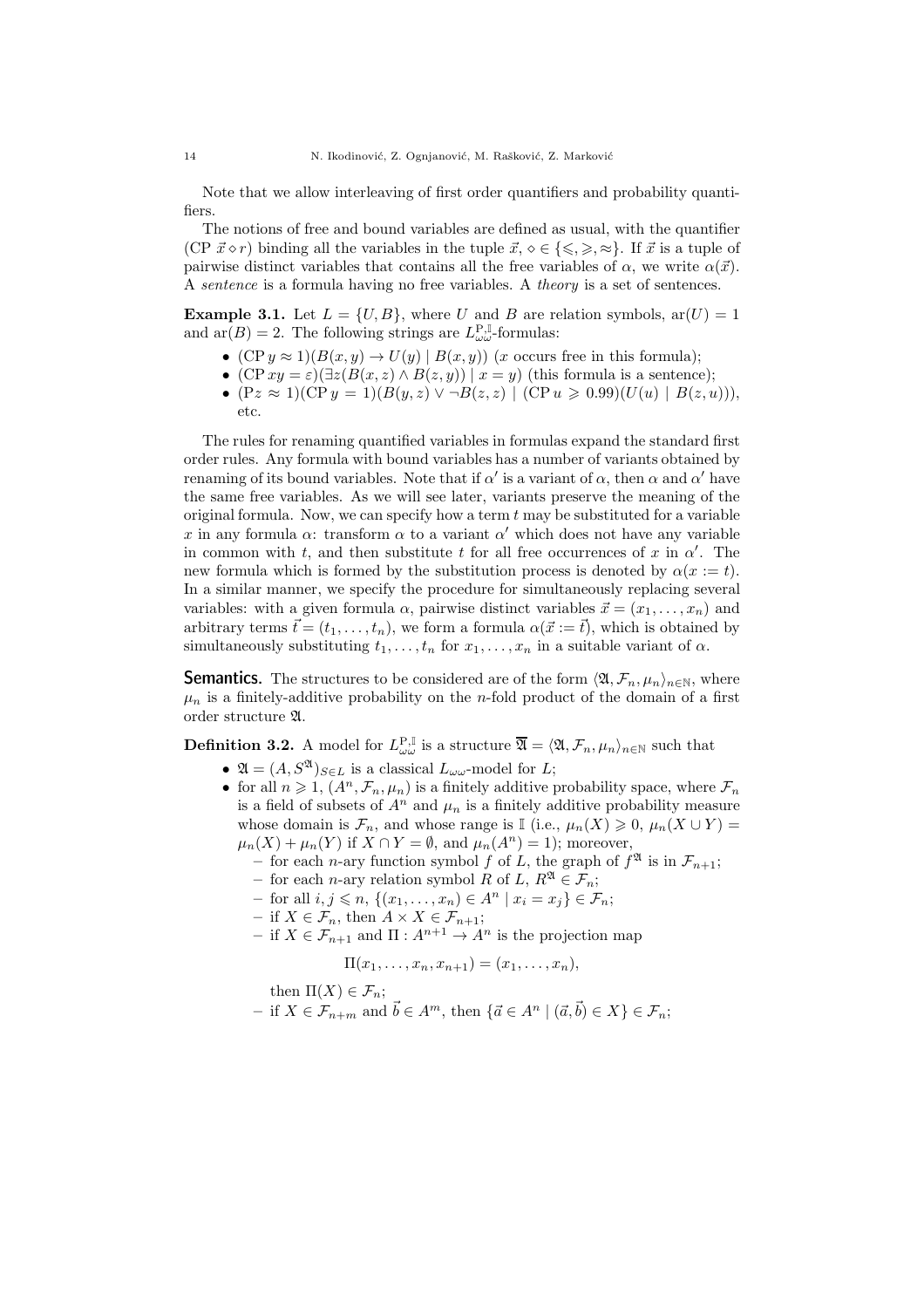- $-$  if  $X \in \mathcal{F}_{n+m}$ , then  $\{\vec{a} \in A^n \mid \mu_m\{\vec{b} \in A^m \mid (\vec{a}, \vec{b}) \in X\} \diamond r\} \in \mathcal{F}_n$ , where  $\diamond \in \{\leqslant,\geqslant\}$  and  $r \in \mathbb{I}$ , or  $\diamond =\approx$  and  $r \in \mathbb{I} \cap \mathbb{Q}$ ;
- each  $\mu_n$  is invariant under permutation: for every permutation  $\pi$  of  $\{1, 2, \ldots, n\}$  and  $X \in \mathcal{F}_n$ , if

$$
X^{\pi} = \{ (a_{\pi(1)}, \ldots, a_{\pi(n)}) \in A^n \mid (a_1, \ldots, a_n) \in X \},
$$

then 
$$
X^{\pi} \in \mathcal{F}_n
$$
 and  $\mu_n(X^{\pi}) = \mu_n(X)$ ;

- if 
$$
X \in \mathcal{F}_n
$$
, then  $\mu_{n+1}(A \times X) = \mu_n(X)$ .

Note that we do not assume that the sequence of probabilities  $(\mu_n : n = 1, 2, ...)$ is a sequence of product measures. More specific, instead of the conditions:

- (i)  $\mathcal{F}_{m+n}$  is generated by the set  $\{X \times Y \mid X \in \mathcal{F}_m, Y \in \mathcal{F}_n\}$ , and
- (ii) the measure  $\mu_{m+n}$  is the product probability measure of  $\mu_m$  and  $\mu_n$ ,

$$
\mu_{m+n}(X \times Y) = \mu_m(X) \cdot \mu_n(Y).
$$

we take their weakening:

- (1) if  $X \in \mathcal{F}_n$ , then  $A \times X \in \mathcal{F}_{n+1}$ ,
- (2) if  $X \in \mathcal{F}_n$ , then  $\mu_{n+1}(A \times X) = \mu_n(X)$ .

Nevertheless, we can restrict the class of  $L_{\omega\omega}^{\text{P},\mathbb{I}}$ -models to those structures whose sequence of probabilities is a sequence of product measures and give a complete axiomatization for them (Theorem 3.4).

Example 3.2. The weak conditions (1) and (2) are satisfied in the trivial spaces  $(A^n, \{\emptyset, A^n\}, \mu_n)$ , where  $\mu_n(A^n) = 1$ ,  $\mu_n(\emptyset) = 0$ . Note also that for any n,  $\mu_n$  is invariant under permutations: for any permutation  $\pi : \{1, 2, \ldots, n\} \rightarrow \{1, 2, \ldots, n\}$ ,  $(A^n)^{\pi} = \{ (a_{\pi(1)}, \ldots, a_{\pi(n)}) \mid (a_1, \ldots, a_n) \in A^n \} = A^n$  and  $\emptyset^{\pi} = \emptyset$ .

Here are more illustrative examples of probability spaces over the finite set  $A =$  $\{1, 2, 3, 4\}$ . Let us consider the space  $(A, \mathcal{P}(A), \mu_1)$ , where  $\mu_1 : \mathcal{P}(A) \to [0, 1]$  is probability measure defined by a nonuniform distribution on the singletons:

$$
\mu_1 = \begin{pmatrix} 1 & 2 & 3 & 4 \\ \varepsilon & \frac{1-4\varepsilon}{4} & \frac{1}{4} & \frac{1}{2} \end{pmatrix}, \ \mu_1(X) = \sum_{x \in X} \mu_1(\{x\}), X \subseteq A.
$$

There are many possibilities to define a probability measure on  $\mathcal{P}(A^2)$  that the requirements (1) and (2) are fulfilled. Here are two examples defined by distributions on singletons:

|  | $\mu_2$ 1 2 3 4                                                                                                                                                           |  |     |  | $\mu'_2$   1 2 3 4                                                                                                                                                                                                                                                                                                                                                                                                                                   |  |
|--|---------------------------------------------------------------------------------------------------------------------------------------------------------------------------|--|-----|--|------------------------------------------------------------------------------------------------------------------------------------------------------------------------------------------------------------------------------------------------------------------------------------------------------------------------------------------------------------------------------------------------------------------------------------------------------|--|
|  | $\begin{array}{c cccc} 1 & \varepsilon & 0 & 0 & 0 \\ 2 & 0 & \frac{1-4\varepsilon}{4} & 0 & 0 \\ 3 & 0 & 0 & \frac{1}{4} & 0 \\ 4 & 0 & 0 & 0 & \frac{1}{2} \end{array}$ |  | and |  | $\begin{array}{c cc} 1 & \varepsilon^2 & \frac{\varepsilon-\varepsilon^2}{4} & \frac{\varepsilon}{4} & \frac{\varepsilon}{2} \\ 2 & \frac{\varepsilon-\varepsilon^2}{4} & \frac{(1-\varepsilon)^2}{16} & \frac{1-\varepsilon}{16} & \frac{1-\varepsilon}{8} \\ 3 & \frac{\varepsilon}{4} & \frac{(1-\varepsilon)^2}{16} & \frac{1}{16} & \frac{1}{8} \\ 4 & \frac{\varepsilon}{2} & \frac{1-\varepsilon}{8} & \frac{1}{8} & \frac{1}{4} \end{array}$ |  |

Note that  $\mu'_2$  is the product probability measure:  $\mu'_2(X \times Y) = \mu_1(X) \cdot \mu_1(Y)$ ,  $X, Y \subseteq A$ . Analogously, we can define  $(A^n, \mathcal{P}(A^n), \mu_n)$  and  $(A^n, \mathcal{P}(A^n), \mu'_n)$ , for  $n \geqslant 3$ .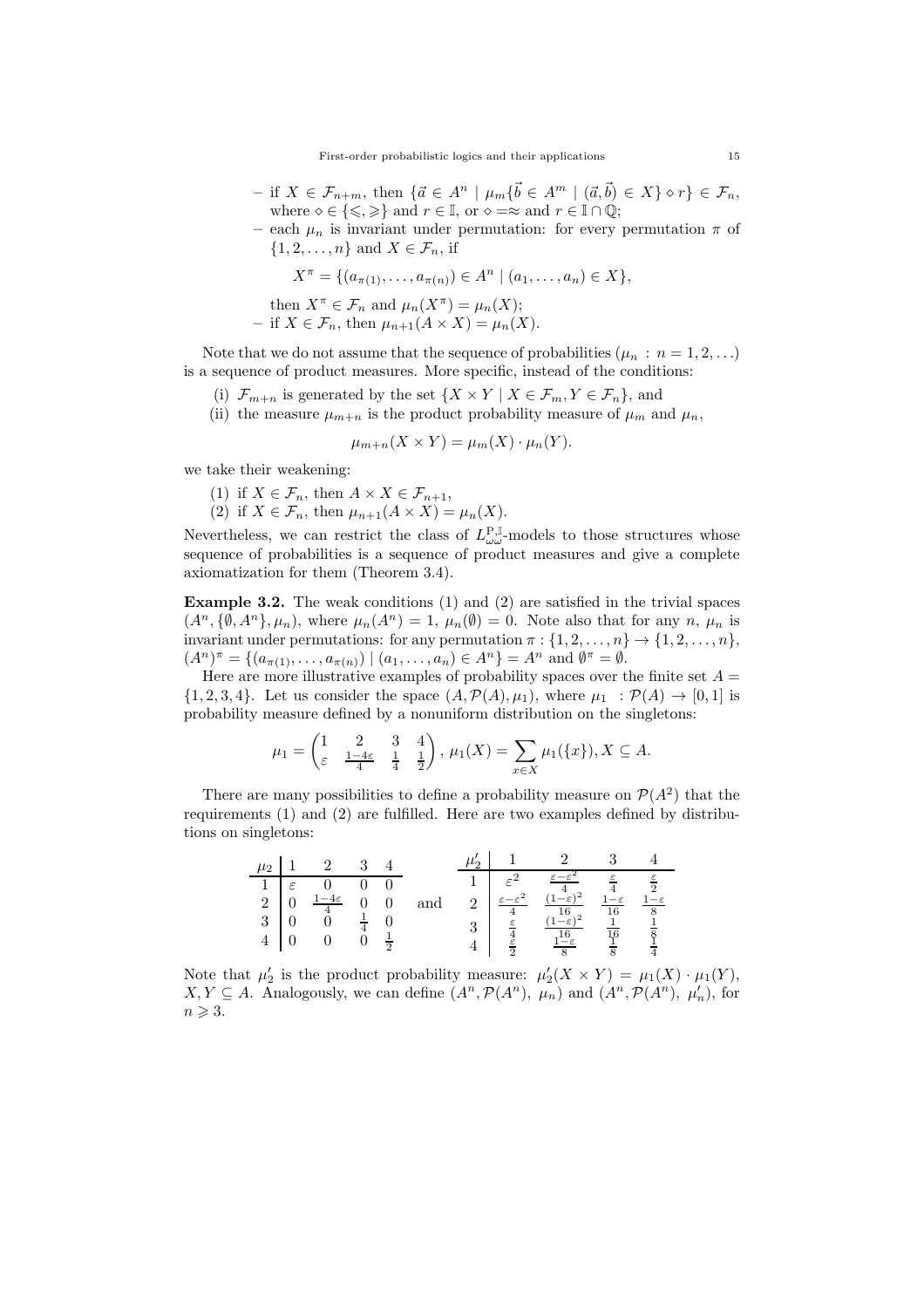An assignment in  $\mathfrak A$  is a function v whose domain is the set of variables Var and the range is a subset of A. We use  $v(\vec{x} := \vec{a})$ , where  $\vec{x} = (x_1, \ldots, x_n)$  is a tuple of pairwise distinct variables and  $\vec{a} \in A^n$ , for the assignment v' which is the same as v except that  $v'(x_i) = a_i, i = 1, k$ .

If  $\overline{\mathfrak{A}}$  is an  $L^{P,\mathbb{I}}_{\omega \omega}$ -model, then every assignment  $v : \text{Var} \to A$  is extended to the set of all terms of  $L_{\omega\omega}^{\text{P,I}}$  (i.e., of  $L_{\omega\omega}$ ) in the standard recursive way. For a term t of  $L^{\mathbf{P},\mathbb{I}}_{\omega\omega}$ , we denote by  $t^{\overline{\mathfrak{A}},v}$  the associated element from the domain A.

**Definition 3.3.** Let  $\overline{\mathfrak{A}}$  be an  $L^{\mathbf{P},\mathbb{I}}_{\omega\omega}$ -model and v an assignment. We define the relation  $\overline{\mathfrak{A}}, v \models \varphi$  (read: the assignment v satisfies the formula  $\varphi$  in  $\overline{\mathfrak{A}}$ ) for all assignments  $v : \text{Var} \to A$  and all formulas in the same way as it is defined for  $L_{\omega \omega}$ with the new clauses:

•  $\overline{\mathfrak{A}}, v \models (\text{CP} \vec{x} \leqslant r)(\alpha \mid \beta)$  iff  $\mu_n\{\vec{a} \in A^n \mid \overline{\mathfrak{A}}, v(\vec{x} := \vec{a}) \models \beta\} = 0$  and  $r = 1$  or  $\mu_n\{\vec{a}\in A^n\mid \overline{\mathfrak{A}}, v(\vec{x}:=\vec{a})\models \beta\} > 0$  and  $\frac{\mu_n\{\vec{a}\in A^n\mid \overline{\mathfrak{A}}, v(\vec{x}:=\vec{a})\models \alpha\wedge\beta\}}{\mathfrak{A}\{x\mid \overline{\mathfrak{A}}, v(\vec{x}:=\vec{a})\models \alpha\wedge\beta\}}$  $\frac{\mu_n(a \in A^n \mid \mathfrak{A}, v(x := a) \mid \neg a \land \neg p)}{\mu_n\{\vec{a} \in A^n \mid \mathfrak{A}, v(\vec{x} := \vec{a}) \mid \neg \beta\}} \leq r;$ •  $\overline{\mathfrak{A}}, v \models (\text{CP} \vec{x} \geq r)(\alpha \mid \beta)$  iff  $\mu_n\{\vec{a} \in A^n \mid \overline{\mathfrak{A}}, v(\vec{x} := \vec{a}) \models \beta\} = 0$  or  $\mu_n\{\vec{a}\in A^n\mid \overline{\mathfrak{A}}, v(\vec{x}:=\vec{a})\models \beta\} > 0$  and  $\frac{\mu_n\{\vec{a}\in A^n\mid \overline{\mathfrak{A}}, v(\vec{x}:=\vec{a})\models \alpha\wedge \beta\}}{\mathfrak{A}\{x\mid \overline{\mathfrak{A}}, v(\vec{x}:=\vec{a})\models \alpha\wedge \beta\}}$  $\frac{\mu_n(a \in A^n \mid \mathfrak{A}, v(x := a) \mid \neg a \land \neg p)}{\mu_n\{\vec{a} \in A^n \mid \mathfrak{A}, v(\vec{x} := \vec{a}) \mid \neg \beta\}} \geq r;$ •  $\overline{\mathfrak{A}}, v \models (\text{CP} \vec{x} \approx q)(\alpha \mid \beta)$  iff  $\mu_n \{ \vec{a} \in A^n \mid \overline{\mathfrak{A}}, v(\vec{x} := \vec{a}) \models \beta \} = 0$  and  $q = 1$ or  $\mu_n\{\vec{a}\in A^n\mid \overline{\mathfrak{A}}, v(\vec{x}:=\vec{a})\models \beta\} > 0$  and

$$
\frac{\mu_n\{\vec{a}\in A^n\mid \overline{\mathfrak{A}}, v(\vec{x}:=\vec{a})\models \alpha\land\beta\}}{\mu_n\{\vec{a}\in A^n\mid \overline{\mathfrak{A}}, v(\vec{x}:=\vec{a})\models \beta\}} \in \text{monad}(q).
$$

If  $\Gamma$  is a set of formulas, we write  $\overline{\mathfrak{A}}$ ,  $v \models \Gamma$  to mean that  $\overline{\mathfrak{A}}$ ,  $v \models \gamma$  for every formula γ in Γ.

The clause for  $(CP\vec{x} \approx q)(\alpha | \beta)$ , in the above definition, means that the conditional probability equals either  $q - \varepsilon'$  or  $q + \varepsilon'$  for some infinitesimal  $\varepsilon' \in \mathbb{I}$ . Note that all clauses are formulated on the assumption that the conditional probability is 1, whenever the condition has the probability 0. If we had kept the standard definition according to which conditional probability is undefined when the condition has probability 0, then many formulas would not have truth-values, i.e., for some formulas the question whether they are satisfied in a given model would make no sense. Moreover, this approach is fully in line with probabilistic interpretation of defaults.

As in first order logic, the following technical lemma is important.

**Lemma 3.1.** Let  $\overline{\mathfrak{A}}$  be an  $L_{\omega\omega}^{\mathbf{P},\mathbb{I}}$ -model, and  $\alpha$  an  $L_{\omega\omega}^{\mathbf{P},\mathbb{I}}$ -formula.

1. If u and v are assignments in  $\overline{\mathfrak{A}}$  which agree on each free variable of  $\alpha$ , then

$$
\overline{\mathfrak{A}}, u \models \alpha \ \text{iff } \overline{\mathfrak{A}}, v \models \alpha.
$$

2. If  $\alpha'$  is a variant of  $\alpha$  then for every assignment  $v : \text{Var} \to A$ ,

$$
\overline{\mathfrak{A}}, v \models \alpha \ \text{iff } \overline{\mathfrak{A}}, v \models \alpha'.
$$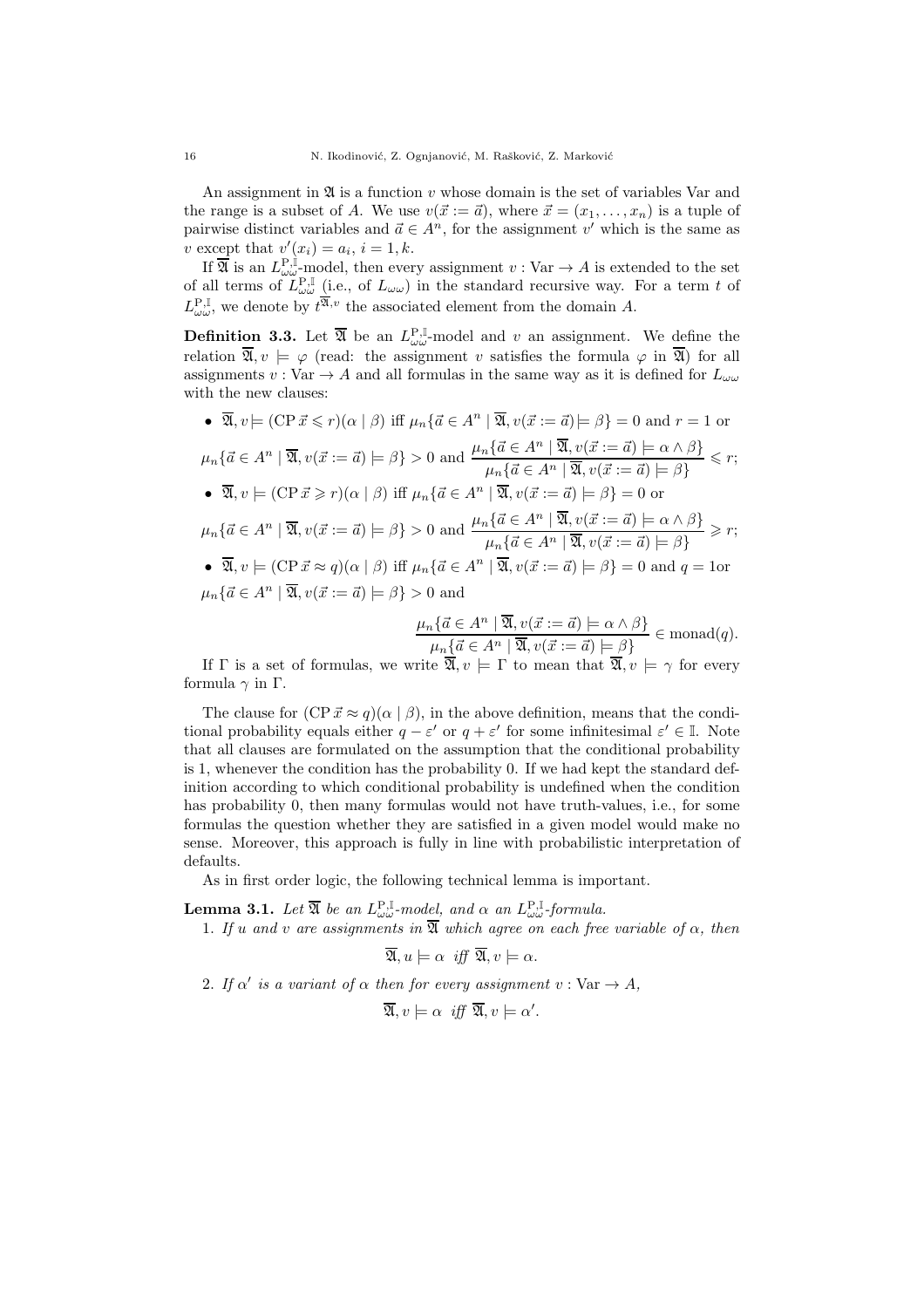#### 3. If t is a term, and x a variable, then for every assignment  $v : \text{Var} \to A$

$$
\overline{\mathfrak{A}}, v \models \alpha(x := t) \text{ iff } \overline{\mathfrak{A}}, v(x := t^{\overline{\mathfrak{A}}, v}) \models \alpha.
$$

We omit the proofs since they are similar to their counterparts for  $L_{\omega\omega}$ .

The first statement of the previous lemma says that only free variables of formulas might alter their meanings. Thus, if  $\alpha(\vec{x})$  is a formula, and  $\vec{a} \in A^n$ , then for every two assignments u and v:  $\overline{\mathfrak{A}}$ ,  $u(\vec{x} := \vec{a}) \models \alpha$  iff  $\overline{\mathfrak{A}}$ ,  $v(\vec{x} := \vec{a}) \models \alpha$ ; this fact allows us to adopt the common practice and write  $\overline{\mathfrak{A}}, \overline{a} \models \alpha(\overline{x})$  or  $\overline{\mathfrak{A}} \models \alpha[\overline{a}]$ . In particular, if  $\alpha$  is a sentence, we write  $\overline{\mathfrak{A}} \models \alpha$ , since the truth value of a sentence depends only on the underlying structure  $\overline{\mathfrak{A}}$ .

The second statement means that the renaming of quantified variables in formulas preserves the meaning.

The third statement shows that substitutions in  $L^{\mathbf{P},\mathbb{I}}_{\omega\omega}$  behave semantically in the same way as in the first order logic.

If  $\overline{\mathfrak{A}}$  is an  $L_{\omega\omega}^{\text{P},\mathbb{I}}$ -model,  $v: \text{Var} \to A$  an assignment,  $\vec{x}$  a tuple of distinct variables, and  $\varphi(\vec{x})$  an  $L_{\omega\omega}^{\mathbf{P},\mathbb{I}}$ -formula, we write  $[\varphi]_{\overline{\mathfrak{A}},v}^{\vec{x}}$  for the set  $\{\vec{a}\in A^n\mid \overline{\mathfrak{A}}, v(\vec{x}:=\vec{a})\models \varphi\}.$ 

**Example 3.3.** The language  $L = \{U, B\}$ , from Example (3.1), is interpreted on  $A = \{1, 2, 3, 4\}$ :  $U^{\mathfrak{A}} = \{2, 3\}$  and  $R^{\mathfrak{A}} = \{(1, 1), (1, 3), (2, 4)\}$ . We check whether some sentences are satisfiable in  $L_{\omega\omega}^{\text{P,I}}$ -models

$$
\overline{\mathfrak{A}} = (A, U^{\mathfrak{A}}, R^{\mathfrak{A}}, \mathcal{P}(A^n), \mu_n)_{n \geq 1}
$$
 and  $\overline{\mathfrak{A}}' = (A, U^{\mathfrak{A}}, R^{\mathfrak{A}}, \mathcal{P}(A^n), \mu'_n)_{n \geq 1}$ ,

where  $\mu_n$  and  $\mu'_n$  are measures defined in Example 3.2. It is not hard to prove that:

- $\overline{\mathfrak{A}} \models \exists x (\text{CP } y \approx 1)(B(x, y) \rightarrow U(y) \mid B(x, y))$ , and
	- $\overline{\mathfrak{A}}' \models \exists x (\text{CP } y \approx 1)(B(x, y) \rightarrow U(y) \mid B(x, y));$
- $\overline{\mathfrak{A}} \models (\text{CP } xy = \varepsilon)(\exists z (B(x, z) \land B(z, y)) \mid x = y)$ , and
- $\overline{\mathfrak{A}}' \not\models (\text{CP } xy = \varepsilon)(\exists z (B(x, z) \land B(z, y)) \mid x = y);$
- $\overline{\mathfrak{A}} \models (\text{Pz} \approx 1)(\text{CP } y = 1)(B(y, z) \lor \neg B(z, z))$   $(\text{CP } u \geq 0.9)(U(u) | B(z, u))).$

Example 3.4. Now, we present some examples of what can be represented by  $L_{\omega\omega}^{\text{P,I}}$ -formulas choosing the suitable language.

- 'Most birds fly':  $(CP x > 0.5)(f1y(x) | \text{bird}(x))$ , where ' $> 0.5$ ' corresponds to 'Most',
- '90% of birds can fly':  $(CP x = 0.9)(f1y(x) | bird(x)),$
- 'Approximately 90% of birds fly':  $(CP x \approx 0.9)(f1y(x) | \text{bird}(x)),$
- 'More than 90% of birds can fly':  $(CPx > 0.9)(\text{fly}(x) | \text{bird}(x)),$
- 'Almost all birds fly':  $(CP x \approx 1)(\text{fly}(x) | \text{bird}(x))$ , etc.

Example 3.5. In medicine, two commonly used statistics, when considering some diagnostic test as an indicator that a patient has some disease, are so called sensitivity and specificity. Sensitivity is defined as the percentage of true positive cases relative to the sum of true positives and false negatives (i.e., the total number of tested patients having the disease). Specificity is defined as the percentage of true negative cases relative to the sum of true negatives and false positives (i.e., the total number of tasted patients who do not have the disease). Let the formulas tested(x),  $\text{positive}(x)$ , disease(x) have the following meaning: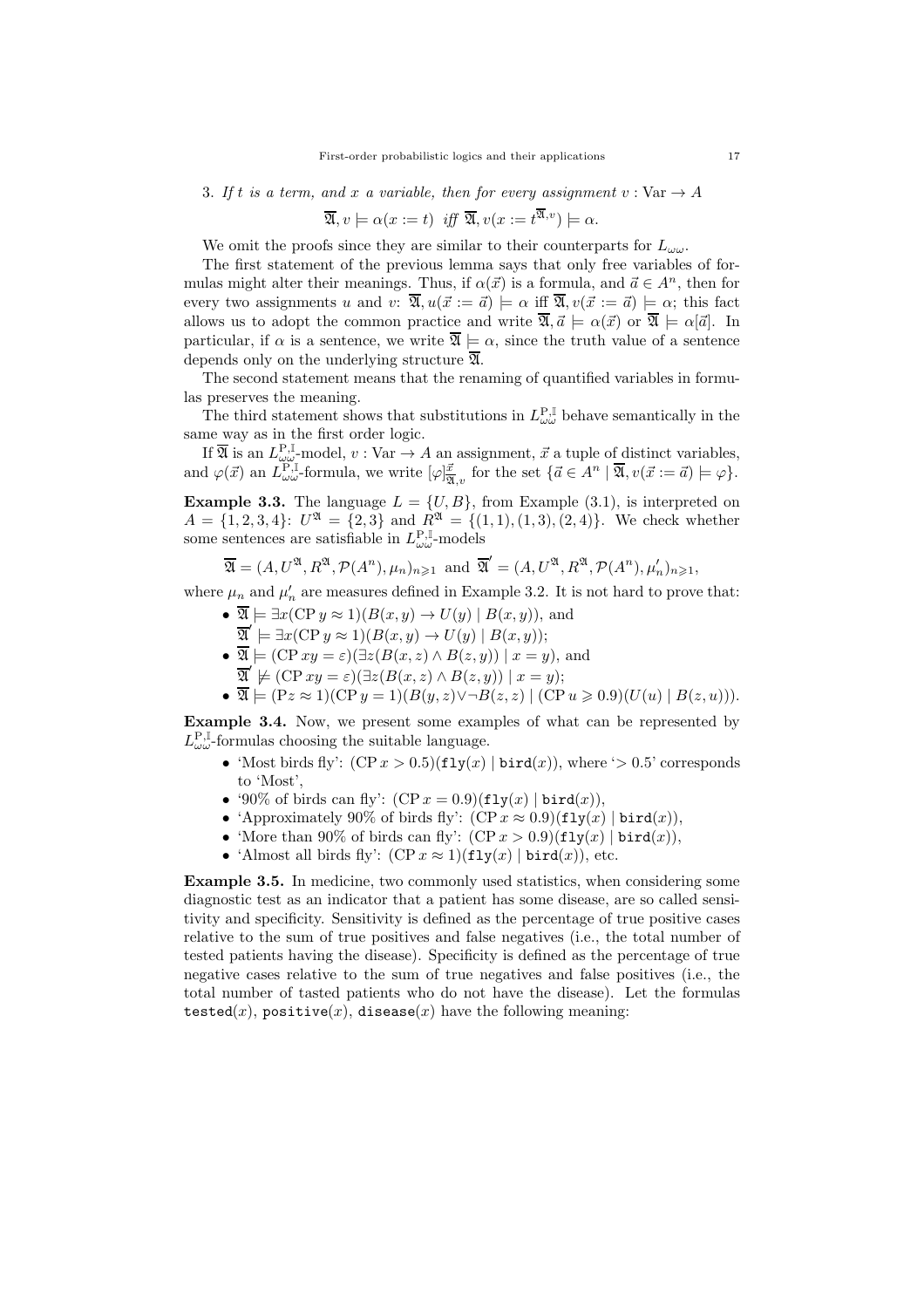tested $(x)$ : the patient x has been tested. positive $(x)$ : the patient x was positive on the test, disease $(x)$ : the patient x has the disease.

We can express the requirement that the sensitivity of the test is at least  $95\%$  by

 $(CP x \geq 0.95)($ positive $(x)$  | tested $(x) \wedge$  disease $(x)$ ).

If we know that the specificity of the test is higher than 90%, this can be stated as

 $(CP x > 0.9)(\neg positive(x) | tested(x) \land \neg disease(x)).$ 

**Definition 3.4.** Suppose  $\overline{\mathfrak{A}}$  is an  $L_{\omega\omega}^{\text{P},\mathbb{I}}$ -model, and  $\alpha$  a formula. Then  $\overline{\mathfrak{A}} \models \alpha$  (read:  $\alpha$  is true in  $\overline{\mathfrak{A}}$ ) if  $\overline{\mathfrak{A}}$ ,  $v \models \alpha$  for every assignment  $v : \text{Var} \rightarrow A$ .

A formula is valid if it is true in every  $L_{\omega\omega}^{\mathbf{P},\mathbb{I}}$ -model.

Note that in the case some free variables occur in a valid formula we treat them as universally quantified.

#### Example 3.6. The formula

$$
(\mathbf{P}x > 0)\alpha \wedge (\mathbf{C}\mathbf{P}x \ge r)(\beta \mid \alpha) \rightarrow (\mathbf{C}\mathbf{P}x \le 1 - r)(\neg \beta \mid \alpha)
$$

is  $L^{\mathbf{P},\mathbb{I}}_{\omega \omega}$ -valid, but

$$
(\mathbf{CP} \, x \ge r)(\beta \mid \alpha) \to (\mathbf{CP} \, x \le 1 - r)(\neg \beta \mid \alpha)
$$

is not.

Axiomatization. As we shall prove, the set of all valid formulas can be characterized by the following set of axiom schemata:

- **(FO)** all  $L^{\mathbf{P},\mathbb{I}}_{\omega\omega}$ -instances of the axioms for  $L_{\omega\omega}$ ;
- (CP1)  $(CP\vec{x} \geq 0)(\alpha | \beta);$
- $(CP2)$   $(CP\vec{x} \leq r_1)(\alpha | \beta) \rightarrow (CP\vec{x} < r_2)(\alpha | \beta), r_1 < r_2;$
- (CP3)  $(CP\vec{x} < r)(\alpha | \beta) \rightarrow (CP\vec{x} \leq r)(\alpha | \beta);$
- **(CP4)**  $(\text{CP }\vec{x} \approx q)(\alpha \mid \beta) \rightarrow (\text{CP }\vec{x} \geq q 1/n)(\alpha \mid \beta)$ , for every positive integer n such that  $0 \leqslant q - \frac{1}{n}$ ;
- **(CP5)**  $(\text{CP }\vec{x} \approx q)(\alpha \mid \beta) \rightarrow (\text{CP }\vec{x} \leq q + 1/n)(\alpha \mid \beta)$ , for every positive integer n such that  $q + \frac{1}{n} \leqslant 1$ ;

(CP6) 
$$
(P\vec{x} = 0)\beta \rightarrow (CP\vec{x} = 1)(\alpha \mid \beta);
$$

(CP7) 
$$
((P\vec{x} = r_1)\beta \wedge (P\vec{x} = r_2)(\alpha \wedge \beta)) \rightarrow (CP\vec{x} = \frac{r_2}{r_1})(\alpha \mid \beta), r_1 \neq 0;
$$

(P1)  $((x - r_1)\beta) \land (x - r_2)(\alpha \land \beta) \rightarrow ((x - r_1)\beta) \land ((x - r_2)\beta)$ 

- $(P2)$   $(P\vec{x} \leq r)\alpha \leftrightarrow (P\vec{x} \geq 1-r)\neg \alpha;$
- (P3)  $((P\vec{x} = r_1)\alpha \wedge (P\vec{x} = r_2)\beta \wedge (P\vec{x} = 0)(\alpha \wedge \beta)) \rightarrow$

$$
(\mathrm{P}\vec{x} = \min\{1, r_1 + r_2\})(\alpha \vee \beta);
$$

- $(P4)$   $(Px_1 \cdots x_i \cdots x_n \diamond r) \alpha \leftrightarrow (Px_1 \cdots y \cdots x_n \diamond r) \alpha(x_i := y)$ , where y is a variable that does not occur in  $\alpha$ , and  $\diamond \in \{\leqslant,\geqslant,\approx\};$
- (P5)  $(Px_1 \cdots x_n \diamond r)\alpha \leftrightarrow (Px_{\pi(1)} \cdots x_{\pi(n)} \diamond r)\alpha$ , where  $\pi$  is a permutation of  $\{1,\ldots,n\}$ , and  $\diamond \in \{\leqslant,\geqslant,\approx\};$
- (P6)  $(P\vec{x} \diamond r) \alpha(\vec{x}) \leftrightarrow (P\vec{x}\vec{y} \diamond r) \alpha(\vec{x})$ , where  $\diamond \in \{\leq, \geq, \approx\}$ , and variables  $\vec{y}$  are not free in  $\alpha$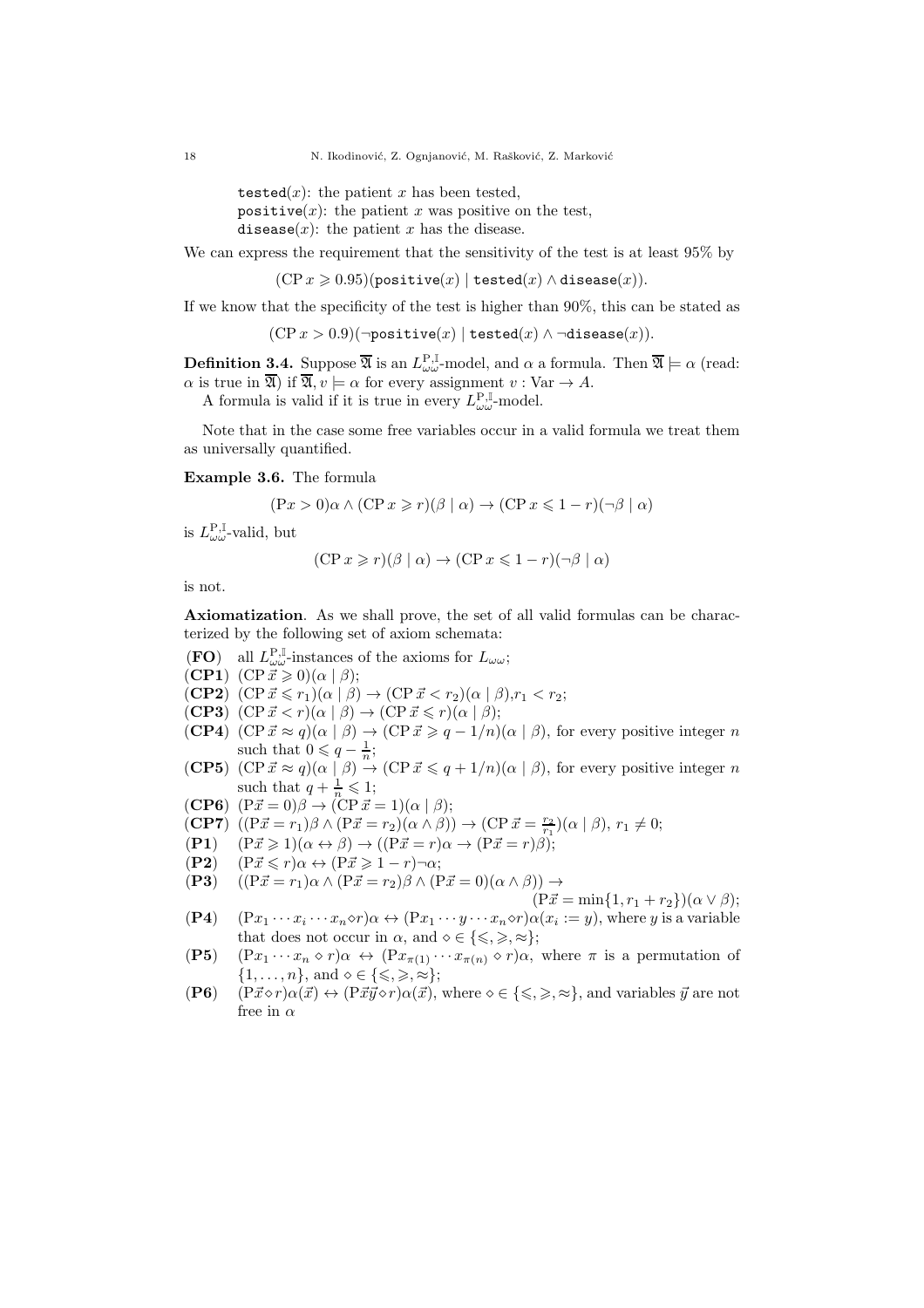(Gen) (generalization) plus the following:  
\n(Nec) 
$$
\frac{(\forall x)\alpha}{(Px = 1)\alpha}
$$
;  
\n(Ran)  $\frac{\alpha \to (P\vec{x} \neq r)\beta(\vec{x}), r \in \mathbb{I}}{\alpha \to \mathbb{L}}$ ;  
\n(Approx) For every  $q \in \mathbb{I}_{\mathbb{Q}} \setminus \{0, 1\}$   
\n $\frac{\gamma \to (CP\vec{x} \geq q - \frac{1}{n})(\alpha | \beta), n \geq \frac{1}{q} \quad \gamma \to (CP\vec{x} \leq q + \frac{1}{n})(\alpha | \beta), n \geq \frac{1}{1-q}}{\gamma \to (CP\vec{x} \approx q)(\alpha | \beta)}$ ,  
\n $\frac{\gamma \to (CP\vec{x} \geq 1 - \frac{1}{n})(\alpha | \beta), n \geq 1}{\gamma \to (CP\vec{x} \approx 1)(\alpha | \beta)}$ ,  
\n $\frac{\gamma \to (CP\vec{x} \leq \frac{1}{n})(\alpha | \beta), n \geq 1}{\gamma \to (CP\vec{x} \leq \frac{1}{n})(\alpha | \beta), n \geq 1}$ 

an

$$
\frac{\gamma \to (\text{CP } \vec{x} \leq \frac{1}{n})(\alpha \mid \beta), n \geq 1}{\gamma \to (\text{CP } \vec{x} \approx 0)(\alpha \mid \beta)},
$$

where the range of the parameter  $n$  is the set of naturals  $\mathbb N$ .

Beside the axioms which are analogous to the corresponding ones from [117], we add several new ones which support the coherent behavior of the sequence of measures of an  $L^{\mathbf{P},\mathbb{I}}_{\omega\omega}$ -structure: Axiom (P4) captures the fact that variants of a formula are equivalent, Axiom (P5) enforces the constraint that measures are invariant under permutations. Note that the axioms (CP4) and (CP5), and the rule (Approx) describe the relationship between the standard conditional probability and the conditional probability infinitesimally close to some rational  $r$ . By Rule  $(Ran)$ , at the syntax level, we define the range of probability functions to be the set I. The rules  $(Ran)$  and  $(Approx)$  are infinitary in the sense that they have an infinite number of premises (the premises of these rules are not infinite conjunctions).

The intuition behind the rule  $(Ran)$  is the following. Since we want the set  $\mathbb I$  to be the range of probability functions, the infinitely long formula  $\bigvee_{r\in\mathbb{I}} (P\vec{x}=r)\beta(\vec{x})$ must be valid, i.e. the (meta-)equivalence  $\bigwedge_{r\in\mathbb{I}}(P\vec{x}\neq r)\beta(\vec{x}) \Leftrightarrow \bot$  must be valid. Our language does not allow infinitary formulas, so the above equivalence may be replaced by an infinitary rule of inference: given the set of premises  $(P\vec{x} \neq r)\beta(\vec{x})$ ,  $r \in \mathbb{I}$ , one may infer  $\perp$ . In order to be able to prove Deduction theorem (see the proof of Theorem 3.2), we modify this rule by adding a prefix ' $\alpha \rightarrow '$  to the premises and to the conclusion: given the set of premises  $\alpha \to (P\vec{x} \neq r)\beta(\vec{x}), r \in \mathbb{I}$ , one may infer  $\alpha \to \perp$ . Note that in the rule (**Ran**), the formula  $\alpha$  can have free variables in common with  $\beta$ . For an example we use the language  $L = \{U, B\}$  from Example 1. Let  $\overline{\mathfrak{A}}$  be an  $L_{\omega \omega}^{\mathbf{P}, \mathbb{I}}$ -model such that  $\overline{\mathfrak{A}} \models U(x) \rightarrow (\mathbf{P}y \neq r)B(x, y)$ . If  $U^{\mathfrak{A}} \neq \emptyset$ , choose any  $a \in U^{\mathfrak{A}}$ . Then  $\mu_1(\{b \in A \mid (a, b) \in B^{\mathfrak{A}}\}) \neq r$ , for each  $r \in \mathbb{I}$ , which contradicts the fact  ${b \in A \mid (a, b) \in B^{\mathfrak{A}}} \in \mathcal{F}_1$ . Similarly, the (meta-)equivalence

$$
\bigwedge_{n \geq \frac{1}{q}} \left( \text{CP } \vec{x} \geq q - \frac{1}{n} \right) (\alpha \mid \beta) \land \bigwedge_{n \leq \frac{1}{1-q}} \left( \text{CP } \vec{x} \leq q + \frac{1}{n} \right) (\alpha \mid \beta) \Leftrightarrow (\text{CP } \vec{x} \approx q)(\alpha \mid \beta)
$$

leads to the axioms (CP4) and (CP5), and to the rule (Approx) (taking into account the mentioned modification needed for Deduction theorem).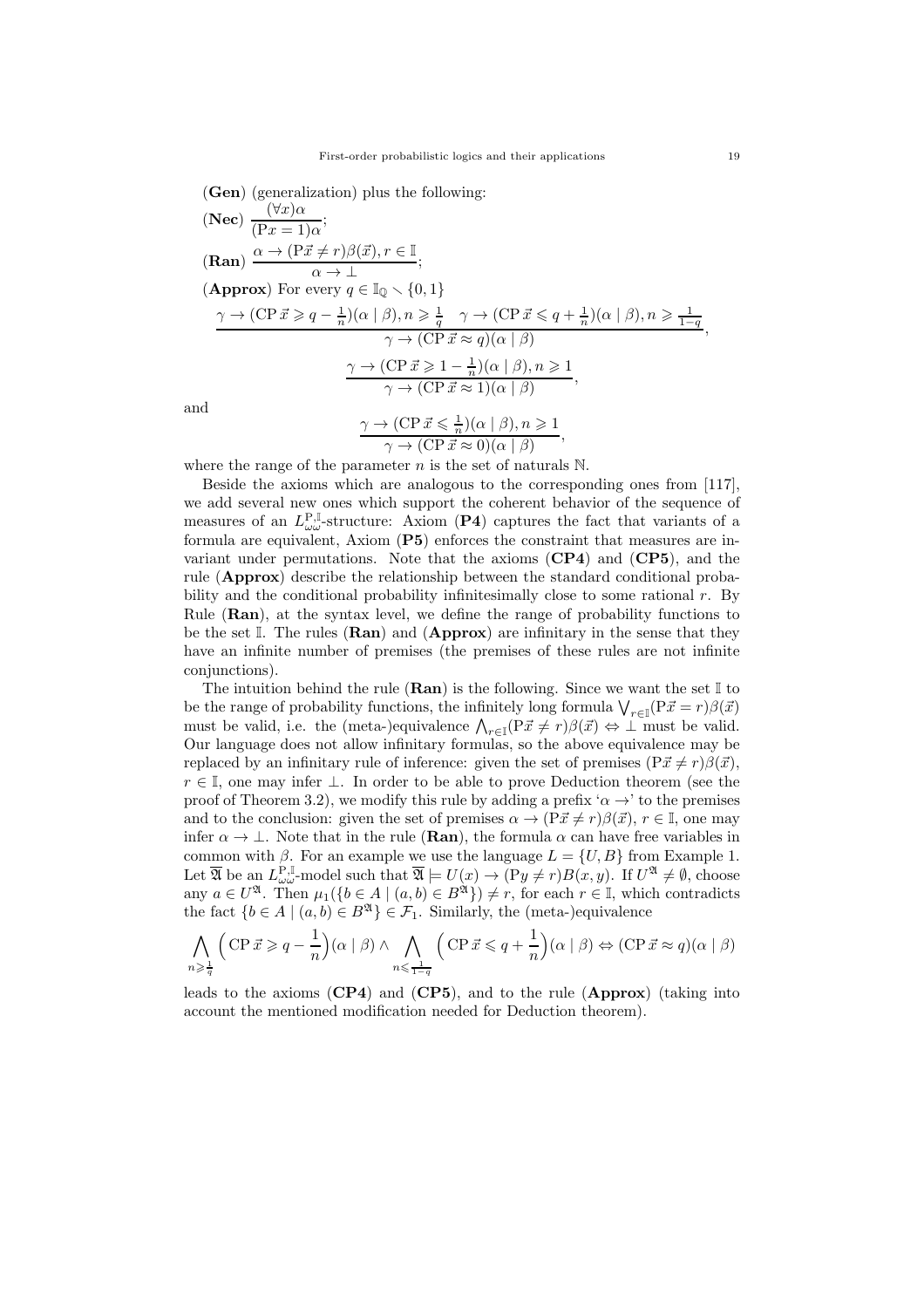The infinitary rules of inferences are indispensable to the proof of the strong completeness theorem of our logic. It is easy to see that the logic  $L_{\omega\omega}^{\text{P},\mathbb{I}}$  is not compact, i.e., that there is a set of  $L_{\omega\omega}^{\text{P,I}}$ -sentences T such that every finite subset of T is satisfiable (has an  $L_{\omega\omega}^{\text{P,I}}$ -model), but the set T itself is not. Consider the set  $T = \{(\Pr x \neq r)U(x) \mid r \in \mathbb{I}\}\$ , where U is a unary relation symbol. The lack of compactness forces us to consider infinitary inference rules if we want to solve one of the main proof-theoretical problem: providing an axiomatic system which would be strongly complete.

**Definition 3.5.** A proof of a formula  $\alpha$  from a set  $\Gamma$  of formulas is a countable sequence of formulas  $\alpha_{\kappa}$  indexed by countable ordinal numbers such that the last formula is  $\alpha$ , and each formula in the sequence is an axiom, or a formula in  $\Gamma$  or it is derived from the preceding formulas by a rule of inference with no application of (Gen) to a formula when the variable is free in formulas of Γ. A formula  $\alpha$  is deducible from  $\Gamma(\Gamma \vdash \alpha)$  if there is a proof of  $\alpha$  from  $\Gamma$ . A formula  $\alpha$  is a theorem  $(⊩ \alpha)$  if it is deducible from the empty set.

A set  $\Gamma$  of formulas is consistent if there is at least one  $L^{\mathbf{P},\mathbb{I}}_{\omega\omega}$  formula that is not deducible from  $\Gamma$ , otherwise  $\Gamma$  is inconsistent.

A set Γ is maximal consistent iff Γ is consistent and for every formula  $\alpha$ , either  $\alpha \in \Gamma$  or  $\neg \alpha \in \Gamma$ . Note that if  $\Gamma$  is maximal consistent and  $\Gamma \vdash \alpha$  then  $\alpha \in \Gamma$ .

Many general meta-theorems about deductions can be proven as in  $L_{\omega\omega}$  including the so called 'generalization on constants': if c is a constant symbol,  $\Gamma$  is a set of formulas in which c does not occur, and  $\alpha(x := c)$  is a formula such that  $\Gamma \vdash \alpha(x := c)$ c), then there is a deduction of  $(\forall x) \alpha(x)$  from  $\Gamma$  in which c does not occur.

Soundness of our system follows from the soundness of  $L_{\omega\omega}$ , and from the properties of probabilistic measures.

**Theorem 3.1** (Soundness theorem). The axiomatic system for  $L_{\omega\omega}^{\text{P,I}}$  is sound with respect to the class of  $L^{\mathbf{P},\mathbb{I}}_{\omega\omega}$ -models, i.e., each theorem is valid.

*Proof.* We can show that every instance of an axiom schema is true in every  $L_{\omega\omega}^{\text{P},\text{I}}$ model, while the inference rules preserve truth in a model (if the premise(s) of a rule are true in a model, then the conclusion of that rule is true in the model). The proof is straightforward, and we consider only a few cases, as an illustration.

For example, let us consider Axiom (P6) in the case  $\diamond = \geq$ .

Let  $\overline{\mathfrak{A}}$  be an  $L_{\omega\omega}^{\text{P},\mathbb{I}}$ -model. We have to prove that for every formula  $\alpha(x_1,\ldots,x_n)$ , which does not have free variables among  $y_1, \ldots, y_m$ ,

$$
\overline{\mathfrak{A}} \models (\mathbf{P}\vec{x} \geqslant r)\alpha(\vec{x}) \leftrightarrow (\mathbf{P}\vec{x}\vec{y} \geqslant r)\alpha(\vec{x}),
$$

i.e., by Definition 3.4,  $\overline{\mathfrak{A}}$ ,  $v \models (\overline{P} \vec{x} \geq r) \alpha(\vec{x}) \leftrightarrow (\overline{P} \vec{x} \vec{y} \geq r) \alpha(\vec{x})$ , for every assignment  $v: \text{Var} \to A$ . So, choose and fix an assignment  $v_0$ . Suppose that  $\overline{\mathfrak{A}}$ ,  $v_0 \models (\text{P}_{\vec{x}})$  $r\alpha(\vec{x})$ . Then, by Definition 3.3, we have  $\mu_n[\alpha]^{\vec{x}}_{\mathfrak{A},v_0} \geq r$ . (Remember that  $(P\vec{x}) \geq$  $r\alpha(\vec{x})$  abbreviates  $(CP\vec{x} \geq r)(\alpha(\vec{x}) \mid \top)$  and  $\mu_n[\top]\frac{\vec{x}}{\mathfrak{A},v_0} = \mu_n(A^n) = 1$ .) Since

$$
\{(\vec{a},\vec{b})\in A^{n+m}\mid \overline{\mathfrak{A}},v_0(\vec{x}:=\vec{a},\vec{y}:=\vec{b})\models\alpha\}=\{\vec{a}\in A^n\mid \overline{\mathfrak{A}},v_0(\vec{x}:=\vec{a})\models\alpha\}\times A^m,
$$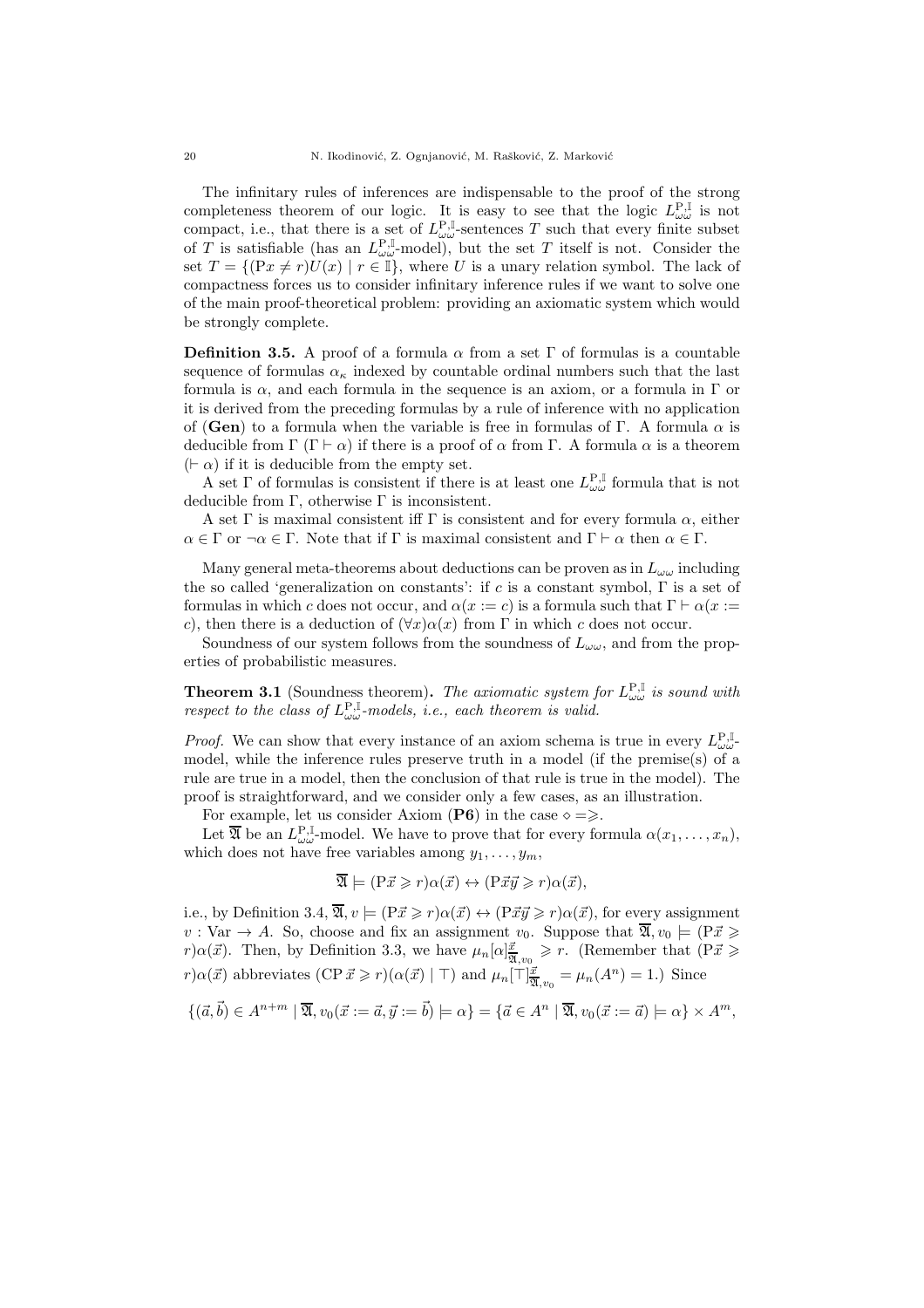because the variables  $\vec{y}$  are not free in  $\alpha$ , it follows (by Lemma 3.1.1) that for all  $\vec{b} \in A^m$ :  $\overline{\mathfrak{A}}, v_0(\vec{x} := \vec{a}) \models \alpha$  iff  $\overline{\mathfrak{A}}, v_0(\vec{x} := \vec{a}, \vec{y} := \vec{b}) \models \alpha$ . From the last clause of Definition 3.2, we obtain

$$
\mu_{n+m}[\alpha]_{\overline{\mathfrak{A}},v_0}^{\vec{x},\vec{y}} = \mu_n[\alpha]_{\overline{\mathfrak{A}},v_0}^{\vec{x}} \geq r.
$$

This proves  $\overline{\mathfrak{A}}$ ,  $v_0 \models (P\vec{x}\vec{y} \geq r)\alpha(\vec{x})$ . By the similar argumentation, we obtain the other direction:  $\overline{\mathfrak{A}}$ ,  $v_0 \models (\overrightarrow{P\vec{x}\vec{y}} \geq r) \alpha(\vec{x}) \rightarrow (\overrightarrow{P\vec{x}} \geq r) \alpha(\vec{x}).$ 

We now turn to the inference rules and give the proofs only for two of them.

**(Gen)** Suppose  $\overline{\mathfrak{A}} \models \alpha$ , for any formula  $\alpha$ . For any variable x, we prove that  $\overline{\mathfrak{A}} \models \forall x\alpha$ , i.e.,  $\overline{\mathfrak{A}}, v \models \forall x\alpha$ , for every assignment  $v : \text{Var} \rightarrow A$  (Definition 3.4). Choose and fix an assignment  $v_0$ . By the assumption  $\overline{\mathfrak{A}} \models \alpha$ , we have  $\overline{\mathfrak{A}}$ ,  $v \models \alpha$ , for every assignment v. In particular,  $\overline{\mathfrak{A}}$ ,  $v_0(x := a) \models \alpha$ , for all  $a \in A$ , and this gives  $\overline{\mathfrak{A}}, v_0 \models \forall x \alpha.$ 

(Approx) We consider only the case  $q \in (\mathbb{I} \cap \mathbb{Q}) \setminus \{0, 1\}$ . Assume  $\overline{\mathfrak{A}}$  satisfy the formulas  $\gamma \to (\text{CP } \vec{x} \geqslant q - \frac{1}{n})(\alpha \mid \beta), n \geqslant \frac{1}{q}$  and  $\gamma \to (\text{CP } \vec{x} \leqslant q + \frac{1}{n})(\alpha \mid \beta), n \geqslant$  $\frac{1}{1-q}$ . We prove  $\overline{\mathfrak{A}} \models \gamma \to (\text{CP } \vec{x} \approx q)(\alpha \mid \beta)$ , i.e.,  $\overline{\mathfrak{A}}$ ,  $v \models \gamma \to (\text{CP } \vec{x} \approx q)(\alpha \mid \beta)$ , for every assignment v. Choose and fix an assignment  $v_0$ , and suppose that  $\overline{\mathfrak{A}}$ ,  $v_0 \models \gamma$ . Then, by the above assumption, we have  $\overline{\mathfrak{A}}$ ,  $v_0 \models (\text{CP } \vec{x} \geqslant q - \frac{1}{n})(\alpha \mid \beta)$ , for each  $n \geqslant \frac{1}{q}$ , and  $\overline{\mathfrak{A}}$ ,  $v_0 \models (\text{CP } \vec{x} \leqslant q + \frac{1}{n})(\alpha \mid \beta)$ , for each  $n \geqslant \frac{1}{1-q}$ . It is not possible that  $\mu_n[\beta]_{\overline{\mathfrak{A}},v_0}^{\overline{x}} = 0$ , because  $\overline{\mathfrak{A}}, v_0 \models (\text{CP } \overline{x} \leqslant q + \frac{1}{n})(\alpha \mid \beta)$  and  $q + \frac{1}{n} < 1$ , for  $n > \frac{1}{1-q}$ (see Definition 3.3). Hence,  $\mu_n[\beta]_{\overline{x}_1,v_0}^{\overline{x}} > 0$ . For abbreviation, let  $X = [\alpha \wedge \beta]_{\overline{x}_1,v_0}^{\overline{x}}$ and  $Y = [\beta]_{\overline{\mathfrak{A}},v_0}^{\vec{x}}$ . Then,  $\frac{\mu_n(X)}{\mu_n(Y)} \geqslant q - \frac{1}{n}$ , for each  $n \geqslant \frac{1}{q}$ , and  $\frac{\mu_n(X)}{\mu_n(Y)} \leqslant q + \frac{1}{n}$ , for each  $n \geqslant \frac{1}{1-q}$ . We thus get  $\frac{\mu_n(X)}{\mu_n(Y)} \in \bigcap_{n=1}^{\infty}$  $n \in \mathbb{N}^+$  $\left[\max\left\{0,q-\frac{1}{\epsilon}\right.\right]$ n  $\{\, \min\,\{1, q+\frac{1}{\sigma}\}\}$  $\left\{\frac{1}{n}\right\}$  = monad(q), i.e.,  $\frac{\mu_n(X)}{\mu_n(Y)} \approx q$ , and so  $\overline{\mathfrak{A}}$ ,  $v_0 \models (\text{CP } \vec{x} \approx q)(\alpha \mid \beta)$ .

**Theorem 3.2** (Deduction theorem). If  $\Gamma$  is a set of formulas and  $\Gamma, \varphi \vdash \psi$ , then  $\Gamma \vdash \varphi \rightarrow \psi.$ 

*Proof.* We use the transfinite induction on the length of the proof of  $\psi$  from Γ,  $\varphi$ . The cases when  $\psi$  is an axiom, or  $\varphi$  coincides with  $\psi$ , or  $\psi \in \Gamma$  are standard.

Suppose that  $\psi = \forall x \theta$  is derived from  $\Gamma, \varphi$  by (Gen) with premise  $\theta$ . This means that x is not free in  $\Gamma, \varphi$ .

 $\Gamma, \varphi \vdash \theta$  $\Gamma \vdash \varphi \to \theta$  [Induction hypothesis (IH)]  $\Gamma \vdash \forall x (\varphi \to \theta)$  [(Gen); x is not free in  $\Gamma$ ]  $\Gamma \vdash \forall x (\varphi \to \theta) \to (\varphi \to \forall x \theta)$  [x is not free in  $\varphi$ ]  $\Gamma \vdash (\varphi \to \forall x \theta)$  [Modus Ponens] Suppose that  $\psi = \gamma \to (\text{CP } \vec{x} \approx q)(\alpha \mid \beta)$  is derived from  $\Gamma, \varphi$  by (Approx)

with premises  $\gamma \to (\text{CP } \vec{x} \geqslant q - \frac{1}{n}) (\alpha \mid \beta), n \geqslant \frac{1}{q}, \gamma \to (\text{CP } \vec{x} \leqslant q + \frac{1}{n}) (\alpha \mid \beta),$  $n \geqslant \frac{1}{1-q}.$ 

 $1_n$ .  $\Gamma, \varphi \vdash \gamma \to (\text{CP } \vec{x} \geqslant q - \frac{1}{n})(\alpha \mid \beta)$ , for each  $n \geqslant \frac{1}{q}$ ,  $2_n$ .  $\Gamma, \varphi \vdash \gamma \to (\text{CP } \vec{x} \leqslant q + \frac{1}{n})(\alpha \mid \beta)$ , for each  $n \geqslant \frac{1}{1-q}$ ,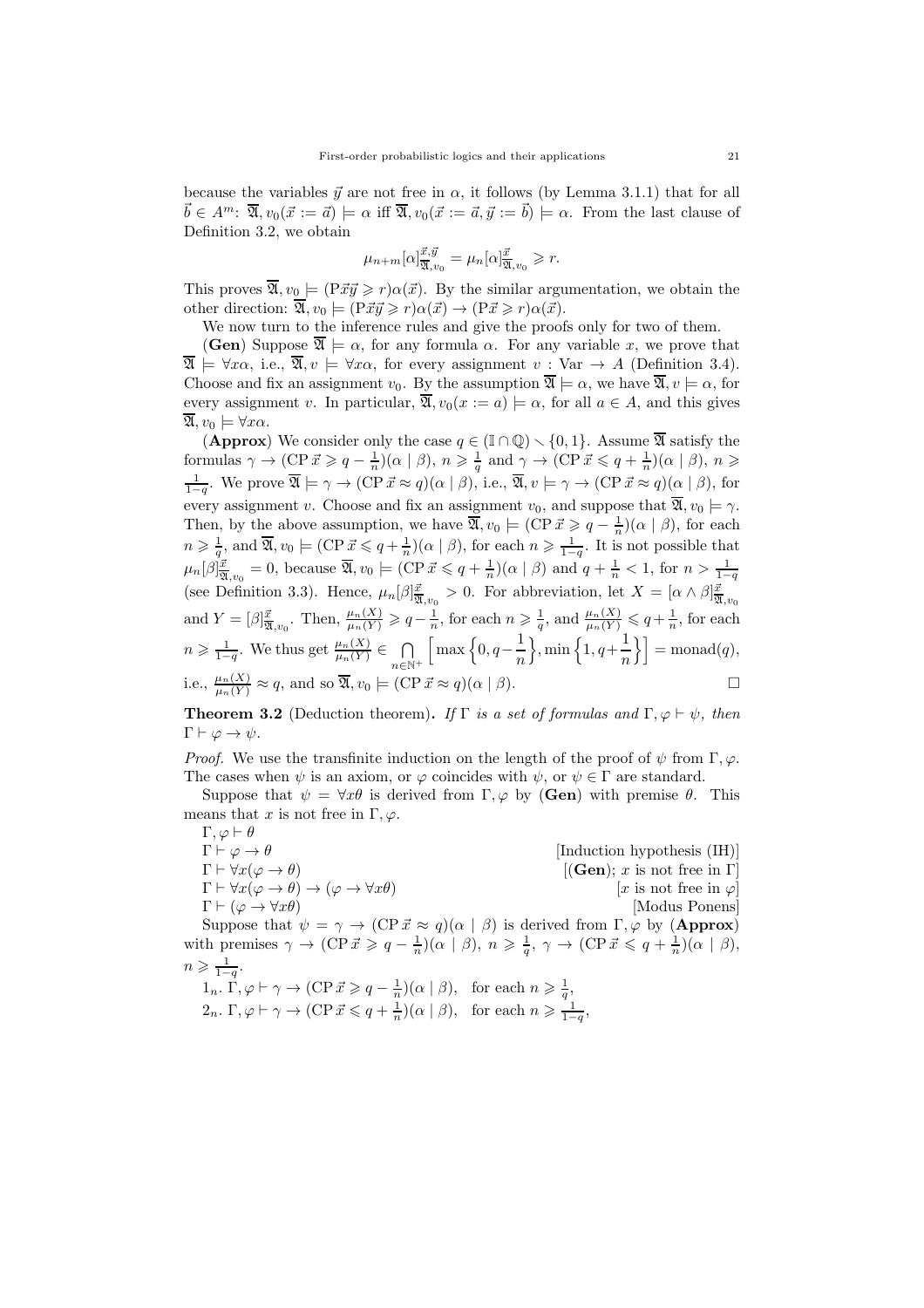22 N. Ikodinović, Z. Ognjanović, M. Rašković, Z. Marković

$$
3_n. \Gamma \vdash \varphi \to (\gamma \to (\text{CP } \vec{x} \geqslant q - \frac{1}{n})(\alpha \mid \beta)), \text{ for each } n \geqslant \frac{1}{q},
$$
 [IH]  
\n
$$
4_n. \Gamma \vdash \varphi \to (\gamma \to (\text{CP } \vec{x} \leqslant q + \frac{1}{n})(\alpha \mid \beta)), \text{ for each } n \geqslant \frac{1}{1-q},
$$
 [IH]  
\n
$$
5_n. \Gamma \vdash (\varphi \land \gamma) \to (\text{CP } \vec{x} \geqslant q - \frac{1}{n})(\alpha \mid \beta), \text{ for each } n \geqslant \frac{1}{q},
$$
 [IH]  
\n
$$
6_n. \Gamma \vdash (\varphi \land \gamma) \to (\text{CP } \vec{x} \leqslant q + \frac{1}{n})(\alpha \mid \beta), \text{ for each } n \geqslant \frac{1}{1-q},
$$

7. 
$$
\Gamma \vdash (\varphi \land \gamma) \rightarrow (\text{CP } \vec{x} \approx q)(\alpha \mid \beta)
$$
 [(Approx)]  
\n8.  $\Gamma \vdash \varphi \rightarrow (\gamma \rightarrow (\text{CP } \vec{x} \approx q)(\alpha \mid \beta))$  [(Approx)]  
\nOther cases are similar.

The next lemma gives some auxiliary statements which are needed for the proof of the completeness theorem.

**Lemma 3.2.** Let  $\alpha, \beta \in L^{\mathbf{P}, \mathbb{I}}_{\omega \omega}$ . Then:

 $(1)$  ⊢  $(CP\vec{x} \geq r_1)(\alpha | \beta)$  →  $(CP\vec{x} \geq r_2)(\alpha | \beta),$   $r_1 > r_2$  $(2)$  ⊢ (CP  $\vec{x} \leq r_1$ )( $\alpha \mid \beta$ ) → (CP  $\vec{x} \leq r_2$ )( $\alpha \mid \beta$ ),  $r_1 < r_2$  $(3) \vdash (CP\vec{x} = r_1)(\alpha \mid \beta) \rightarrow \neg(CP\vec{x} = r_2)(\alpha \mid \beta), \quad r_1 \neq r_2$ (4)  $\vdash$  (CP  $\vec{x} = r_1)(\alpha \mid \beta) \rightarrow \neg$  (CP  $\vec{x} \geq r_2)(\alpha \mid \beta)$ ,  $r_1 < r_2$ (5)  $\vdash$  (CP  $\vec{x} = r_1)(\alpha \mid \beta) \rightarrow \neg$  (CP  $\vec{x} \leq r_2)(\alpha \mid \beta)$ ,  $r_1 > r_2$ (6)  $\vdash$  (CP  $\vec{x} = q$ )( $\alpha \mid \beta$ )  $\rightarrow$  (CP  $\vec{x} \approx q$ )( $\alpha \mid \beta$ ),  $q \in \mathbb{I}_{\mathbb{Q}}$  $(7)$  ⊢  $(\text{CP } \vec{x} \approx q_1)(\alpha \mid \beta) \rightarrow \neg(\text{CP } \vec{x} \approx q_2)(\alpha \mid \beta), q_1, q_2 \in \mathbb{I}_{\mathbb{Q}}, q_1 \neq q_2$  $(8) \vdash (\overline{P\vec{x}} = 0)\beta \rightarrow \neg(\overline{CP\vec{x}} \leq r)(\alpha \mid \beta), \quad r < 1$  $(9)$  ⊢  $(P\vec{x} \leq 1)\alpha$ 

*Proof.* As an illustration, we prove the statement  $(6)$ . For shortness, we omit details related to the obvious arguments.

1.  $(CP \vec{x} = q)(\alpha | \beta) \leftrightarrow (CP \vec{x} \geq q)(\alpha | \beta) \wedge (CP \vec{x} \leq q)(\alpha | \beta)$ 2<sub>n</sub>.  $(\text{CP } \vec{x} \geq q)(\alpha | \beta) \rightarrow (\text{CP } \vec{x} \geq q - \frac{1}{n})(\alpha | \beta), \quad n \geq \frac{1}{q}$ <br>
3<sub>n</sub>.  $(\text{CP } \vec{x} \leq q)(\alpha | \beta) \rightarrow (\text{CP } \vec{x} \leq q + \frac{1}{n})(\alpha | \beta), \quad n \geq \frac{1}{1-q}$ <br>
4<sub>n</sub>.  $(\text{CP } \vec{x} = q)(\alpha | \beta) \rightarrow (\text{CP } \vec{x} \geq q - \frac{1}{n})(\alpha | \beta), \quad n \geq \frac{1}{q}$ <br>
5<sub>n</sub>.  $(1)$  of this lemma  $(2)$  of this lemma] [from  $4_n$ ,  $n \geqslant \frac{1}{q}$  and  $5_n$ ,  $n \geqslant \frac{1}{1-q}$  by  $(\mathbf{Approx})$ ]  $\Box$ 

Note that, by restricting  $\beta$  to  $\top$ , we obtain the analogous statements for unconditional probabilities (except the statements 8 and 9, of course).

Example 3.7. From 'Most birds fly'

$$
(CP x > 0.5)(\text{fly}(x) | \text{bird}(x))
$$

and 'Penguins do not fly'

 $\forall x$ (penguin $(x) \rightarrow \neg \texttt{fly}(x)$ ),

we can deduce 'Most birds are not penguins'

$$
(CP x > 0.5)(\neg \text{penguin}(x) | \text{bird}(x)).
$$

In order to prove the completeness theorem for  $L_{\omega\omega}^{\text{P},\mathbb{I}}$ , we follow the Henkin style procedure and the methodology used in our previous works [92].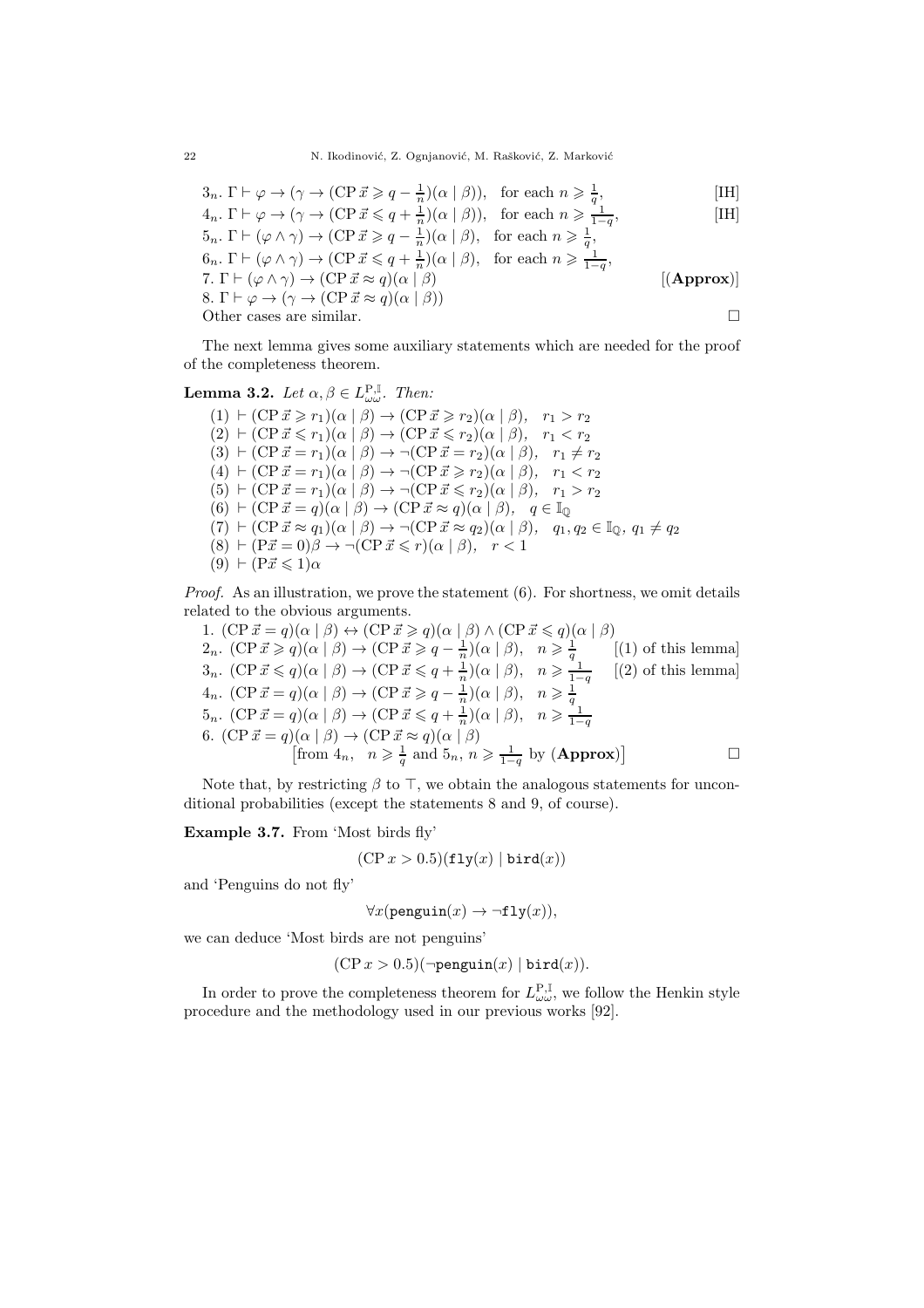**Theorem 3.3** (Completness theorem). If  $T$  is a consistent set of formulas, then T has a model.

*Proof.* First, we extend L to a new language  $L \cup C$  by adding a denumerable set of new constant symbols  $C = \{c_n \mid n = 0, 1, \ldots\}$ . Let  $(\alpha_n : n = 0, 1, 2, \ldots)$  be an enumeration of all  $(L\cup C)_{\omega_{\omega}}^{\mathbf{P},\mathbb{I}}$ -formulas.

Next, we extend  $T$  to a maximal consistent set of formulas  $T^*$  which has witnesses, i.e., if  $\exists x \alpha \in T^*$  then for some constant symbol  $c \in C$ ,  $\alpha(x := c) \in T^*$ . This will be done by defining a sequence  $(T_n : n = 0, 1, ...)$  of sets of formulas such that:

- $T_0 \subseteq T_1 \subseteq T_2 \subseteq \cdots;$
- $T_n$  is consistent for each n;
- only finitely many new constants from C occur in  $T_n$  for each n.

The sequence  $T_n$ ,  $n = 0, 1, \ldots$ , is defined as follows: Let  $T_0 = T$ . For every  $n \geqslant 0$ ,

- (1) If  $\alpha_n$  is a sentence, and
	- (a) If  $T_n \cup \{\alpha_n\}$  is consistent, we have:
		- (i) if  $\alpha_n$  is of the form  $\exists x \alpha(x)$ , then  $T_{n+1} = T_n \cup {\alpha_n, \alpha(x := c)}$ , for some new constant symbol  $c \in C$  not occurring in any formula of  $T_n \cup {\alpha_n}$ , say the first one under the given well-ordering of all the new constant symbols,
		- (ii) otherwise,  $T_{n+1} = T_n \cup \{\alpha_n\},\$
	- (b) otherwise, if  $T_n \cup {\alpha_n}$  is inconsistent, we have:
		- (i) if  $\alpha_n$  is of the form  $\gamma \to (CP\vec{x} \approx q)(\alpha | \beta)$ , then  $T_{n+1} = T_n \cup$  $\{\neg \alpha_n, \gamma \rightarrow \neg (\text{CP } \vec{x} \geqslant q - \frac{1}{k}) (\alpha \mid \beta) \}$  or  $T_{n+1} = T_n \cup \{\neg \alpha_n, \gamma \rightarrow \gamma \}$  $\neg(\text{CP } \vec{x} \leq q + \frac{1}{k})(\alpha \mid \beta)$ , where k is chosen so that  $T_{n+1}$  is consistent (we will prove that this is possible below),
		- (ii) otherwise,  $T_{n+1} = T_n \cup {\neg \alpha_n}$
- (2) otherwise, if  $\alpha_n$  is an open formula, then  $T_{n+1} = T_n \cup \{ (P\vec{x} = r)\alpha_n \}$ , where  $\vec{x}$  is the tuple of all free variables of  $\alpha_n$  and r is chosen to be an element of I such that  $T_{n+1}$  is consistent (we will prove that this is possible below),

Note that at each stage we extend the previous set of formulas by finitely many formulas.

Let  $T^* = \bigcup_{n=0}^{\infty} T_n$ .

Claim 1.  $T_n$  is consistent for each n.

Proof of Claim 1. We prove this by considering the steps of the previous construction.

 $T_0$  is consistent by the assumption of the theorem.

The sets obtained by the steps  $1(a)(ii)$  and  $1(b)(ii)$  are obviously consistent. The step  $1(a)(i)$  produces a consistent set by 'the generalization on constants'.

Let us consider the step  $1(b)(i)$ .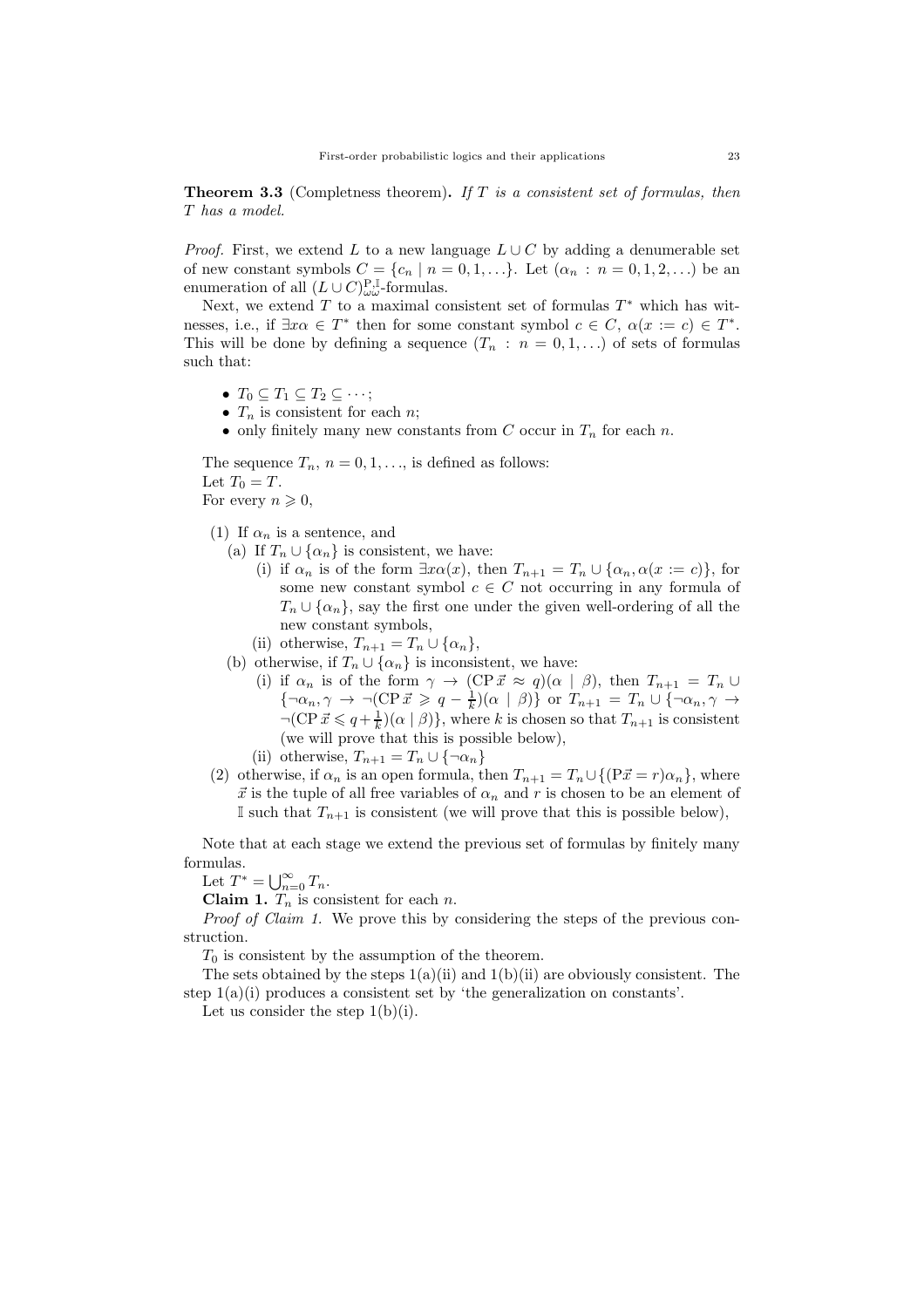Suppose that  $\alpha_n$  is of the form  $\gamma \to (\text{CP } \vec{x} \approx q)(\alpha(\vec{x}) \mid \beta(\vec{x}))$ , and that  $T_n \cup {\alpha_n}$ is inconsistent. Also, let all the sets

$$
T_n \cup \left\{ \neg \alpha_n, \gamma \to \neg \Big( \text{CP } \vec{x} \geqslant q - \frac{1}{k} \Big) \big( \alpha(\vec{x}) \mid \beta(\vec{x}) \big) \right\},\
$$

for every positive integer k such that  $q - \frac{1}{k} \geqslant 0$ , and

$$
T_n \cup \left\{ \neg \alpha_n, \gamma \to \neg \Big( \text{CP } \vec{x} \leqslant q + \frac{1}{k} \Big) \big( \alpha(\vec{x}) \mid \beta(\vec{x}) \big) \right\},\
$$

for every positive integer k such that  $q + \frac{1}{k} \leq 1$ , be inconsistent. Then the following contradicts consistency of  $T_n$ :

 $T_n, \neg \alpha_n, \gamma \to \neg (\text{CP } \vec{x} \geqslant q - \frac{1}{k}) (\alpha(\vec{x}) \mid \beta(\vec{x})) \vdash \bot, \text{ for every } k, q - \frac{1}{k} \geqslant 0,$  $T_n, \neg \alpha_n, \gamma \to \neg (\text{CP } \vec{x} \leqslant q + \frac{1}{k}) (\alpha(\vec{x}) \mid \beta(\vec{x})) \vdash \bot, \text{ for every } k, q + \frac{1}{k} \leqslant 1,$  $T_n, \neg \alpha_n \vdash \gamma \to (\text{CP } \vec{x} \geqslant q - \frac{1}{k}) (\alpha(\vec{x}) \mid \beta(\vec{x})), \text{ for every } k, q - \frac{1}{k} \geqslant 0,$  $T_n, \neg \alpha_n \vdash \gamma \to (\text{CP } \vec{x} \leqslant q + \frac{1}{k}) (\alpha(\vec{x}) \mid \beta(\vec{x})), \text{ for every } k, q + \frac{1}{k} \leqslant 1,$  $T_n, \neg \alpha_n \vdash \gamma \to (\text{CP } \vec{x} \approx q)(\alpha(\vec{x}) \mid \beta(\vec{x}))$  by Rule (Approx).

Finally, we consider the step 2. Suppose that for every  $r \in \mathbb{I}$ ,  $T_n \cup \{(\overline{P\vec{x}} =$  $r\alpha_n(\vec{x})$  is inconsistent. Then the following contradicts consistency of  $T_n$ :  $T_n, (\overrightarrow{P} \vec{x} = r)\alpha_n(\vec{x}) \vdash \bot$ , for every  $r \in \mathbb{I}$ , by the hypothesis,

 $T_n \vdash \top \rightarrow \neg (P\vec{x} = r)\alpha_n(\vec{x})$ , for every  $r \in \mathbb{I}$ ,

 $T_n \vdash \top \rightarrow \bot$ , by Rule (**Ran**),

$$
T_n \vdash \bot.
$$

Thus, the proof of the Claim 1 is completed.

Claim 2.  $T^*$  is deductively closed.

Proof of Claim 2.

Let  $\varphi$  be an  $L^{P,\mathbb{I}}_{\omega \omega}$ -formula. It can be proved by induction on the length of the inference that if  $T^* \vdash \varphi$ , then  $\varphi \in T^*$ . Note that if  $T_m \vdash \varphi$  and  $\varphi = \alpha_n$ , it must be  $\varphi \in T^*$  because  $T_{\max\{m,n+1\}}$  is consistent.

Suppose that the sequence  $\varphi_1, \varphi_2, \ldots, \varphi$  forms the proof of  $\varphi$  from  $T^*$ .

If the sequence is finite, there must be a set  $T_n$  such that  $T_n \vdash \varphi$ , and  $\varphi \in T^*$ . Thus, suppose that the sequence is countable infinite. We can show that for every  $i$ , if  $\varphi_i$  is obtained by an application of an inference rule, and all the premises belong to  $T^*$ , then it must be  $\varphi_i \in T^*$ .

If the rule is a finitary one, then we conclude  $\varphi_i \in T^*$  by reasoning as above. Next we consider infinitary rules. Let  $\varphi_i = \gamma \to (\text{CP } \vec{x} \approx q)(\alpha(\vec{x}) \mid \beta(\vec{x}))$  be obtained by Rule (Approx) from the set of premises  $\varphi_{i_n}$  of the form  $\gamma \to (\text{CP } \vec{x} \geqslant$  $q - 1/n(\alpha(\vec{x}) \mid \beta(\vec{x}))$ ,  $n \geq 1$ ,  $q - 1/n \geq 0$ , and  $\varphi_{j_n}$  of the form  $\gamma \to (\text{CP } \vec{x} \leq \vec{y})$  $q+1/n)(\alpha(\vec{x}) \mid \beta(\vec{x}), n \geq 1, q+1/n \leq 1$ . Suppose that  $\varphi_i \notin T^*$ . By the step  $1(b)(i)$ of the construction, there are some k and m such that  $\gamma \to \neg(\text{CP } \vec{x} \geq q-1/k)(\alpha(\vec{x}))$  $\beta(\vec{x})$  or  $\gamma \to \neg(\text{CP } \vec{x} \leqslant q + 1/k)(\alpha(\vec{x}) \mid \beta(\vec{x}))$  belongs to  $T_m$ . Let us suppose the former case, while the latter one follows similarly. It means that there is some  $\ell$  such that  $\gamma \to (\text{CP } \vec{x} \geqslant q - 1/k)(\alpha(\vec{x}) \mid \beta(\vec{x})), \gamma \to \neg(\text{CP } \vec{x} \geqslant q - 1/k)(\alpha(\vec{x}) \mid \beta(\vec{x})) \in T_{\ell}$ . Then,  $T_{\ell} \vdash \gamma \to \bot$ , and  $T_{\ell} \vdash \gamma \to (\text{CP } \vec{x} \approx q)(\alpha(\vec{x}) \mid \beta(\vec{x}))$ . It follows that  $\varphi_i \in T^*$ , a contradiction. The case concerning formulas obtained by Rule (Ran) can be proved in the same way.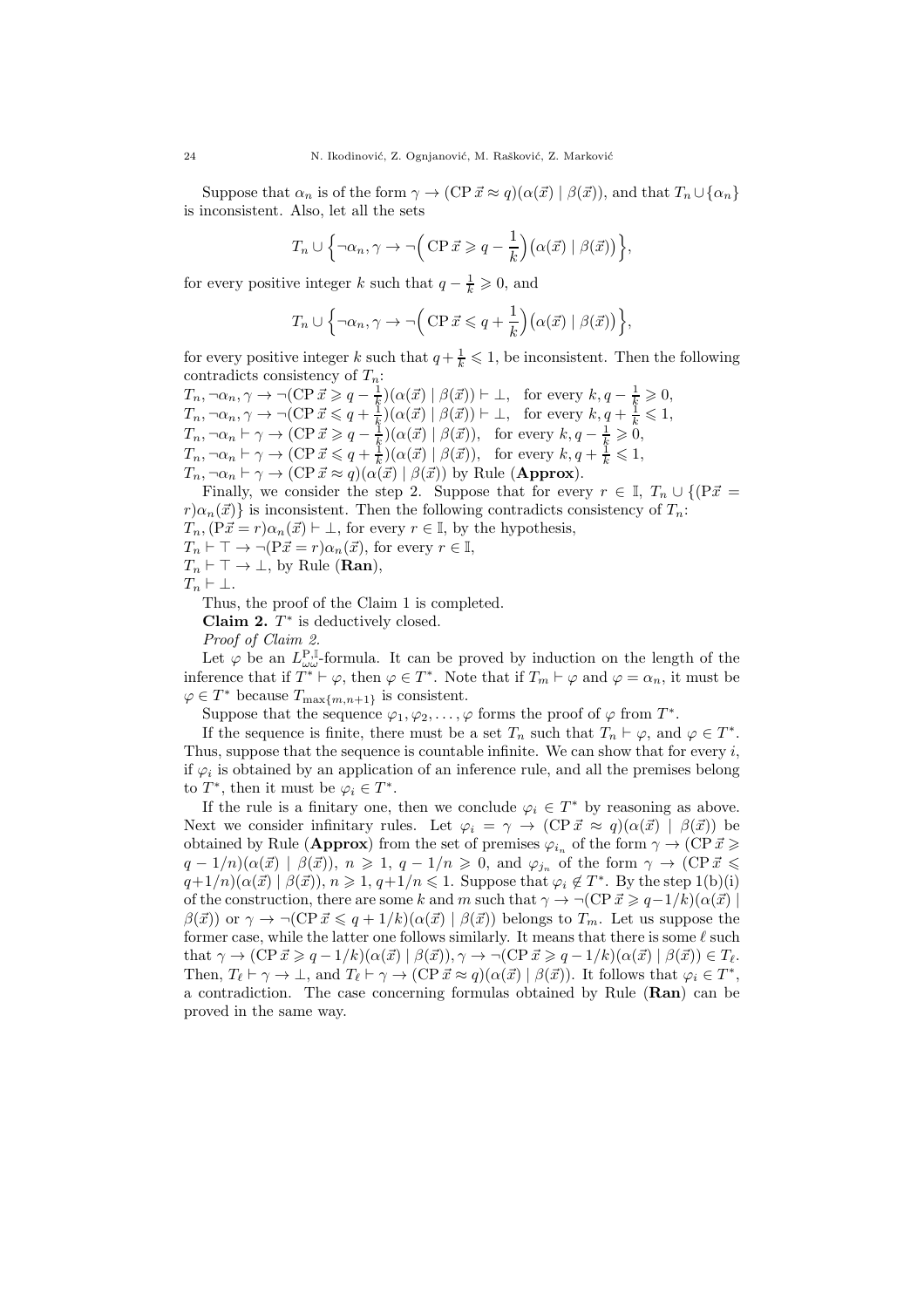Claim 3.  $T^*$  is maximal consistent.

*Proof of Claim 3.* Let us first observe that  $T^*$  does not contain all formulas. For a formula  $\varphi$ , either  $\varphi \in T^*$  or  $\neg \varphi \in T^*$ , and the set  $T^*$  does not contain both. Thus,  $T^*$  is consistent. The construction guarantees that it is maximal.

**Claim 4.**  $T^*$  has the following properties:

- (1)  $T^*$  contains all theorems;
- (2) If  $\varphi \in T^*$ , then  $\neg \varphi \notin T^*$ ;
- (3)  $\varphi \wedge \psi \in T^*$  iff  $\varphi \in T^*$  and  $\psi \in T^*$ ;
- (4)  $\varphi \vee \psi \in T^*$  iff  $\varphi \in T^*$  or  $\psi \in T^*$ ;
- (5) If  $\varphi, \varphi \to \psi \in T^*$ , then  $\psi \in T^*$ ;
- (6) If  $\exists x \alpha(x) \in T^*$ , then there is a constant symbol c such that  $\alpha(x := c) \in T^*$ ;
- (7) There exists exactly one  $r \in \mathbb{I}$ , such that  $(P\vec{x} = r)\alpha(\vec{x}) \in T^*$ ;
- (8) There exists exactly one  $r \in \mathbb{I}$ , such that  $(\text{CP } \vec{x} = r)(\alpha(\vec{x}) \mid \beta(\vec{x})) \in T^*$ ;
- (9) If  $(CP\vec{x} \geq r)(\alpha(\vec{x}) \mid \beta(\vec{x})) \in T^*$ , there is  $r' \in \mathbb{I}$  such that  $r' \geq r$  and  $(CP\vec{x} = r')(\alpha(\vec{x}) \mid \beta(\vec{x})) \in T^*;$
- (10) If  $(CP\vec{x} \leq r)(\alpha(\vec{x}) \mid \beta(\vec{x})) \in T^*$ , there is  $r' \in \mathbb{I}$  such that  $r' \leq r$  and  $(CP\vec{x} = r')(\alpha(\vec{x}) \mid \beta(\vec{x})) \in T^*;$
- (11) If  $(CP\vec{x} \approx q)(\alpha(\vec{x}) \mid \beta(\vec{x})) \in T^*$ , and  $q' \in (\mathbb{I} \cap \mathbb{Q}) \setminus \{q\}$ , then  $(CP\vec{x} \approx$  $q'(\alpha(\vec{x}) \mid \beta(\vec{x})) \notin T^*$ .

We omit the proof of this claim.

Using  $T^*$ , we define a model for  $T$ .

The construction of the classical model  $\mathfrak A$  from the constants  $c \in C$  by taking the equivalence classes [c] is standard. If  $\vec{c} = (c_1, \ldots, c_n)$  is a tuple of constant symbols, we write  $[\vec{c}]$  for the tuple  $([c_1], \ldots, [c_n])$ . For every formula  $\varphi(x_1, \ldots, x_n)$ , let

$$
\langle \varphi(\vec{x}) \rangle = \Big\{ [\vec{c}] \in A^n \big| \varphi(\vec{x} := \vec{c}) \in T^* \Big\}.
$$

Let  $\mathcal{F}_n$  be the collection of subsets of  $A^n$  of the form  $\langle \varphi(\vec{x}) \rangle$ , for some formula  $\varphi(\vec{x})$ with n free variables. It is easy to prove that each  $\mathcal{F}_n$  is a field of subsets of  $A^n$  and that all the clauses of Definition 3.2 are fulfilled. Now, we define the probabilities  $\mu_n : \mathcal{F}_n \to \mathbb{I}:$ 

$$
\mu_n(\langle \varphi(\vec{x}) \rangle) = r
$$
 iff  $(\mathbf{P}\vec{x} = r)\varphi(\vec{x}) \in T^*$ .

For each n,  $\mu_n$  is well-defined. Suppose that  $\langle \varphi(\vec{x}) \rangle = \langle \psi(\vec{x}) \rangle$ . Then, for every tuple  $\vec{c} \in C^n$ ,

$$
\varphi(\vec{x} := \vec{c}) \in T^* \text{ iff } \psi(\vec{x} := \vec{c}) \in T^*.
$$

This equivalence implies  $(\forall \vec{x}) (\varphi \leftrightarrow \psi) \in T^*$ . If not, then  $(\exists \vec{x}) \neg (\varphi \leftrightarrow \psi) \in T^*$ , and there would be a tuple  $\vec{c} \in C^n$  such that  $(\varphi(\vec{c}) \wedge \neg \psi(\vec{c})) \vee (\neg \varphi(\vec{c}) \wedge \psi(\vec{c})) \in T^*$ , i.e.,  $(\varphi(\vec{c}) \wedge \neg \psi(\vec{c})) \in T^*$  or  $(\neg \varphi(\vec{c}) \wedge \psi(\vec{c})) \in T^*$ , which contradicts the above equivalence. Thus, we have  $(P\vec{x} = 1)(\varphi \leftrightarrow \psi) \in T^*$ . Axiom  $(P1)$  and the definition of  $\mu_n$  give the equality  $\mu_n(\langle \varphi(\vec{x}) \rangle) = \mu_n(\langle \psi(\vec{x}) \rangle).$ 

For every  $n, \mu_n$  is a finitely additive probability measure.

Let  $\overline{\mathfrak{A}} = \langle \mathfrak{A}, \mathcal{F}_n, \mu_n \rangle_{n \in \omega}$ .

**Claim 5.**  $\overline{\mathfrak{A}}$  is an  $L_{\omega\omega}^{\text{P},\mathbb{I}}$ -model.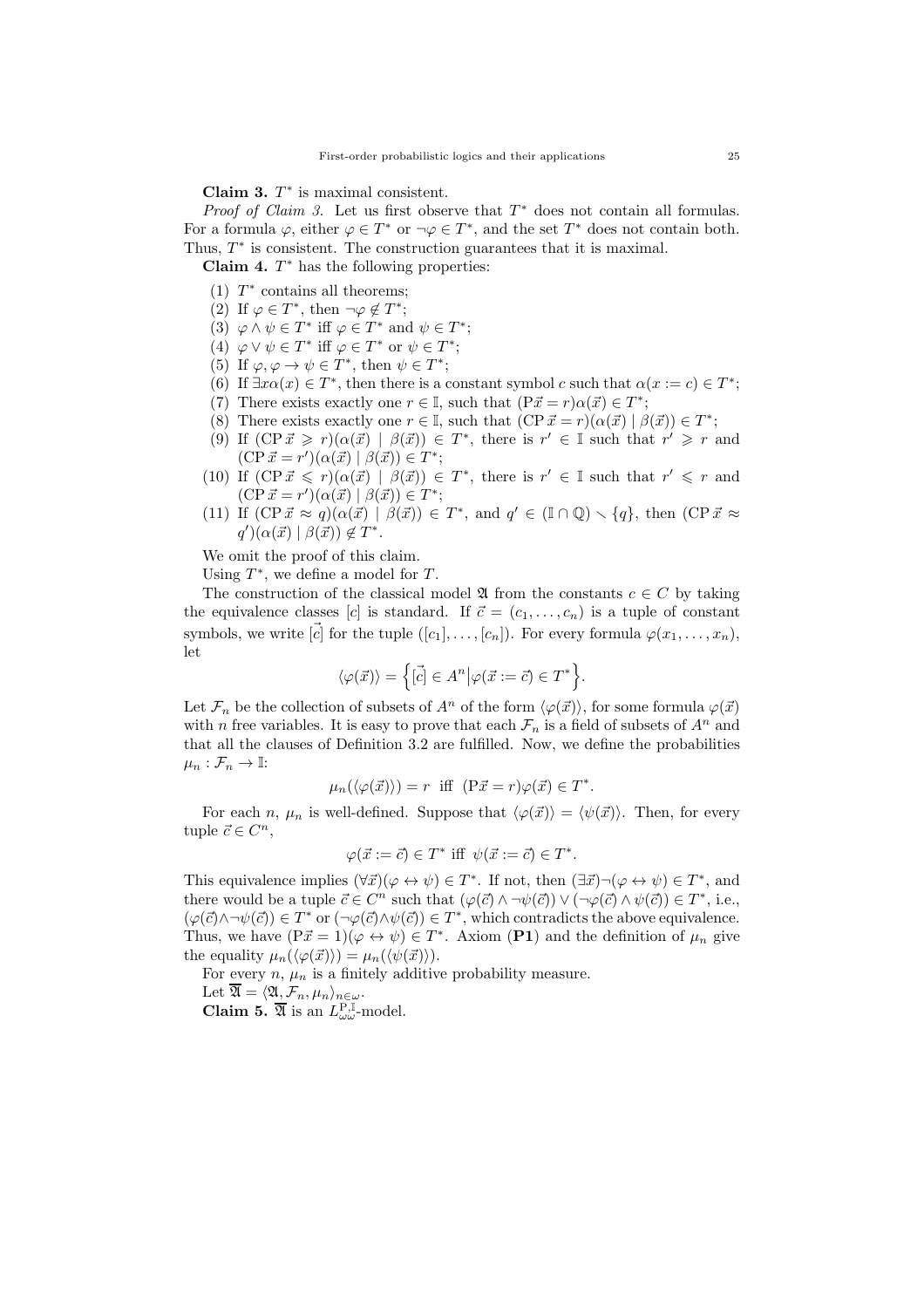It is clear from the construction of  $\overline{\mathfrak{A}}$  that  $\mu_n$  is defined on each singleton set of  $A^n$ , since the formula  $x_1 = c_1 \wedge \cdots \wedge x_n = c_n$  defines the singleton set  $\{([c_1], \ldots, [c_n])\}.$ 

**Claim 6.** For every formula  $\varphi(\vec{y})$  and every assignment  $v : \text{Var} \to A$ ,  $v(y_i) = [c_i]$ , we have

$$
\overline{\mathfrak{A}}, v \models \varphi \text{ iff } \varphi(\vec{y} := \vec{c}) \in T^*.
$$

We consider only the case when  $\varphi$  begins with a probability quantifier.

Let  $\varphi$  be a formula of the form  $(CP\vec{x} \geq r)(\alpha(\vec{x}, \vec{y}) \mid \beta(\vec{x}, \vec{y}))$ .

Suppose that  $\overline{\mathfrak{A}}, v \models (\text{CP } \vec{x} \geq r) (\alpha(\vec{x}, \vec{y}) \mid \beta(\vec{x}, \vec{y}))$ . If  $\mu_n(\langle \beta(\vec{x}, \vec{c}) \rangle) = 0$ , then  $(P\vec{x} = 0)\beta(\vec{x}, \vec{c}) \in T^*$ , and by Axiom (CP6) and Lemma 2.1 (CP $\vec{x} \ge r(\alpha(\vec{x}, \vec{c})$ )  $\beta(\vec{x}, \vec{c}) \in T^*$ . So, let  $\mu_n(\langle \alpha(\vec{x}, \vec{c}) \wedge \beta(\vec{x}, \vec{c}) \rangle) = s$ ,  $\mu_n(\langle \beta(\vec{x}, \vec{c}) \rangle) = t$ ,  $t > 0$ , and by Claim 4,  $s/t \geq r$ . By Axiom (**CP7**) it must be  $(\text{CP } \vec{x} = s/t)(\alpha(\vec{x}, \vec{c}) \mid \beta(\vec{x}, \vec{c})) \in T^*$ , and again by the monotonicity of the conditional probability,  $(CP\vec{x} \geq r)(\alpha(\vec{x}, \vec{c})$  $\beta(\vec{x}, \vec{c})\in T^*$ .

For the other direction, suppose that  $(CP \vec{x} \geq r)(\alpha(\vec{x}, \vec{c}) \mid \beta(\vec{x}, \vec{c})) \in T^*$ . From Claim 4 there are unique  $s, t \in \mathbb{I}$  such that  $(P\vec{x} = s)(\alpha(\vec{x}, \vec{c}) \wedge \beta(\vec{x}, \vec{c})) \in T^*$  and  $(P\vec{x} = t)\beta(\vec{x}, \vec{c}) \in T^*$ , i.e.,  $\mu_n(\langle \alpha(\vec{x}, \vec{c}) \wedge \beta(\vec{x}, \vec{c}) \rangle) = s$  and  $\mu_n(\langle \beta(\vec{x}, \vec{c}) \rangle) = t$ . If  $t = 0$ , then  $\overline{\mathfrak{A}}, v \models (\text{CP } \vec{x} \geq r)(\alpha(\vec{x}, \vec{y}) \mid \beta(\vec{x}, \vec{y}))$  by Definition 4. If  $t \neq 0$ , by Axiom **(CP7)**,  $(\text{CP } \vec{x} = s/t)(\alpha(\vec{x}, \vec{c}) \mid \beta(\vec{x}, \vec{c})) \in T^*$ . It follows from Claim 4 that  $s/t \geq r$ , so  $\overline{\mathfrak{A}}, v \models (\text{CP } \vec{x} \geq r)(\alpha(\vec{x}, \vec{y}) \mid \beta(\vec{x}, \vec{y})).$ 

The case  $\varphi = (\text{CP } \vec{x} \leq r) (\alpha(\vec{x}, \vec{y}) \mid \beta(\vec{x}, \vec{y}))$  follows similarly.

Finally, let  $\varphi = (\text{CP } \vec{x} \approx q)(\alpha(\vec{x}, \vec{y}) \mid \beta(\vec{x}, \vec{y})).$ 

Suppose that  $\overline{\mathfrak{A}}, v \models (\text{CP } \vec{x} \approx q)(\alpha(\vec{x}, \vec{y}) \mid \beta(\vec{x}, \vec{y}))$ . Then, for all positive integer n, m such that  $0 \leq q - 1/n < q < q + 1/m \leq 1$ , we have  $\overline{\mathfrak{A}}, v \models (\text{CP } \vec{x})$  $q-1/n(\alpha(\vec{x}, \vec{y}) \mid \beta(\vec{x}, \vec{y}))$  and  $\overline{\mathfrak{A}}, v \models (\text{CP } \vec{x} \leq q+1/m)(\alpha(\vec{x}, \vec{y}) \mid \beta(\vec{x}, \vec{y}))$ . It follows that  $(CP\vec{x} \geqslant q-1/n)(\alpha(\vec{x}, \vec{y}) \mid \beta(\vec{x}, \vec{y}))$ ,  $(CP\vec{x} \leqslant q+1/m)(\alpha(\vec{x}, \vec{y}) \mid \beta(\vec{x}, \vec{y})) \in T^*$ . If  $(CP \vec{x} \approx q)(\alpha(\vec{x}, \vec{c}) \mid \beta(\vec{x}, \vec{c})) \notin T^*$ , the step 2(b)(i) of the construction of the set T<sup>\*</sup> guarantees that for some positive integer k, either  $\neg(\text{CP } \vec{x} \geq q - 1/k)(\alpha(\vec{x}, \vec{c})$  $\beta(\vec{x}, \vec{c})$   $\in T^*$  or  $\neg(\text{CP } \vec{x} \leq q + 1/k)(\alpha(\vec{x}, \vec{c}) \mid \beta(\vec{x}, \vec{c})) \in T^*$  which contradicts consistency of  $T^*$ . Thus,  $(CP \vec{x} \approx q)(\alpha(\vec{x}, \vec{c}) \mid \beta(\vec{x}, \vec{c})) \in T^*$ .

For the other direction, suppose that  $(\text{CP } \vec{x} \approx q)(\alpha(\vec{x}, \vec{c}) \mid \beta(\vec{x}, \vec{c})) \in T^*$ . From Claim 4 there are unique  $t \in \mathbb{I}$  such that  $(P\vec{x} = t)\beta(\vec{x}, \vec{c}) \in T^*$ . If  $t = 0$ , by Axiom (CP6), it must be  $q = 1$ , and then  $\overline{\mathfrak{A}}$ ,  $v \models (\text{CP } \vec{x} \approx 1)(\alpha(\vec{x}, \vec{y}) \mid \beta(\vec{x}, \vec{y}))$ . If  $t > 0$ , by Axioms (CP4) and (CP5), (CP  $\vec{x} \geq q + 1/m$ )( $\alpha(\vec{x}, \vec{c}) \mid \beta(\vec{x}, \vec{c})$ ),(CP  $\vec{x} \leq$  $q-1/n(\alpha(\vec{x}, \vec{c}) | \beta(\vec{x}, \vec{c})) \in T^*$  for all positive integers  $n, m$  such that  $0 \leq q$  $1/n < q < q + 1/m \leq 1$ . Then reasoning as above, we have  $\overline{\mathfrak{A}}, v \models (\text{CP } \vec{x})$  $q-1/n(\alpha(\vec{x}, \vec{y}) \mid \beta(\vec{x}, \vec{c}))$  and  $\overline{\mathfrak{A}}, v \models (\text{CP } \vec{x} \leq q+1/m)(\alpha(\vec{x}, \vec{y}) \mid \beta(\vec{x}, \vec{c}))$ , which means that  $\overline{\mathfrak{A}}$ ,  $v \models (\text{CP } \vec{x} \approx q)(\alpha(\vec{x}, \vec{y}) \mid \beta(\vec{x}, \vec{c}))$ .

If we extend the list of axioms and rules of  $L_{\omega\omega}^{\text{P,I}}$  with the following axiom

$$
(\mathbf{Prod}) \qquad (\mathbf{P}\vec{x} = r)\alpha(\vec{x}) \land (\mathbf{P}\vec{y} = s)\beta(\vec{y}) \rightarrow (\mathbf{P}\vec{x}\vec{y} = rs)(\alpha(\vec{x}) \land \beta(\vec{y})),
$$

provided all variables in  $\vec{x}$ ,  $\vec{y}$  are distinct, we are able to prove the completeness theorem for the class of product  $L^{\mathbf{P}, \mathbb{I}}_{\omega \omega}$ -models.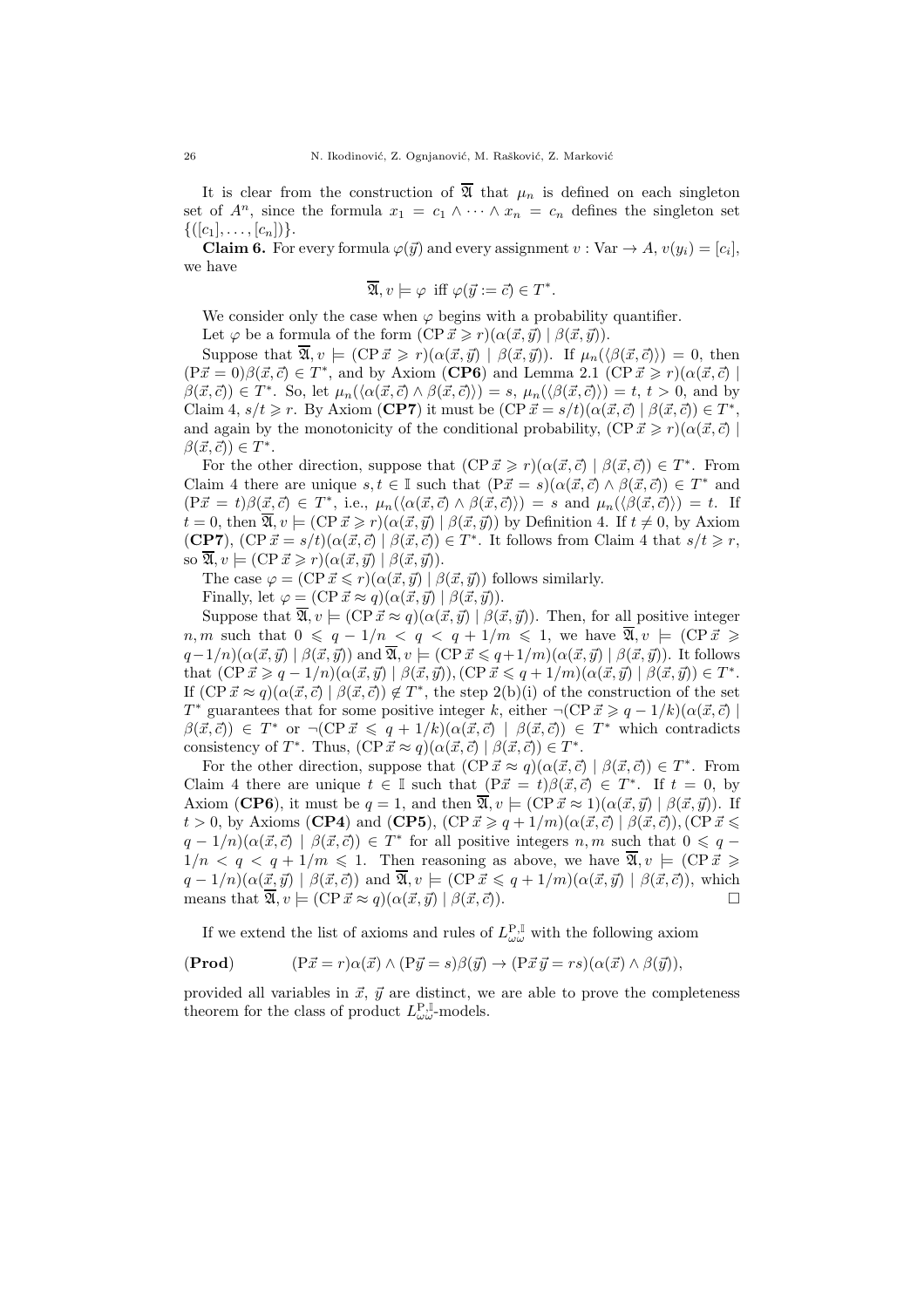**Definition 3.6.** A product model is an  $L_{\omega\omega}^{P,\mathbb{I}}$ -model  $\overline{\mathfrak{A}} = \langle \mathfrak{A}, \mathcal{F}_n, \mu_n \rangle_{n \in \mathbb{N}}$  such that the sequence of probabilities  $(\mu_n : n = 1, 2, ...)$  is a sequence of product measures: for any two sets  $X \subseteq A^m$  and  $Y \subseteq A^n$   $(m, n \in \mathbb{N})$ , and their Cartesian product  $X \times Y \subseteq A^{m+n}$ , if  $X \in \mathcal{F}_m$  and  $Y \in \mathcal{F}_n$ , then  $X \times Y \in \mathcal{F}_{m+n}$  and  $\mu_{m+n}(X \times Y) =$  $\mu_m(X) \cdot \mu_n(Y)$ .

**Theorem 3.4.** If  $T \cup \{Prod\}$  is consistent, then  $T$  has a product  $L_{\omega\omega}^{P,I}$ -model.

Proof. The proof of the theorem is almost the same as the proof of Theorem 3.3. Of course, the definition of the corresponding sequence of theories  $(T_n : n =$  $(0, 1, \ldots)$  begins with  $T_0 = T \cup \{Prod\}$ . The only new fact that should be proven in this case is that the sequence of probabilities of the canonical  $L_{\omega\omega}^{\text{P},\mathbb{I}}$ -model is a sequence of product measures. But this is evident since every instance of the axiom (**Prod**) is true in the canonical model. Let  $\mu_n(\langle \varphi(x_1, \ldots, x_n) \rangle) = r$  and  $\mu_m(\langle \psi(y_1, \ldots, y_m) \rangle) = s$ , provided all variables in  $\vec{x}, \vec{y}$  are distinct. It is easy to see that the set  $\langle \varphi(\vec{x}) \wedge \psi(\vec{y}) \rangle$  represents the Cartesian product  $\langle \varphi(x_1, \ldots, x_n) \rangle \times$  $\langle \psi(y_1, \ldots, y_m) \rangle$ . From  $(P\vec{x} = r)\varphi(\vec{x}) \in T^*$ ,  $(P\vec{y} = s)\psi(\vec{y}) \in T^*$ , using the the axiom (Prod), we have  $(P\vec{x}\vec{y} = r \cdot s)(\varphi(\vec{x}) \wedge \psi(\vec{y})) \in T^*$ .

Example 3.8. Note that even if we consider the axiomatic system with the axiom (Prod), no two of the sentences

$$
(Px \ge 1/2)(Py \ge 1/2)R(x, y),
$$
  
\n
$$
(Py \ge 1/2)(Px \ge 1/2)R(x, y),
$$
  
\n
$$
(Pxy \ge 1/4)R(x, y),
$$

are equivalent. These facts can be checked by considering structures with three elements, each singleton having the measure 1/3.

# 4. Decidable fragments of  $L_{\omega \omega}^{\rm P, \mathbb{I}}$

Since first-order classical logic is undecidable, the same holds for the logic  $L^{\mathbf{P},\mathbb{I}}_{\omega\omega}$ . If we want our logic to be applicable, a compromise has to be made: we should find a fragment which is decidable but still has significant expressive power. Numerous fragments of  $L_{\omega\omega}$  were proved decidable (for validity or satisfiability). One of the best general reference sources here is [11]. Among these fragments we consider some of the most traditional ones, i.e. collections of prenex formulas defined by restrictions on the quantifiers prefix and language. A prenex formula is a formula with all its quantifiers up front. Recall that there is a simple algorithm for transforming an arbitrary first-order formula to an equivalent one in the prenex form.

In the search for decidable fragments of  $L_{\omega\omega}^{\text{P},\mathbb{I}}$ , the idea was to forbid the nesting of probability quantifiers and try to find a decidable fragment of classical firstorder logic to which a technique for proving decidability, developed in [117], could be applied. It turned out that the key were the closure conditions from Lemma 4.1 below, i.e., closure under negation, conjunction and existential quantification. Based on this we defined a subfragment of the fragment defined by Gödel, Kalmár, and Schütte, for which decidability can be proved. Gödel, Kalmár, and Schütte discovered a decision procedure for the satisfiability of sentences from the class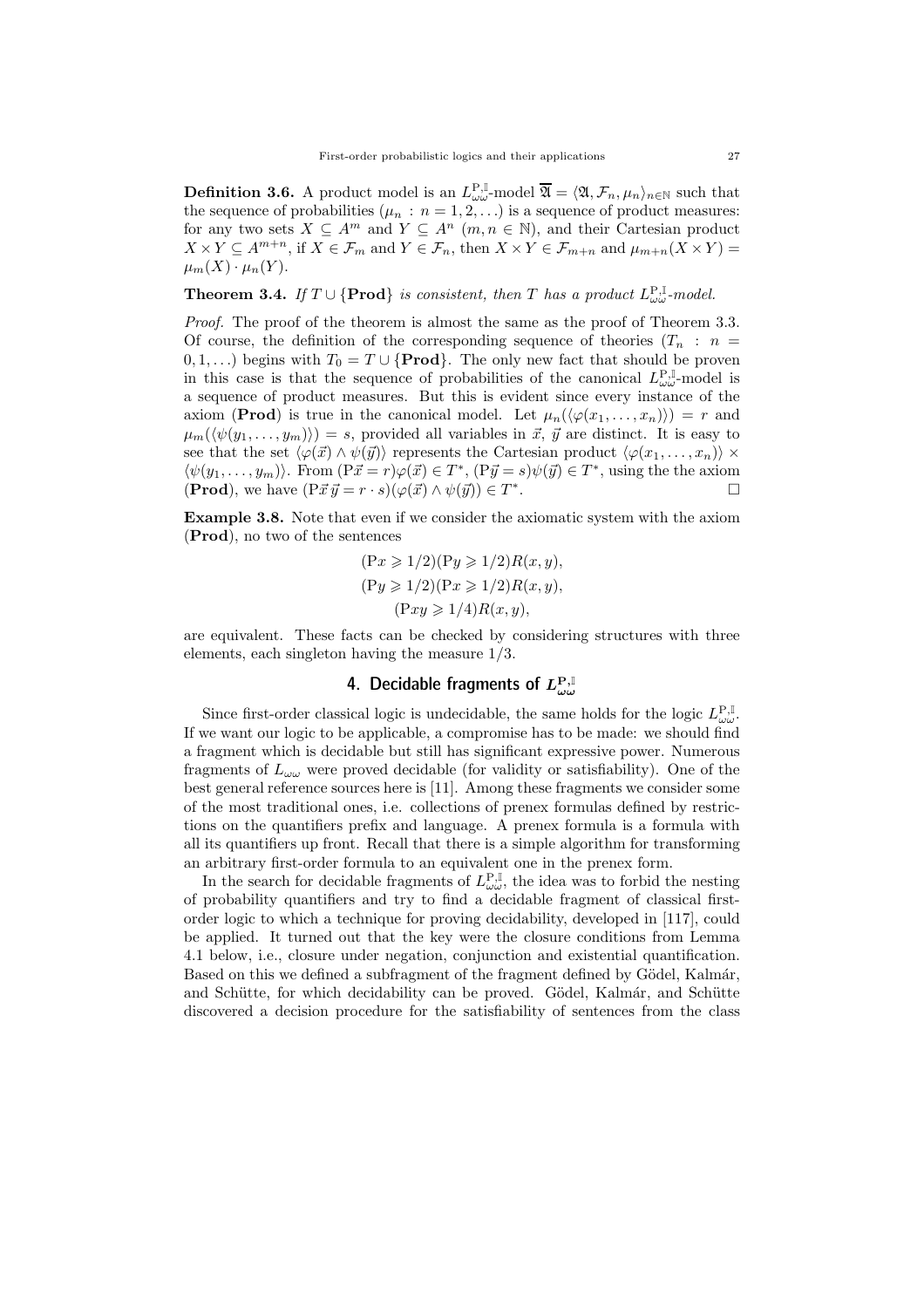$[\exists^*\forall^2 \exists^*,\text{all}]$  which contains the sentences of the form  $\exists x_1 \ldots \exists x_k \forall y_1 \forall y_2 \exists z_1 \ldots \exists z_\ell \varphi$ where  $\varphi$  is quantifier free, contains any number of relation symbols of any arity and no function symbols of arity  $\geq 1$ , and does not contain equality symbol.

Since the equality may be important for some applications, we also define a subfragment of the fragment introduced by Shelah, which allows equality. The proof of decidability is practically the same for both fragments.

Note that both fragments may include individual constants.

Theorem 4.1 (Gödel 1932, Kalmár 1933, Schütte 1934). The satisfiability and the finite satisfiability problems are decidable for the class  $[\exists^*\forall^2\exists^*,\text{all}]$ .

We choose a class  $\mathcal{G}_L$  of first-order formulas (in a language  $L$ ) in order to find a class of  $L^{P,I}_{\omega \omega}$ -sentences for which the satisfiability and validity problems are decidable.

**Definition 4.1.** Let L be a first-order language. By  $\mathcal{G}_L$  we denote the class of all first-order formulas whose prenex form has the quantifier prefix from the set

{∃, ∀, ∃∃, ∃∀, ∀∃, ∀∀, ∃∃∀, ∃∀∀, ∀∃∃, ∀∀∃, ∃∃∀∀, ∀∀∃∃}.

Let us fix two variables  $x$  and  $y$ . Note that we can always transform a formula from  $\mathcal{G}_L$  in the prenex form so that variables x and y go only with universal quantifiers, and the other variables with existential or no quantifiers. So, we suppose that only formulas in the prenex form containing the quantifiers  $\{\forall x, \forall y\} \cup \{\exists v$ :  $v \in \text{Var} \setminus \{x, y\}$  belong to  $\mathcal{G}_L$ .

### **Lemma 4.1.** 1) The class  $\mathcal{G}_L$  is closed under negation.

2) The existential closure of a finite conjunction of formulas from  $\mathcal{G}_L$  belongs to the class  $[\exists^*\forall^2 \exists^*,\text{all}].$ 

Proof. 1) The key idea is to rename variables in a suitable way, as in the following examples:

$$
\neg \exists u \exists v \forall x \forall y \varphi \equiv \forall x \forall y \exists u \exists v \neg \varphi [u := x, v := y, x := u, y := v],
$$
  

$$
\neg \forall x \forall y \exists u \exists v \varphi \equiv \exists u \exists v \forall x \forall y \neg \varphi [u := x, v := y, x := u, y := v].
$$

2) For shortness, we give only an example. Let  $\varphi_1, \varphi_2, \varphi_3$  have free variables not appearing in the scope of any given quantifier.

$$
\exists u_1 \exists v_1 \forall x \forall y \varphi_1 \land \forall x \forall y \exists u_2 \exists v_2 \varphi_2 \land \exists u_3 \exists v_3 \forall x \forall y \varphi_3 \equiv
$$
  

$$
\exists u_1 \exists v_1 \exists u_3 \exists v_3 \forall x \forall y \exists u_2 \exists v_2 (\varphi_1 \land \varphi_2 \land \varphi_3) \quad \Box
$$

**Definition 4.2.** Let  $\mathcal{G}_L^{\text{prob}}$  be the class of all  $L_{\omega\omega}^{\text{P,I}}$ -sentences which are boolean combinations of probabilistic formulas of the form  $(CP\vec{x} \circ r)(\varphi(\vec{x}) | \psi(\vec{x}))$ ,  $\varphi(\vec{x}), \psi(\vec{x}) \in$  $\mathcal{G}_L$ .

Theorem 4.2. Let L be a first-order language without function symbols and equality sign. The satisfiability problem for  $\mathcal{G}_L^{\rm prob}$  is decidable.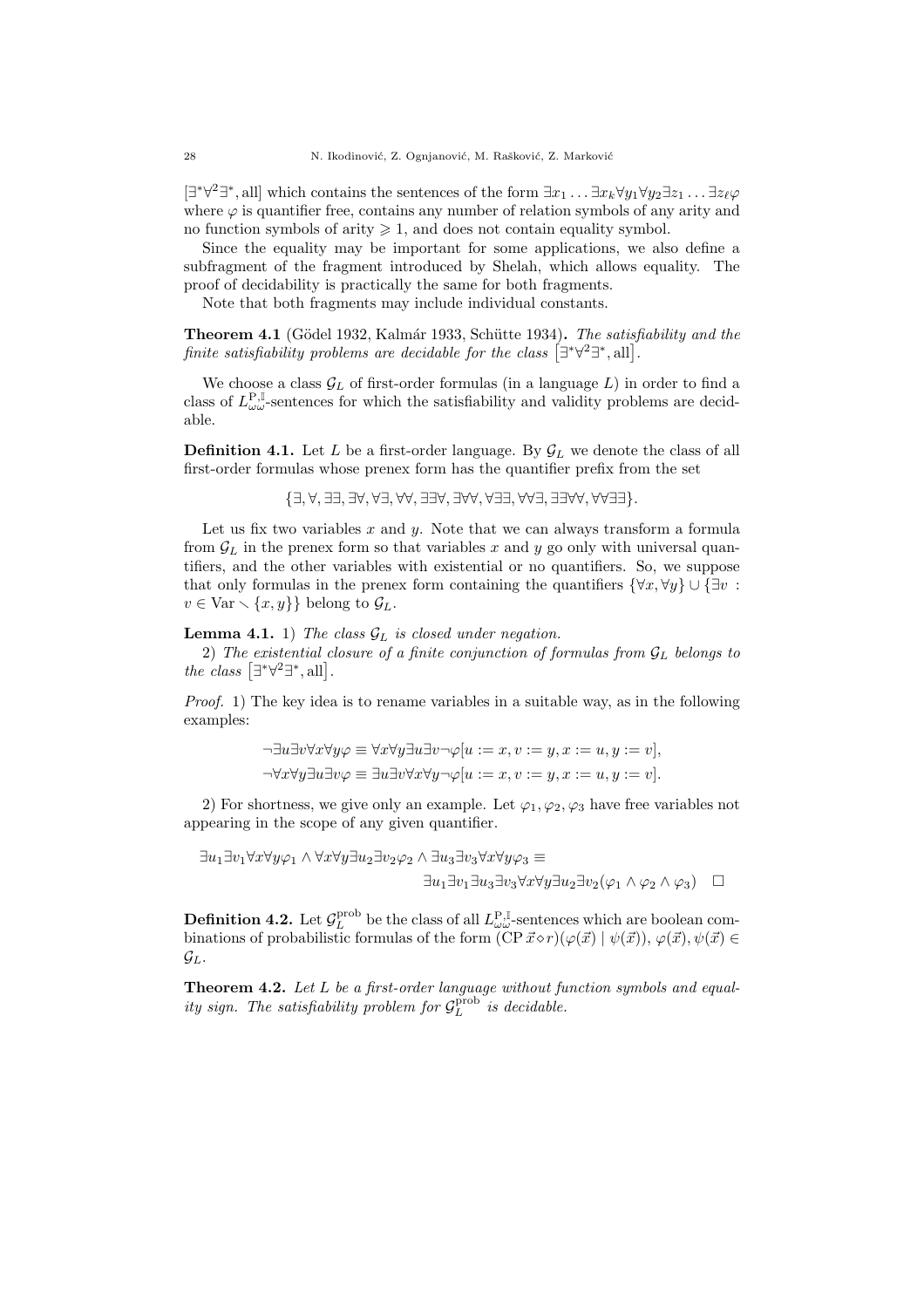*Proof.* Let  $\beta$  be a sentence from  $\mathcal{G}_L^{\text{prob}}$ . According to Axiom (P6), without loss of generality, we assume that all probabilistic quantifiers appearing in  $\beta$  bound the same variables. We consider the simplest case when probabilistic quantifiers bound one variable. The same procedure can be performed when probabilistic quantifiers in β bound a sequence of variables. In that case we obtain the measure  $\mu_n$  where n is the length of the sequence of variables.

Using propositional reasoning it is easy to show that  $\beta$  is equivalent to a formula:  $\text{DNF}(\beta) = \bigvee_{j=1}^d \bigwedge_{i=1}^{k_j} \pm (\text{CP } x \diamond_{ij} r_{ij}) (\varphi_{ij}(x) \mid \psi_{ij}(x))$ , where  $\varphi_{ij}(x), \psi_{ij}(x) \in \mathcal{G}_L$ , and the prefix  $\pm$  denotes presence  $(-)$  or absence  $(+)$  of  $\neg$ .

Obviously, to prove decidability of our class of probabilistic sentences, it is enough to show that satisfiability of probabilistic formulas of the form

$$
\bigwedge_{i=1}^k \pm (\text{CP } x \diamond_i r_i)(\varphi_i(x) \mid \psi_i(x)), \diamond_i \in \{\leqslant, \geqslant, \approx\}
$$

is decidable. Moreover, an easy verification (see [117]) shows that it is enough to prove decidability of satisfiability of formulas of the form

$$
\beta = \bigwedge_{i=1}^k \left[ \pm (\text{CP } x \diamond_i r_i)(\varphi_i(x) \mid \psi_i(x)) \land (\text{P } x > 0)\psi_i(x) \right], \diamond_i \in \{\leqslant, \geqslant, \approx\}.
$$

Let  $\mathcal{C}_{\beta} = {\varphi_1(x), \ldots, \varphi_k(x), \psi_1(x), \ldots, \psi_k(x)}$ . For every  $\ell : \{1, \ldots, 2k\} \to \{0, 1\}$ , let

$$
\alpha_{\ell}(x_{\ell}) = \bigwedge_{i=1}^{k} \varphi_{i}(x_{\ell})^{\ell(i)} \wedge \bigwedge_{i=1}^{k} \psi_{i}(x_{\ell})^{\ell(k+i)},
$$

where  $x_{\ell}, \ell = 1, \ldots, 2^{2k}$  are variables variables not appearing in formulas from  $\mathcal{C}_{\beta}$ , and  $\varphi^0$  denotes  $\neg \varphi$ , and  $\varphi^1$  denotes  $\varphi$ .

For every nonempty subset  $I = \{i_1, \ldots, i_n\} \subseteq \{1, 2, \ldots, 2^{2k}\},$  by the previous lemma,

$$
\beta_I = \exists x_{i_1} \cdots \exists x_{i_n} \left( \alpha_{i_1}(x_{i_1}) \wedge \cdots \wedge \alpha_{i_n}(x_{i_n}) \right)
$$

belongs to the class  $[\exists^*\forall^2\exists^*,\text{all}]$ . Thus, it is decidable if  $\beta_I$  is satisfiable or not.

Let B be the set of all formulas  $\beta_I$  having models. If  $I' \subseteq I$ , then  $\beta_I \to \beta_{I'}$ . Thus, we can suppose that  $\mathcal B$  contains only those  $\beta_I$  indexed by subsets of  $\{1, \ldots, 2^{2k}\}\$ which are as maximal as possible.

Next, we reduce the satisfiability problem to linear programming problem. More precisely, for every  $\beta_I \in \mathcal{B}$ , we solve a system  $\mathcal{S}_I$  with coefficients in  $\mathbb{Q}(\varepsilon)$  and unknowns  $y_1, \ldots, y_h$ , where  $h = 2^{2k}$ . Note that the same approach is used to prove decidability in [117].

For every  $\gamma(x) \in \mathcal{C}_{\beta}$ ,  $I_{\gamma(x)}$  is the set of all  $\ell \in \{1, 2, ..., 2^{2k}\}$  such that the exponent of  $\gamma(x)$  in  $\alpha_{\ell}(x)$  is 1. We denote  $\sum_{\ell \in I_{\gamma(x)}} y_{\ell}$  briefly by  $\Sigma(\gamma(x))$ , and  $\frac{\Sigma(\gamma(x) \wedge \delta(x))}{\Sigma(\delta(x))}$  by  $\Sigma(\gamma(x), \delta(x)).$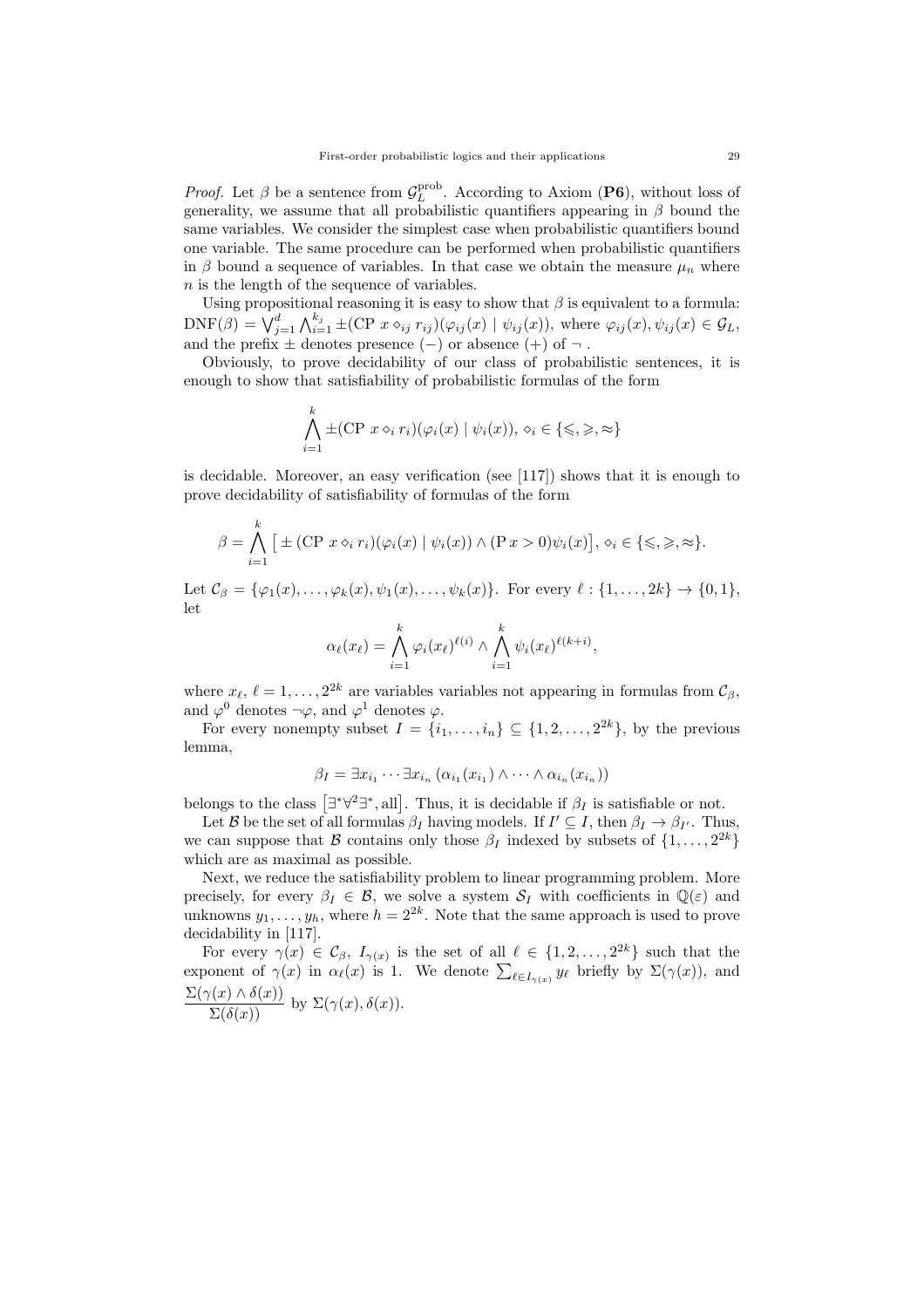Fix  $\beta_I$ .  $S_I$  is the following system:

 $\sqrt{ }$  $\overline{\phantom{a}}$  $\begin{array}{c} \hline \end{array}$  $ly_1 + \cdots + y_h = 1,$  $y_{\ell} \geqslant 0, \ \ \ell \in I,$  $y_{\ell}=0, \ \ \ell \notin I,$  $\Sigma(\psi_i(x)) > 0, \ \ i = 1, \ldots, k,$  $\Sigma(\varphi(x), \psi(x)) \geq r$ , if  $(CP \ x \geq r)(\varphi(x) | \psi(x))$  is a conjunct of  $\beta$ ,  $\Sigma(\varphi(x), \psi(x)) < r$ , if  $(\neg \text{CP } w \geq r)(\varphi(x) | \psi(x))$  is a conjunct of  $\beta$ ,  $\Sigma(\varphi(x), \psi(x)) \leq r$ , if  $(CP \ w \leq r)(\varphi(x) | \psi(x))$  is a conjunct of  $\beta$ ,  $\Sigma(\varphi(x), \psi(x)) > r$ , if  $\neg(CP \ w \leq r)(\varphi(x) | \psi(x))$  is a conjunct of  $\beta$ ,  $\Sigma(\varphi(x), \psi(x)) \approx r$ , if  $(CP \ w \approx r)(\varphi(x) | \psi(x))$  is a conjunct of  $\beta$ ,  $\Sigma(\varphi(x), \psi(x)) \ncong r$ , if  $\neg(\text{CP } w \approx r)(\varphi(x) | \psi(x))$  is a conjunct of  $\beta$ .

Systems of this kind have been considered in detail in [117]. The decision procedure on whether such a system is solvable in  $\mathbb{Q}(\varepsilon)$  is described in Section 2, and here we omit it.

It remains to prove that  $\beta$  is satisfiable iff there is  $I \subseteq \{1, 2, ..., 2^{2k}\}\$  such that  $\beta_I \in \mathcal{B}$  and  $\mathcal{S}_I$  has a solution. Note that if  $\mathcal{B} = \emptyset$ , then it is senseless to look for a model satisfying  $\beta$ .

If  $\beta_I \in \mathcal{B}$  and  $\mathcal{S}_I$  has a solution, then we define a model  $\langle \mathfrak{A}, \mu_1 \rangle$  such that  $\mathfrak{A} \models \beta_I$ ,  $\mu_1$  is defined according to the solution of  $S_I$ . It is enough to choose an arbitrary element  $a_{\ell}$  such that  $\mathfrak{A} \models \alpha_{\ell}[a_{\ell}],$  and set  $\mu_1(\{a_{\ell}\}) = y_{\ell}$ , and  $\mu_1(\{a\}) = 0$ , for  $a \neq a_{\ell}$  and  $\mathfrak{A} \models \alpha_{\ell}[a]$ . Obviously,  $\langle \mathfrak{A}, \mu_1 \rangle \models \beta$ .

For the other direction, suppose that  $\langle \mathfrak{A}, \mu \rangle \models \beta$ . For every  $\ell = 1, 2, \ldots, 2^{2k}$  let

$$
A_{\ell} = \{ a \in A \mid \mathfrak{A} \models \alpha_{\ell}[a] \}.
$$

Let  $I = \{ \ell : A_{\ell} \neq \emptyset \}$ . Then  $\mathfrak{A} \models \beta_I$ . Is is easy to verify that  $S_I$  has a solution:  $y_{\ell} = \mu_1(A_{\ell}), \ell \in I$  and  $y_{\ell} = 0, \ell \notin I$ .

As we have mentioned, it is possible to find other decidable fragment of our logic. We define here one, based on a theorem of Shelah, which allows less quantifiers but admits one unary function symbol and equality, which might make it more suitable for some applications.

Theorem 4.3 (Shelah 1977). The satisfiability and the finite satisfiability problems are decidable for the classes  $[\exists^*\forall \exists^*,\text{all},(1)]_=$ , i.e., for the class of formulas whose prenex form has the quantifier prefix of the form  $\exists^* \forall \exists^*$  and whose language contains equality sign, arbitrary relation and constant symbols, and at most one unary function symbol.

**Theorem 4.4.** Let L be a language with at most one unary function symbol and no function symbols of arity  $\geqslant 2$  (there are no restrictions on relation and constant symbols). Let  $S_L$  denote the class of all  $L_{\omega\omega}$ -formulas possibly with equality whose prenex form has the quantifier prefix from the set  $\{\exists, \forall, \exists \forall, \forall \exists\}$ , and let  $\mathcal{S}^{\text{prob}}_L$  denote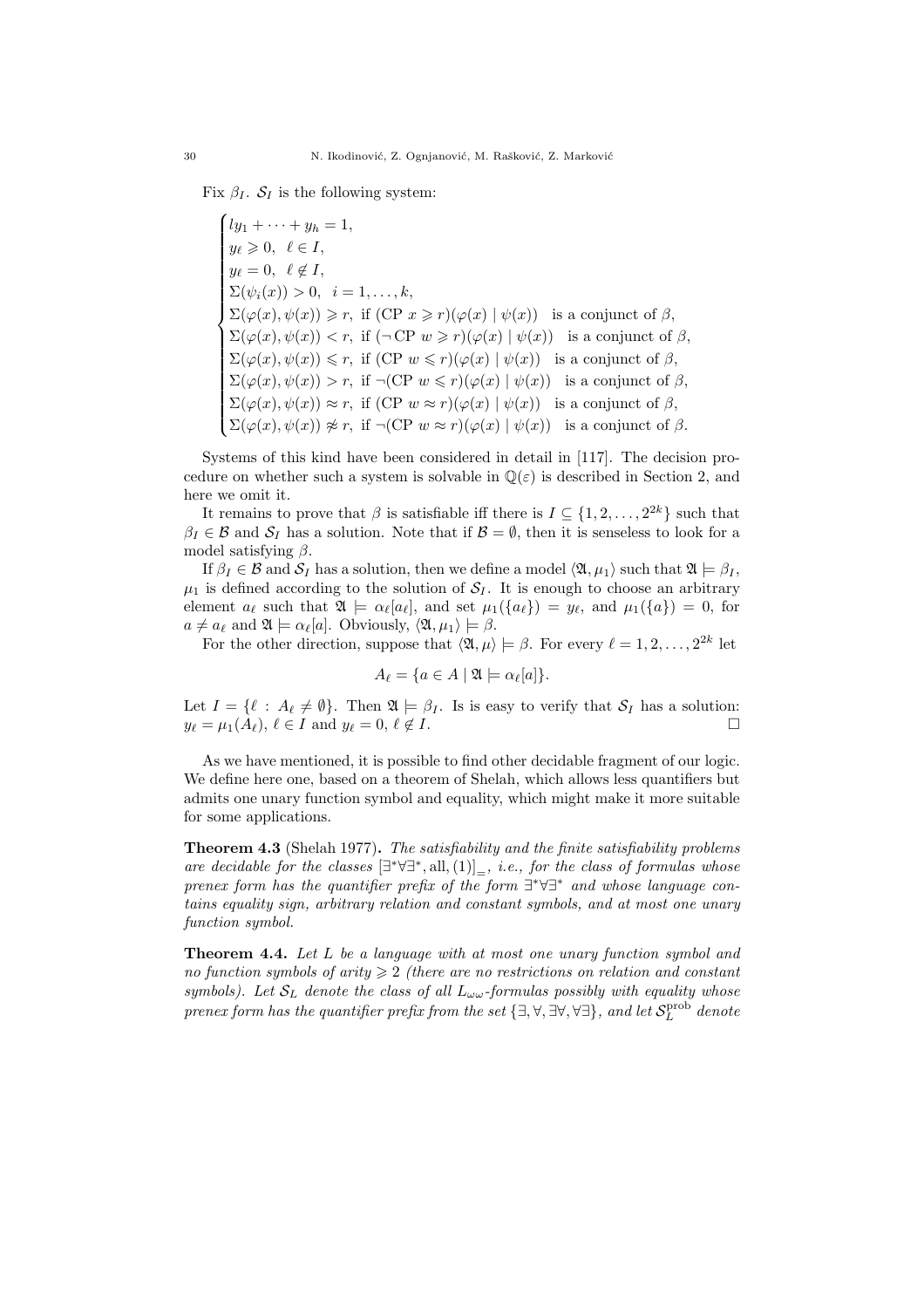the class of all  $L^{\mathbf{P},\mathbb{I}}_{\omega\omega}$ -sentences which are boolean combinations of probabilistic formulas of the form  $(\text{CP } \vec{x} \diamond r)(\varphi(\vec{x}) | \psi(\vec{x}))$ , where  $\varphi(\vec{x}), \psi(\vec{x}) \in \mathcal{S}_L$ . The satisfiability problem for  $S_L^{\text{prob}}$  is decidable.

The proof is completely analogous to the proof of Theorem 4.2, starting with the analogue of Lemma 4.1, so we omit it.

## 5. Applications

The question might be raised whether the fragments  $\mathcal{G}_L^{\text{prob}}$  and  $\mathcal{S}_L^{\text{prob}}$  are too weak for applications. We shall argue here that they are rich enough for most practical purposes. First, we may claim that iterated probabilities ('the probability of probability . . . ') rarely occur in practical considerations, so one probabilistic quantifier should suffice in most situations. On the other hand, the famous 'empirical theorem' of logic that three quantifiers are the limit of human understanding is only partly a joke. It is only in the most difficult mathematical theorems that we may see three quantifiers (e.g.,  $\forall x \exists y \forall z$ ...). While many mathematical statements really involve many quantifiers, they are always rephrased by replacing existential quantifiers with new constants and blocks  $\forall x \exists y$  with predefined functions, so that the final statement has two or at most three (blocks of same) quantifiers.

In this section we give a few applications of our decidable fragments to problems of nonmonotonic reasoning.

In [117] defaults of the form  $\alpha \sim \beta$ , where  $\alpha$  and  $\beta$  are propositional formulas, are syntactically represented in a propositional probabilistic framework.

It is disputable whether the propositional language properly captures the idea behind defaults.

For instance, the classical example 'by default birds fly' is usually represented by bird $\sim$  fly, but a better reading might be 'if x is a bird, then - by default x flies' which can be written as  $\text{bird}(x)$ |∼ flies(x), i.e., it is a part of monadic first-order logic.

Proper formal analysis should be:  $\forall x(\text{bird}(x) \rightarrow \text{flies}(x))$ , but here we may note two facts:

- (1) the entailment  $\rightarrow$  is not the usual material implication,
- (2) the quantifier  $\forall x$  is not the usual universal quantifier (it is rather a kind of 'almost all' quantifier).

The first fact has been extensively analyzed and it is generally accepted that the best description of this entailment is System P introduced by Kraus, Lehmann and Magidor in [54, 62]. The second fact has been neglected and we believe that this is the main reason why there is a number of problems with defaults as defined by P. For a list of 6 such problems see [7].

In [47], we proposed to represent the default bird(x)  $\sim$  flies(x) by a formula of our system:  $(CP x \approx 1)(f \text{lies}(x) | \text{bird}(x))$ , where  $(CP x \approx 1)$  plays the role of 'almost all' quantifier, and conditional probability replaces the material implication. This constitutes one of many probabilistic approaches to nonmonotonic (and, in particular, default) reasoning. In the context of our decidable fragments, it is possible to apply the same analysis also to more general first-order formulas.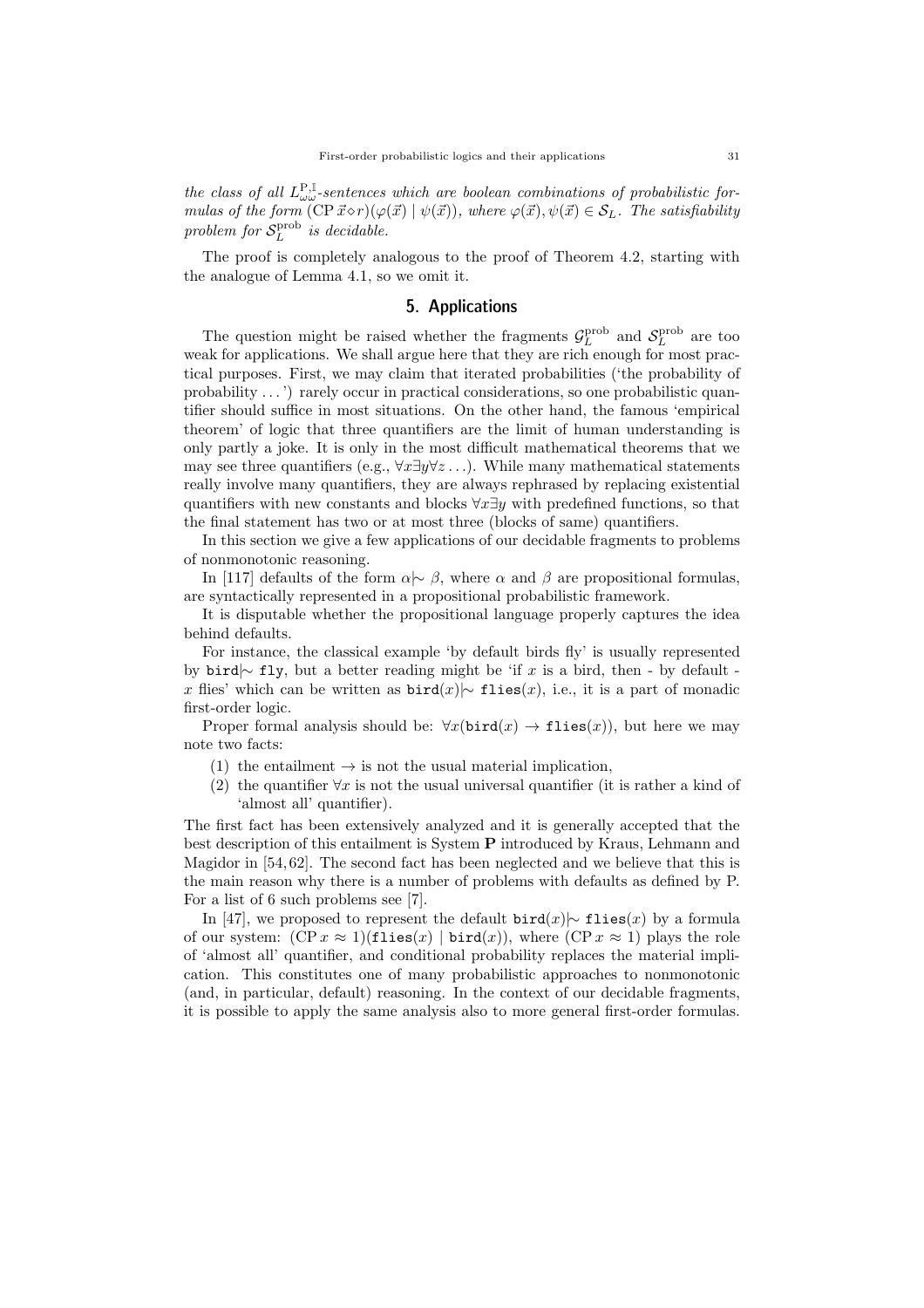We may introduce what might be called binary (or  $n$ -ary) defaults, namely the statements of the type  $a(x, y, ...)$   $\rightarrow$  b(x, y, ...). For example, consider the following statement 'Students generally respect their teachers'. This may be formalized as:  $(CP xy \approx 1)$ (Respect $(x, y)$  | Student $(y) \wedge$  Teacher $(x, y)$ ).

Let us denote  $(\text{CP } \vec{x} \approx 1)(\beta \mid \alpha)$  by  $\alpha \rightarrow_{\vec{x}} \beta$  (we will omit the subscript  $\vec{x}$  when it is clear from the context). In this new notation, the previous statement would read Student $(y) \wedge$  Teacher $(x, y) \leadsto_{x,y}$  Respect $(x, y)$ .

**Example 5.1.** If  $\overline{\mathfrak{A}}$  and  $\overline{\mathfrak{A}}'$  are  $L^{\mathbf{P},\mathbb{I}}_{\omega\omega}$ -structures from Example 3.2, we have:

$$
\overline{\mathfrak{A}} \not\models B(x,y) \rightsquigarrow_{x,y} U(x) \vee U(y) \text{ and } \overline{\mathfrak{A}}' \models B(x,y) \rightsquigarrow_{x,y} U(x) \vee U(y),
$$

where  $B(x, y) \rightsquigarrow_{x,y} U(x) \vee U(y)$  can be read 'almost all pairs  $(x, y)$  satisfying  $B(x, y)$ , also satisfy  $U(x) \vee U(y)$ . But, note that formulas

$$
(Py \approx 1)(B(x, y) \rightsquigarrow_x U(x) \vee U(y))
$$
 and  $\forall x (B(x, y) \rightsquigarrow_y U(x) \vee U(y))$ 

hold in both models  $\overline{\mathfrak{A}}$  and  $\overline{\mathfrak{A}}'$ .

Example 5.2. For an example of a ternary default we may use street basketball: 'Three people playing on the same street basket team are usually friends'. This might be formalized as

 $(CP xyz \approx 1)(Friends(x, y) \wedge Friends(y, z) \wedge Friends(z, x) | Team(x, y, z)),$ 

$$
\text{or } \texttt{Team}(x,y,z) \leadsto_{x,y,z} \texttt{Friends}(x,y) \land \texttt{Friends}(y,z) \land \texttt{Friends}(z,x).
$$

It turns out that all the rules of System P are satisfied for this translation.

**Theorem 5.1.** (We assume that all the free variables of the formulas  $\alpha, \beta, \gamma$  are contained in the fixed tuple  $\vec{x}$ .)

(1)  $\alpha \to \gamma, \beta \leadsto \alpha \vdash \beta \leadsto \gamma$  [Right Weakening]  $(2)$   $\vdash \beta \leadsto \beta$  [Reflexivity] (3)  $\beta \leftrightarrow \beta', \beta \leadsto \alpha \vdash \beta$ [Left Logical Equivalence] (4)  $\beta \rightsquigarrow \alpha, \alpha \wedge \beta \rightsquigarrow \gamma \vdash \beta \rightsquigarrow \gamma$  [Cut] (5)  $\beta \rightsquigarrow \alpha, \beta \rightsquigarrow \gamma \vdash \beta \wedge \alpha \rightsquigarrow \gamma$  [Cautions Monotonicity]

*Proof.* The statements  $(1)$ – $(3)$  are obvious.

We use the completeness theorem to get properties (4) and (5). Let  $\overline{\mathfrak{A}}$  be an  $L_{\omega\omega}^{\mathbf{P},\mathbb{I}}$ model, and v a valuation. Set  $A = [\alpha]_{\overline{X},v}^{\vec{x}}, B = [\beta]_{\overline{X},v}^{\vec{x}}, C = [\gamma]_{\overline{X},v}^{\vec{x}}$ . For shortness we omit the subscript in the notation of the measure. The claims (4) and (5) are obviously true if  $\mu(B) = 0$ . So, suppose that  $\mu(B) = b > 0$ .

(4) Assume that  $\overline{\mathfrak{A}} \models (\text{CP } \vec{x} \approx 1)(\alpha(\vec{x}) \mid \beta(\vec{x}))$ ,  $(\text{CP } \vec{x} \approx 1)(\gamma(\vec{x}) \mid \alpha(\vec{x}) \land \beta(\vec{x}))$ . From  $\mu(A | B) \approx 1$ , we have  $\mu(A | B) = 1 - \varepsilon'$ , where  $\varepsilon'$  is an infinitesimal. Thus,  $\mu(A \cap B) = b - \varepsilon' b$ . Reasoning in the same manner, we obtain that  $\mu(A \cap B \cap C) =$  $b - \varepsilon' b - \varepsilon''(b - \varepsilon' b)$ , for some infinitesimal  $\varepsilon''$ . Now, by the monotonicity of the probability, we have

$$
b - (\varepsilon' - \varepsilon'' + \varepsilon' \varepsilon'')b = \mu(A \cap B \cap C) \leq \mu(B \cap C) \leq \mu(B) = b,
$$

Thus,  $\mu(B \cap C) \approx b$ , and hence  $\mu(C | B) \approx 1$ .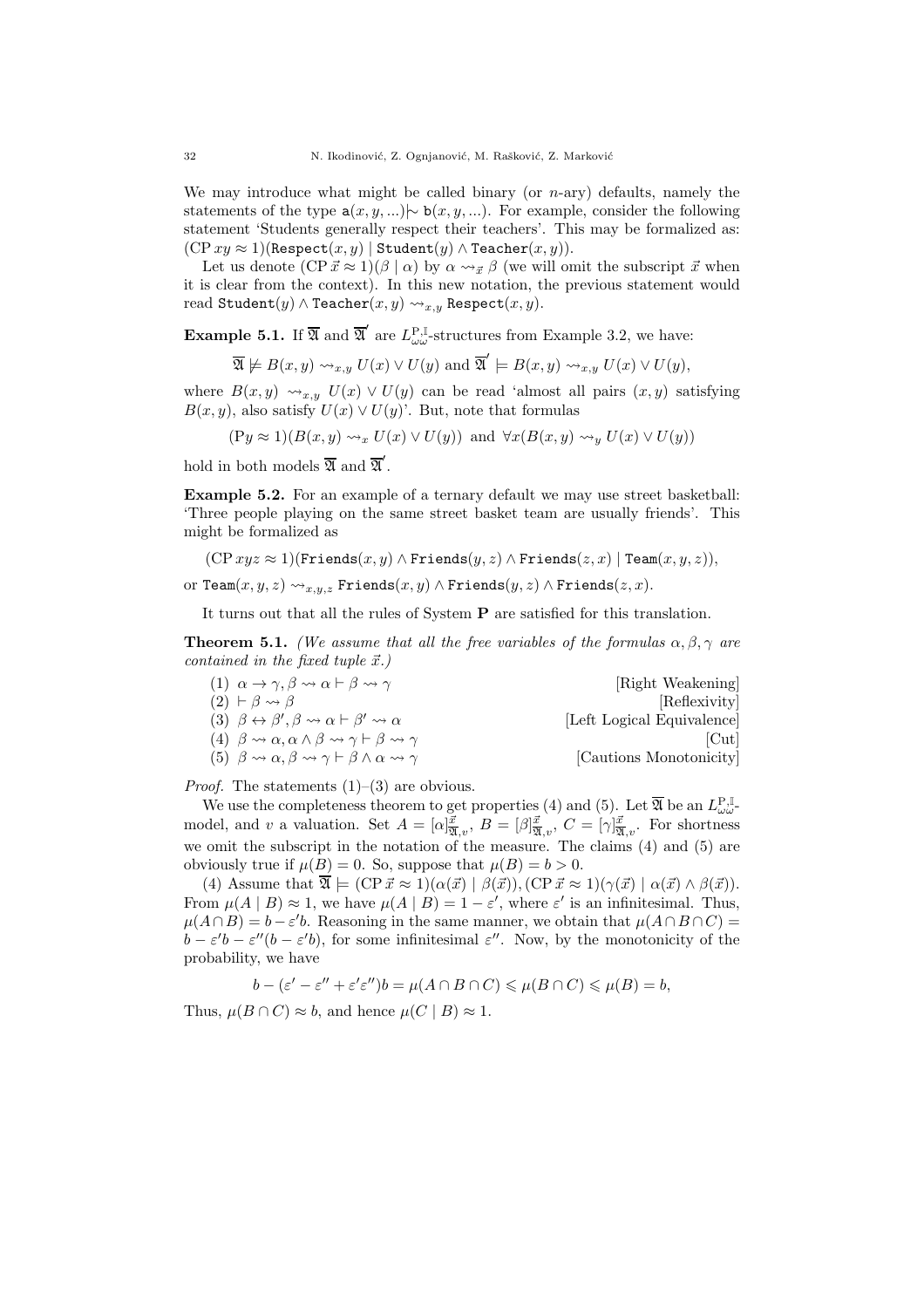(5) Assume that  $\overline{\mathfrak{A}} \models (\text{CP } \vec{x} \approx 1)(\alpha(\vec{x}) \mid \beta(\vec{x}))$ ,  $(\text{CP } \vec{x} \approx 1)(\gamma(\vec{x}) \mid \beta(\vec{x}))$ . Note that  $\mu(A \cap B) \neq 0$  since  $\mu(A \mid B) \approx 1$  and  $\mu(B) > 0$ . From  $\mu(A \mid B) \approx 1$ , as in the proof of the previous statement, we have  $\mu(A \cap B) = b - \varepsilon' b$ , where  $\varepsilon'$  is an infinitesimal, and consequently  $\mu(A^c \cap B) = \varepsilon' b$ . Also, there is an infinitesimal  $\varepsilon''$ such that  $\mu(B \cap C) = b - \varepsilon''b$ . It is easy to see that  $b - \varepsilon'b - \varepsilon''b \leq \mu(A \cap B \cap C) \leq$  $b - \varepsilon' b$ . Therefore,

$$
1 - \frac{\varepsilon'' b}{b - \varepsilon' b} \leqslant \frac{\mu(A \cap B \cap C)}{\mu(A \cap B)} \leqslant 1.
$$

One of the problems with System  $P$  mentioned above is the so called "inheritance" blocking". If the elements of some set A have a certain property  $R$ , we expect that the elements of a subset  $A\cap C$  will "inherit" the property R. However, this would be in conflict with the essence of nonmonotonicity. Namely, if we were allowed to infer  $\alpha \wedge \gamma \vdash \beta$  from  $\alpha \vdash \beta$ , for arbitrary  $\gamma$ , the system would be monotonous. Therefore, as expected, System  $P$  does not allow such derivations. Still, we would like to be able to make such derivations in some special cases, under some restrictions, but such restrictions cannot be formulated in a propositional language. Our first-order language offers un opportunity to formulate some possible solutions.

Example 5.3. Let us consider the set  $\Delta$  consisting of the following two defaults: "the Swedes are blond" and "the Swedes are tall", i.e., Swede $(x) \rightsquigarrow_x$  blond $(x)$ and Swede(x)  $\rightsquigarrow_x$  tall(x). Because of the inheritance blocking problem, in P it is not possible to conclude that Swedes who are not tall are blond (Swede $(x) \wedge$  $\forall$   $\forall$   $\exists$   $\mathbf{L}(x) \rightsquigarrow_x \mathbf{blond}(x)$ . In this particular case, it may turn out that the short Swedes are exactly the ones which are not blond. A solution might be to add a clause which excludes such possibility, for example:  $(CP x \approx 0)(\neg \text{blond}(x))$  $Swede(x) \wedge \neg \texttt{tall}(x)$ .

Example 5.4. We can express in our language things like: 'Married people with children do not get divorced' (a default 100 years ago). We may formalize this as

 $(CP xy \approx 1)(\neg\text{Devored}(x, y) | \text{Married}(x, y) \land \exists z \text{Child}(x, y, z))$ 

 $(\text{or Married}(x, y) \land \exists z \texttt{Child}(x, y, z) \leadsto_{x, y} \neg \texttt{Devored}(x, y)).$ 

More complicated example would be: 'Generally, parents hate drug dealers'. This default may be formalized as

$$
(\operatorname{CP} x \approx 1)(\forall y (\mathtt{DrugDealer}(y) \rightarrow \mathtt{Hate}(x, y)) \mid \exists y \mathtt{Parent}(x, y))
$$

or

 $(CP xy \approx 1)(DrugDealer(y) \rightarrow Hate(x, y) | \exists zParent(x, z)).$ 

Note the slight difference in meaning of the last two formulas. While the first says that generally, a parent hates every drug dealer, the second is slightly weaker, saying that that if x is a parent and y is a drug dealer, generally, x will hate y, i.e., while the first allows exceptions only among parents, the second allows also exceptions among drug dealers.

**Example 5.5.** Let  $L = \{M, R, P\}$  consists of three relation symbols,  $ar(M)$  $ar(R) = 2$  and  $ar(P) = 1$ . The intended meanings of these symbols might be: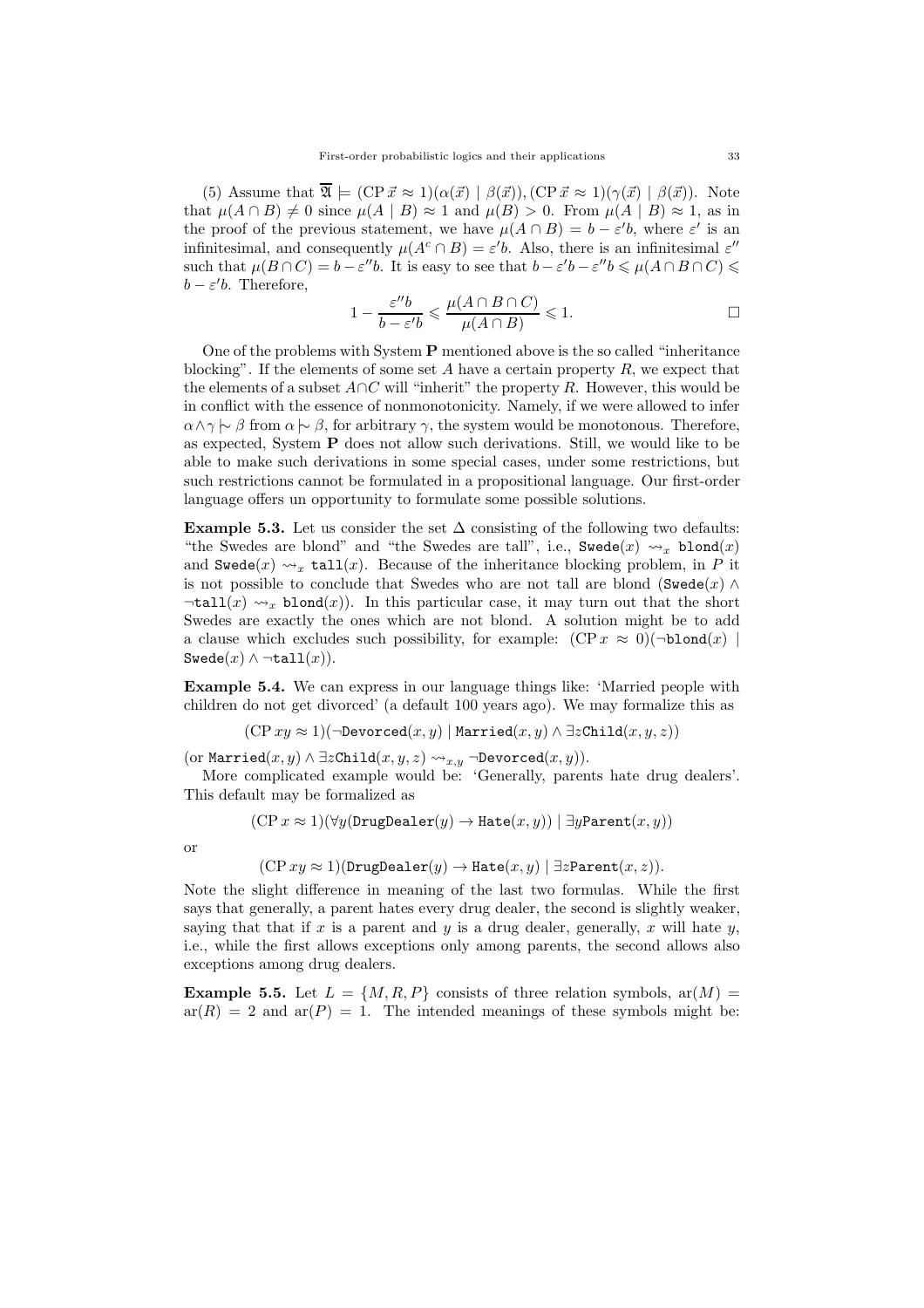$M(x, y) - x$  is married to y',  $R(x, y) - x$  is a relative of y', and  $T(x) - x$  is a member of a tribe'. Let us consider the set  $\Delta$  of the universal closures of the following formulas:  $M(x, y) \to M(y, x), R(x, y) \to R(y, x), T(x) \wedge M(x, y) \to T(y),$  $T(x) \wedge R(x,y) \rightarrow T(y), \neg T(x) \wedge M(x,y) \rightarrow \neg T(y), \neg T(x) \wedge R(x,y) \rightarrow \neg T(y),$  $(\exists y)M(x,y) \rightsquigarrow_x (\forall y)(M(x,y) \rightarrow \neg R(x,y)), T(x) \rightsquigarrow_x (\exists y)M(x,y), T(x) \rightsquigarrow_x$  $(\exists y)(M(x, y) \wedge R(x, y))$ . The classical part of the conjunction is obviously satisfiable. We give a model for this part and use it in the further considerations. The model 24 is defined over the set  $A = \{1, 2, 2, 3, 3, 4, 5, 5, 6, 6\}$ . Let

$$
M^{\mathfrak{A}} = \{ (2, \overline{2}), (\overline{2}, 2), (3, \overline{3}), (\overline{3}, \underline{3}), (5, \overline{5}), (\overline{5}, \underline{5}), (\underline{6}, \overline{6}), (\overline{6}, \underline{6}) \} R^{\mathfrak{A}} = \{ (2, \overline{2}), (\overline{2}, \underline{2}), (\underline{5}, \overline{5}), (\overline{5}, \underline{5}) \}, P^{\mathfrak{A}} = \{ 4, 5, \overline{5}, \underline{6}, \overline{6} \}
$$

For shortness, let  $\varphi(x) = (\forall y)(M(x, y) \rightarrow \neg R(x, y)), \psi(x) = (\exists y)M(x, y),$  $\theta(x) = T(x)$ . Note that  $\neg \varphi(x) \leftrightarrow (\exists y)(M(x,y) \wedge R(x,y)).$ Now, the probabilistic part of  $\Delta$  consists of the formulas:

$$
(\text{CP } x \approx 1)(\varphi(x) \mid \psi(x)), (\text{CP } x \approx 1)(\psi(x) \mid \theta(x)), (\text{CP } x \approx 1)(\neg \varphi(x) \mid \theta(x)),
$$

$$
(\text{P} x > 0)\psi(x), (\text{P} x > 0)\theta(x).
$$

Since  $\neg \psi(x) \rightarrow \varphi(x)$ , there are six 'atoms' that should be considered:

$$
\alpha_1(x) = \neg \theta(x) \land \neg \psi(x) \land \varphi(x),
$$
  
\n
$$
\alpha_2(x) = \neg \theta(x) \land \psi(x) \land \neg \varphi(x),
$$
  
\n
$$
\alpha_3(x) = \neg \theta(x) \land \psi(x) \land \varphi(x),
$$
  
\n
$$
\alpha_4(x) = \theta(x) \land \neg \psi(x) \land \varphi(x),
$$
  
\n
$$
\alpha_5(x) = \theta(x) \land \psi(x) \land \neg \varphi(x),
$$
  
\n
$$
\alpha_6(x) = \theta(x) \land \psi(x) \land \varphi(x).
$$

It is easy to see that  $\mathfrak{A} \models (\exists x_1) \cdots (\exists x_6) \bigwedge_{i=1}^6 \alpha_i(x_i)$  (*i* is the witness for  $\alpha_i(x_i)$ ,  $i = 1, \ldots, 6$ . The corresponding system is:

$$
y_i \geqslant 0, i = 1, ..., 6, \ y_7 = y_8 = 0,
$$
  

$$
\sum_{i=1}^{8} y_i = 1, \ y_2 + y_3 + y_5 + y_6 > 0, \ y_4 + y_5 + y_6 > 0,
$$
  

$$
\frac{y_3 + y_6}{y_2 + y_3 + y_5 + y_6} \approx 1, \ \frac{y_5 + y_6}{y_4 + y_5 + y_6} \approx 1, \ \frac{y_5}{y_4 + y_5 + y_6} \approx 1.
$$

The next step is the elimination of the sign  $\approx$ , and then the Fourier-Motzkin procedure which finishes with the true condition. Thus, the probabilistic part of  $\Delta$  is satisfiable. Of course, using the results obtained during the solving of the system, we can define a measure on A. For example, the structure  $(\mathfrak{A}, \mu)$  is a model for  $\Delta$ , with the measure defined by:  $\mu({1}) = \frac{1}{2}\varepsilon + \frac{3}{4}\varepsilon^2$ ,  $\mu({2}) = \mu({\overline{2}}) = \frac{1}{8}\varepsilon^2$ ,  $\mu(\{\underline{3}\}) = \mu(\{\overline{3}\}) = \frac{1}{2} - \frac{3}{4}\varepsilon - \frac{1}{4}\varepsilon^2, \ \mu(\{\underline{4}\}) = \varepsilon^2, \ \mu(\{\underline{5}\}) = \mu(\{\overline{5}\}) = \frac{1}{2}\varepsilon - \frac{1}{2}\varepsilon^2,$  $\mu({\frac{6}{}) = \mu({\overline{6}}) = \frac{1}{2}\varepsilon^2}.$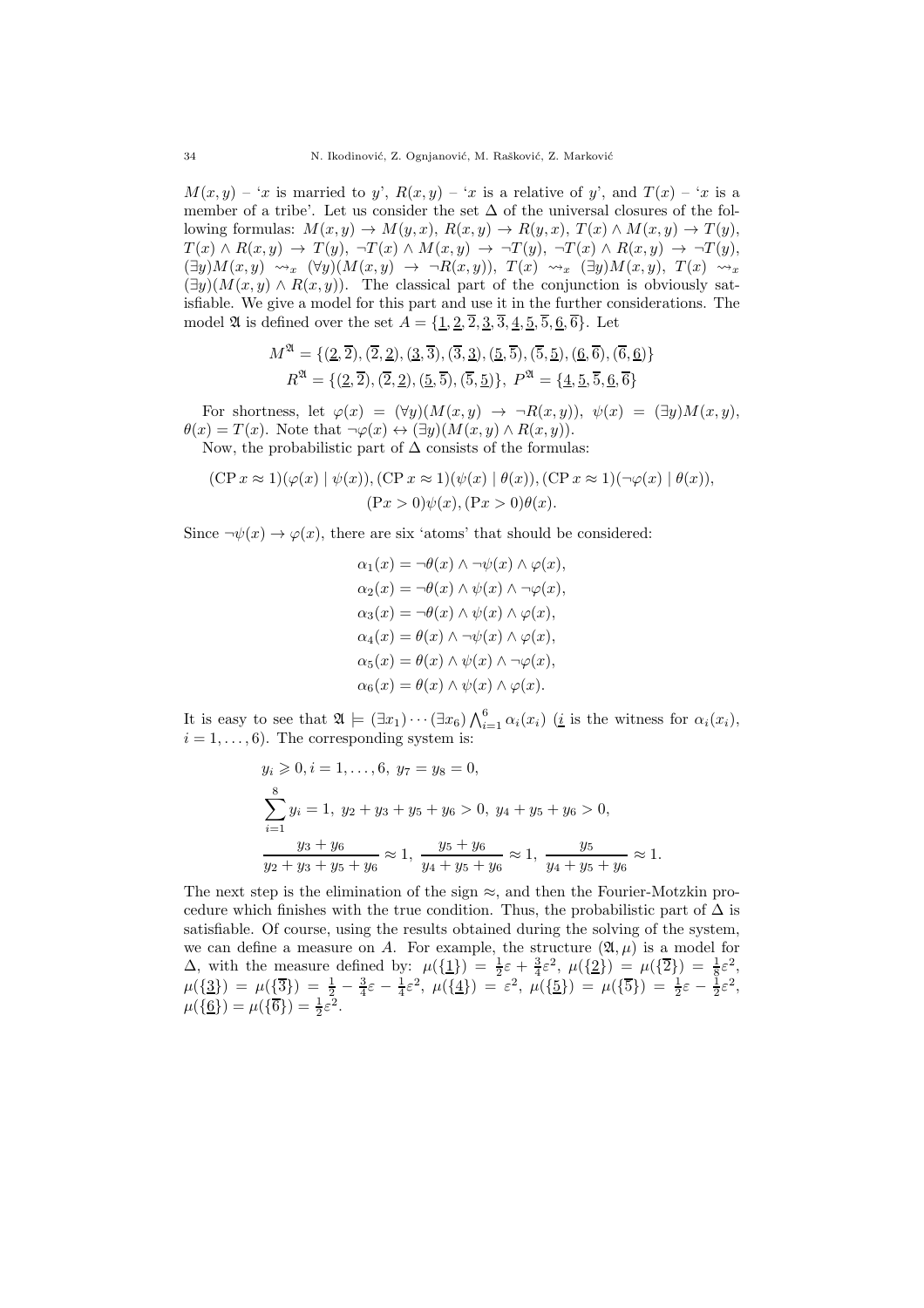**Example 5.6.** Now we consider the set  $\Delta$  containing the same classical formulas as in the previous example and the following probabilistic formulas:  $M(x, y) \rightarrow_{xy} \neg R(x, y)$ , and  $M(x, y) \wedge T(x) \wedge T(y) \rightarrow_{xy} R(x, y)$ .

The following six 'atoms' should be now considered:

$$
\alpha_1(x, y) = \neg(M(x, y) \land T(x) \land T(y)) \land \neg M(x, y) \land \neg R(x, y),
$$
  
\n
$$
\alpha_2(x, y) = \neg(M(x, y) \land T(x) \land T(y)) \land \neg M(x, y) \land R(x, y),
$$
  
\n
$$
\alpha_3(x, y) = \neg(M(x, y) \land T(x) \land T(y)) \land M(x, y) \land \neg R(x, y),
$$
  
\n
$$
\alpha_4(x, y) = \neg(M(x, y) \land T(x) \land T(y)) \land M(x, y) \land R(x, y),
$$
  
\n
$$
\alpha_5(x, y) = (M(x, y) \land T(x) \land T(y)) \land M(x, y) \land \neg R(x, y),
$$
  
\n
$$
\alpha_6(x, y) = (M(x, y) \land T(x) \land T(y)) \land M(x, y) \land R(x, y).
$$

If we perform the same procedure as in the previous example, we obtain the desired measure  $\mu_2$  on  $A^2$  by choosing one solution of the corresponding system, for example,  $y_8 = y_7 = 0$ ,  $y_6 = \frac{\varepsilon}{2}$ ,  $y_5 = \frac{\varepsilon^2}{4(1-\varepsilon)^2}$  $\frac{\varepsilon^2}{4(1-\varepsilon)}$ ,  $y_4 = \frac{\varepsilon}{4}$ ,  $y_3 = \frac{1}{2}$ ,  $y_2 = \frac{1}{4}$ ,  $y_1 = \frac{1-4\varepsilon+2\varepsilon^2}{4(1-\varepsilon)}$  $\frac{-4\varepsilon+2\varepsilon^2}{4(1-\varepsilon)}$ .

Note that for each i, the value  $y_i$  can be understood as the basic belief mass given to  $\alpha_i$ , i.e., as an amount of belief that supports the fact that the actual pair  $(c, d)$  'belongs' to  $\alpha_i$ .

# 6. Some extensions of the logic  $L_{\omega \omega}^{\rm P, \mathbb{I}}$

Adding qualitative quantifiers is crucial for AI applications. The list of logical symbols of  $L_{\omega\omega}^{\text{P,I}}$  can be extended with a range of new binary (qualitative) quantifiers. Some of them are  $\leq_{\vec{x}}$ , and  $\leq_{\vec{x}}$ , with the intended meanings:

- $\mathfrak{A}, v \models \alpha \leqslant_{\vec{x}} \beta \text{ iff } \mu_n([\alpha]_{\mathfrak{A},v}^{\vec{x}}) \leqslant \mu_n([\beta]_{\mathfrak{A},v}^{\vec{x}});$
- $\mathfrak{A}, v \models \alpha \subseteq_{\vec{x}} \beta \text{ iff } \mu_n([\alpha \wedge \neg \beta]_{\mathfrak{A},v}^{\vec{x}}) \leq \mu_n([\alpha \wedge \beta]_{\mathfrak{A},v}^{\vec{x}}), \text{ etc.}$

The corresponding axiomatic system can be obtained by using the ideas from Section 3. All new quantifiers can be described by infinitarly  $L_{\omega\omega}^{\text{P},\mathbb{I}}$ -formulas. For example,

$$
\alpha \leqslant_{\vec{x}} \beta \Leftrightarrow \bigwedge_{q \in \mathbb{I}} (\mathbf{P}\vec{x} = q)\alpha \to (\mathbf{P}\vec{x} \geqslant q)\beta.
$$

Having in mind this meta-equivalence, we add the following axiom schema:

$$
\alpha \leqslant_{\vec{x}} \beta \to ((P\vec{x} = q)\alpha \to (P\vec{x} \geqslant q)\beta), q \in \mathbb{I}
$$

and the rule:

$$
\frac{\varphi \to ((\mathbf{P}\vec{x} = q)\alpha \to (\mathbf{P}\vec{x} \geq q)\beta), \ q \in \mathbb{I}}{\varphi \to \alpha \leq_{\vec{x}} \beta}
$$

In a similar manner, we deal with the other quantifiers.

The axiomatic systems, obtained in this way, are sound with the class of  $L^{\mathbf{P},\mathbb{I}}_{\omega\omega}$ models, and the proofs of the completeness theorems are analogous to the proof of the theorem 3.3.

As it can be seen from the previous section, the quantifiers  $(CP \cdot \approx 1)$  and  $(CP \cdot \approx 0)$  play a central role in modeling nonmonotonic reasoning. We can introduce new quantifiers of finer meanings then  $(CP \cdot \approx 0)$ , and significantly increase the expressive power of the logic  $L^{\mathbf{P},\mathbb{I}}_{\omega\omega}$ . The idea is to add new quantifiers that will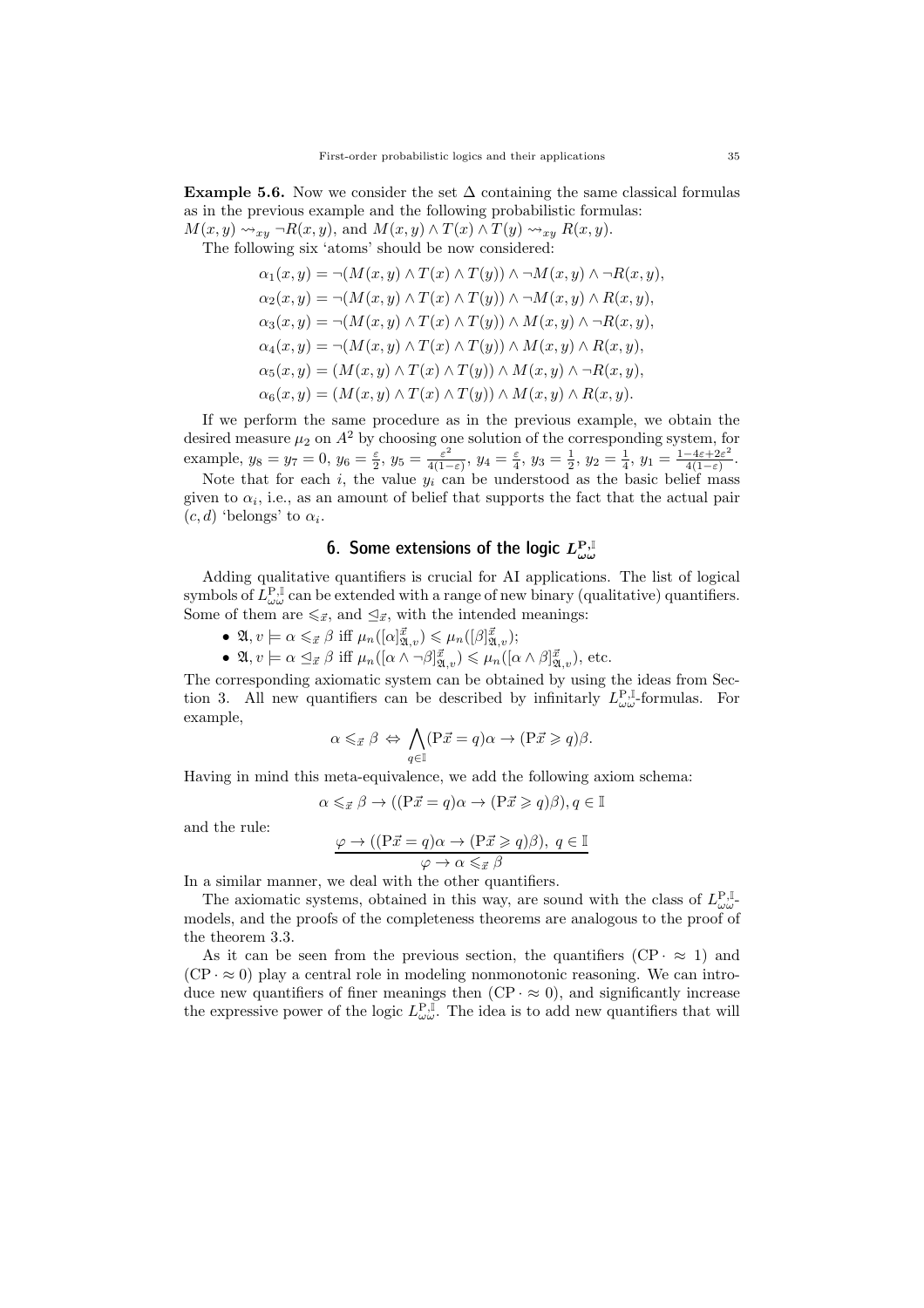be able to express the order of an infinitesimal. We extend the logic  $L^{\mathbf{P},\mathbb{I}}_{\omega\omega}$  with new quantifiers  $(CP \cdot \approx_k 0)$ ,  $k \in \mathbb{N}$ , whose meaning is given by the following clause:

$$
\overline{\mathfrak{A}}, v \models (\text{CP } \vec{x} \approx_k 0)(\alpha \mid \beta) \text{ iff } \mu_n([\beta]_{\mathfrak{A},v}^{\vec{x}}) > 0 \text{ and } \text{ord}\left(\frac{\mu_n([\alpha]_{\mathfrak{A},v}^{\vec{x}} \wedge [\beta]_{\mathfrak{A},v}^{\vec{x}})}{\mu_n([\beta]_{\mathfrak{A},v}^{\vec{x}})}\right) \geq k.
$$

Note that  $(CP \cdot \approx_0 0)$  and  $(CP \cdot \approx_1 0)$  are the quantifiers  $(CP \cdot \approx_0 0)$  and  $(CP \cdot \approx_0 0)$ , respectively. It is not difficult to see that each  $(CP \cdot \approx_k 0)$ ,  $k \geq 2$ , can be introduced by an infinitary formula:

$$
(\mathbf{CP} x \approx_k 0)(\alpha \mid \beta) \Leftrightarrow \bigvee_{r \in \mathbb{I}} (\mathbf{CP} x = r\varepsilon^k)(\alpha \mid \beta),
$$

i.e.,

$$
\neg (\text{CP } x \approx_k 0)(\alpha \mid \beta) \Leftrightarrow \bigwedge_{r \in \mathbb{I}} (\text{CP } x \neq r\varepsilon^k)(\alpha \mid \beta),
$$

since the set of infinitesimals whose order is at least  $k$  can be defined by:

$$
\{x \in \mathbb{Q}(\varepsilon) \mid (\exists r \in \mathbb{Q}(\varepsilon)) x = r\varepsilon^k\}.
$$

Having in mind this meta equivalence, we add the following axiom schema:

$$
(\text{CP } \vec{x} = r\varepsilon^k)(\alpha \mid \beta) \to (\text{CP } \approx_k \vec{x})(\alpha \mid \beta), r \in \mathbb{I},
$$

and the rule:

$$
\frac{\gamma \to (\text{CP } \vec{x} \neq r\varepsilon^k)(\alpha \mid \beta), r \in \mathbb{I}}{\gamma \to \neg(\text{CP } \approx_k \vec{x})(\alpha \mid \beta)}
$$

.

We are now able to introduce new default relations between classical first-order formulas. Namely, for each  $k \geq 1$  we have  $\beta \leadsto_{\vec{x}}^{\geq k} \alpha$  and  $\beta \leadsto_{\vec{x}}^{\equiv k} \alpha$  denoting respectively

$$
(CP \vec{x} \approx_k 0)(\neg \alpha \mid \beta)
$$
 and  $(CP \vec{x} = k)(\neg \alpha \mid \beta)$ .

It is easy to prove that the relations  $\leadsto_{\vec{x}}^{\geq k}$  and  $\leadsto_{\vec{x}}^{\equiv k}$  for each  $n \geq 1$ , satisfy all the rules of System P. Studying properties of these two relations shows that they may be useful in characterizations of various types of weakened monotonicity that are significant in nonmonotonic reasoning. We believe that more detailed research in this direction will be very fruitful.

Example 6.1. Let us consider again the set  $\Delta$  introduced in Example 5.3, consisting of the following two defaults:  $\texttt{Swede}(x) \rightsquigarrow_x \texttt{blond}(x)$  and  $\texttt{Swede}(x) \rightsquigarrow_x$  $\text{tail}(x)$ . If we assume that the starting defaults are of different strength, we can avoid the inheritance blocking and obtain the desired conclusion. For example, from Swede $(x) \sim_x^{-1}$  tall $(x)$  and Swede $(x) \sim_x^{-2}$  blond $(x)$ , it follows that Swede $(x) \wedge \neg \texttt{tall}(x) \leadsto_x \texttt{blond}(x).$ 

Let us introduce one more binary quantifier  $\prec_{\vec{x}}$  that may be interesting in formal treatment of Pearl's  $\kappa$ -calculus [94] with the meaning:

$$
\mathfrak{A}, v \models \alpha \prec_{\vec{x}} \beta \text{ iff } \mathrm{ord}(\mu_n([\alpha]^\vec{x}_{\mathfrak{A},v})) < \mathrm{ord}(\mu_n([\beta]^\vec{x}_{\mathfrak{A},v})).
$$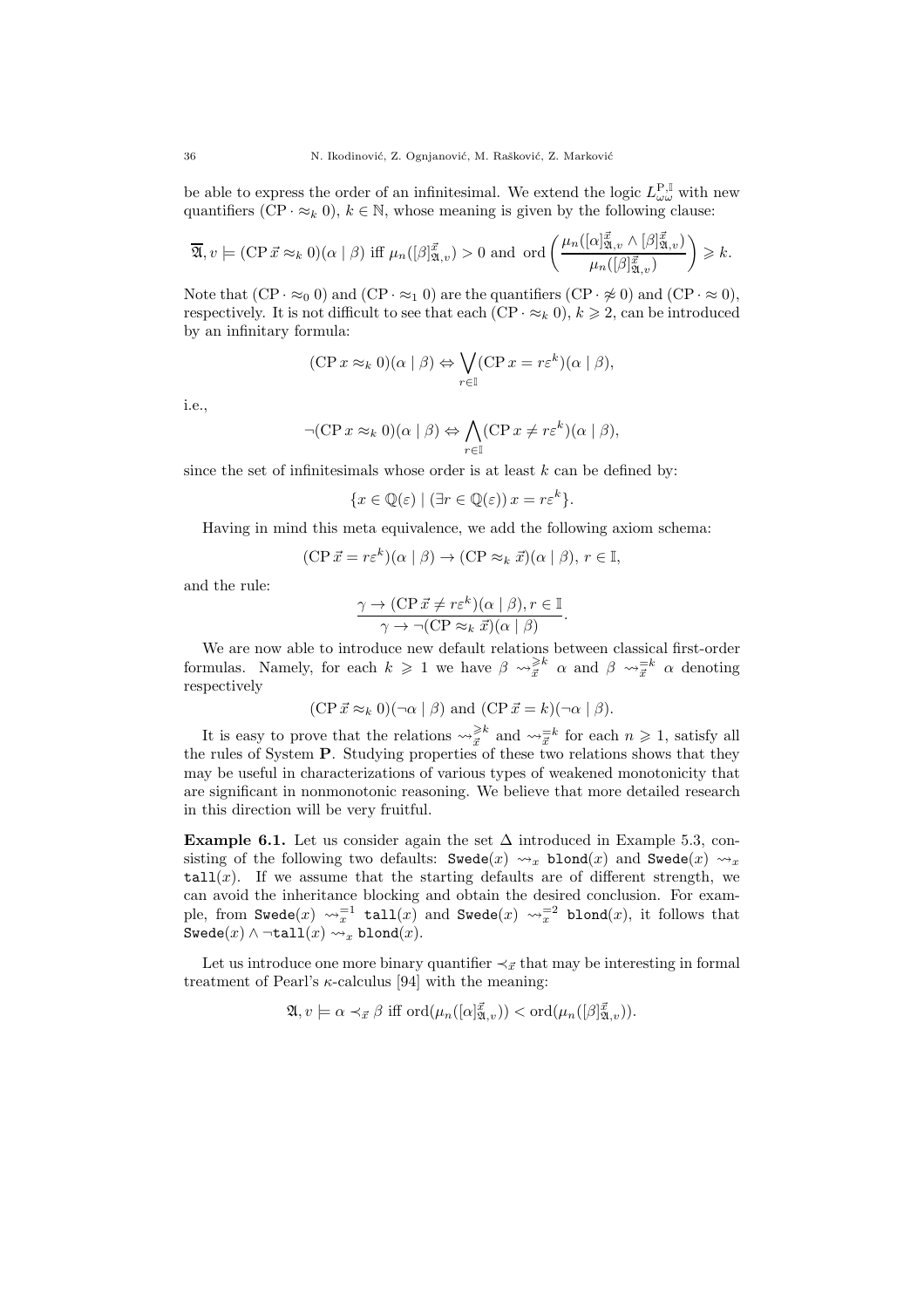To facilitate the reading in what follows, we use the abbreviation  $(O\vec{x} = k)(\alpha | \beta)$ for  $(CP x \approx_k 0)(\alpha | \beta) \wedge \neg(CP x \approx_{k+1} 0)(\alpha | \beta)$ , and  $(O\vec{x} = k)\alpha$  for  $(O\vec{x} = k)$  $(\alpha \mid \top)$ . The meta equivalence

$$
\alpha \prec_{\vec{x}} \beta \Leftrightarrow \bigwedge_{k \in \mathbb{N}} ((\mathcal{O}\vec{x} = k)\alpha \to (\mathcal{P}\vec{x} \approx_{k+1} 0)\beta)
$$

gives the following axiom schema:

$$
\alpha \prec_{\vec{x}} \beta \to ((\mathcal{O}\vec{x} = k)\alpha \to (\mathcal{P}\vec{x} \approx_{k+1} 0)\beta), k \in \mathbb{N}
$$

and the rule:

(
$$
\kappa
$$
) from the premises  $\gamma \to ((\Omega \vec{x} = k)\alpha \to (\mathbf{P}\vec{x} \approx_{k+1} 0)\beta), k \in \mathbb{N}$ , infer  $\gamma \to \alpha \prec_{\vec{x}} \beta$ .

It is not hard to prove that the axiomatic system extended in this way is sound and complete with respect to the class of  $L^{\mathbf{P},\mathbb{I}}_{\omega \omega}$ -models. The proofs are straightforward modifications of the corresponding proofs for the logic  $L_{\omega\omega}^{\mathbf{P},\mathbb{I}}$ .

## 7. Conclusions

In this paper we described some first order logics with probabilistic quantifiers, provided a strongly complete axiomatization and proved the decidability of its two fragments which are expressive enough to enable different practical applications.

There are a lot of papers that are closely related to the subject of this paper [3– 6,8,27,32,63,65,94,121,124]. General and detailed comparison of the corresponding logical systems would be very interesting and useful, but it is left for a future work.

Acknowledgement. The work was partially supported by the Serbian Ministry of Education and Science (projects 174026 and III044006).

### References

- [1] E. W. Adams, *The logic of Conditional*, Dordrecht, Reidel, 1975.
- [2] M. Abadi, J. Y. Halpern, *Decidability and expressiveness for first-order logics of probability*, Inform. Comput. 112 (1994), 1–36.
- [3] N. Alechina, *Logic with probabilistic operators*, In Proc. of the ACCOLADE '94 (1995), 121–138.
- [4] F. Bacchus, *Lp, A Logic for Representing and Reasoning with Statistical Knowledge*, Comput. Intell. 6 (1990), 209–231.
- [5] F. Bacchus, A. J. Grove, J. Y. Halpern, D. Koller, *From Statistical Knowledge Bases to Degrees of Belief*, Artif. Intell. 87(1-2) (1996), 75–143.
- [6] S. Benferhat, D. Dubois, H. Prade, *Nonmonotonic reasoning, conditional objects and possibility theory*, Artif. Intell. 92 (1997), 259–276.
- [7] S. Benferhat, A. Saffiotti, P. Smets, *Belief functions and default reasoning*, Artif. Intell.  $122$  (2000), 1–69.
- [8] V. Biazzo, A. Gilio, T. Lukasiewicz, G. Sanfilippo, *Probabilistic logic under coherence, model-theoretic probabilistic logic, and default reasoning in System P*, J. Appl. Non-Class. Log. 12(2) (2002), 189–213.
- [9] , *Probabilistic logic under coherence: Complexity and algorithms*, Ann. Math. Artif. Intell. 45(1-2) (2005), 35–81.
- [10] B. Boriˇci´c, M. Raˇskovi´c, *A probabilistic validity measure in intuitionistic propositional logic*, Math. Balk. 10(4) (1996), 365–372.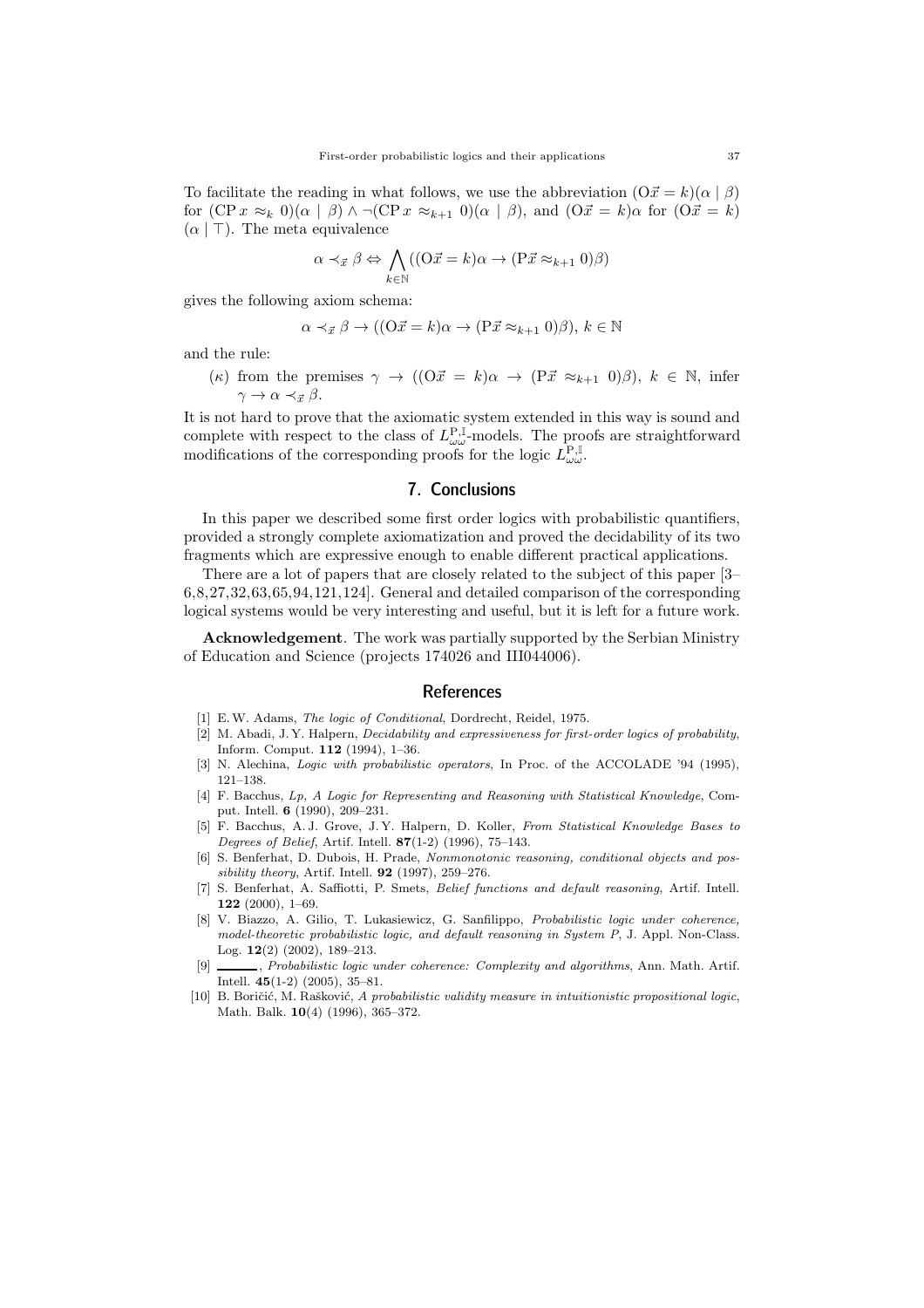- [11] E. B¨orger, E. Gr¨adel, Y. Gurevich, *The Classical Decision Problem*, Springer, Berlin, Heidelberg, 1997.
- [12] J. P. Burgess, *Quick completeness proofs for some logics of conditionals*, Notre Dame J. Formal Logic 22 (1981), 76–84.
- [13] K. L. Clark, *Negation as failure*, in: H. Gallaire and J. Minker (eds.) *Logics and Databases*, Plenum Press, 1978, 293–322.
- [14] D. Doder, J. Grant, Z. Ognjanović, *Probabilistic logics for objects located in space and time*, J. Log. Comput. 23(3) (2013), 487–515.
- [15] D. Doder, Z. Ognjanovi´c, Z. Markovi´c, *An Axiomatization of a First-order Branching Time Temporal Logic*, J. UCS 16(11) (2010), 1439–1451.
- [16] D. Doder, A. Perović, Z. Ognjanović, *Probabilistic approach to nonmonotonic consequence relations*, in: Weiru Liu (ed.), *The 11th European Conference on Symbolic and Quantitative Approaches to Reasoning with Uncertainty ECSQARU 2011*, 29th June – 1st July 2011, Belfast, North Ireland, UK, LNCS 6717 (2011), 459–471.
- [17] D. Doder, M. Rašković, Z. Marković, Z. Ognjanović, *Measures of inconsistency and defaults*, Int. J. Approx. Reasoning 51 (2010), 832–845.
- [18] R. Drđvić, *Barwise completeness theorems for logics with integrals*, Publ. Inst. Math., Nouv. Sér. 49(63) (1991) 1–5.
- [19] , *Analytic completeness theorem for absolutely continuous biprobability models*, Z. Math. Logik Grundlag. Math. 38 (1992), 241–246.
- [20] , *Analytic completeness theorem for singular biprobability logic*, Math. Logic Quarterly 39 (1993), 228–230.
- [21] , *Logics with two types of integral operators*, Publ. Inst. Math., Nouv. Sér.  $54(68)$ (1993), 18–24.
- [22] R. Drđvić, M. Rašković, Z. Ognjanović, Completeness theorem for propositional probabilistic *models whose measures have only finite ranges*, Arch. Math. Logic 43 (2004), 557–563.
- [23] R. Fagin, J. Halpern, N. Megido, *A Logic For Reasoning About Probabilities*, Inf. Comput. 87(1-2) (1990), 78–128.
- [24] R. Fagin, J. Halpern, *Reasoning about knowledge and probability*, J. ACM 41(2) (1994), 340–367.
- [25] B. de Finetti, *La logique de la probabilié*, in: Actes du Congrès International de Philosophie Scientifique, Paris, Hermann: IV, 1936, 1–9.
- [26] T. Flaminio, F. Montagna, *A logical and algebraic treatment of conditional probability*, in: L.A. Zadeh (ed.) *Proceedings of IPMU '04*, 2004, 493–500.
- [27] N. Friedman, D. Koller, J. Halpern, *First-order conditional logic for default reasoning revisited*, ACM Trans. Comput. Log. 1(2) (2000), 175–207.
- [28] N. Friedman, J. Halpern, *Plausibility measures and default reasoning*, J. ACM 48(6) (2001), 648–685.
- [29] D. M. Gabbay, *Theoretical foundations for non-monotonic reasoning in expert systems*, in: K. R. Apt (eds.) *Proc. of the NATO Advanced Study Institute on Logics and Models of Concurrent Systems* La Colle-sur-Loup, France, 1985, 439–457.
- [30] H. Gaifman, *Concerning measures in first order calculi*, Israel J. Math. 2 (1964), 1–18.
- [31] P. Gillett, R. Scherl, G. Shafer, *Basing Probabilistic Logic on Gambles*, Fourth international symposium on imprecise probabilities and their applications, Carnegie Mellon University Pittsburgh, PA, USA, 2005.
- [32] A. Gilio, *Probabilistic reasoning under coherence in System P*, Ann. Math. Artif. Intell. 34 (2002), 5–34.
- [33] M. Goldszmidt, J. Pearl, *Qualitative probabilities for default reasoning, belief revision and causal modeling*, Artif. Intell. 84 (1996), 57–112.
- [34] T. Hailperin, *Sentential Probability Logic, Origins, Development, Current Status, and Technical Applications*, Lehigh University Press, 1996.
- [35] J. Y. Halpern, *An analysis of first-order logics of probability*, Artif. Intell. 46 (1990), 311– 350.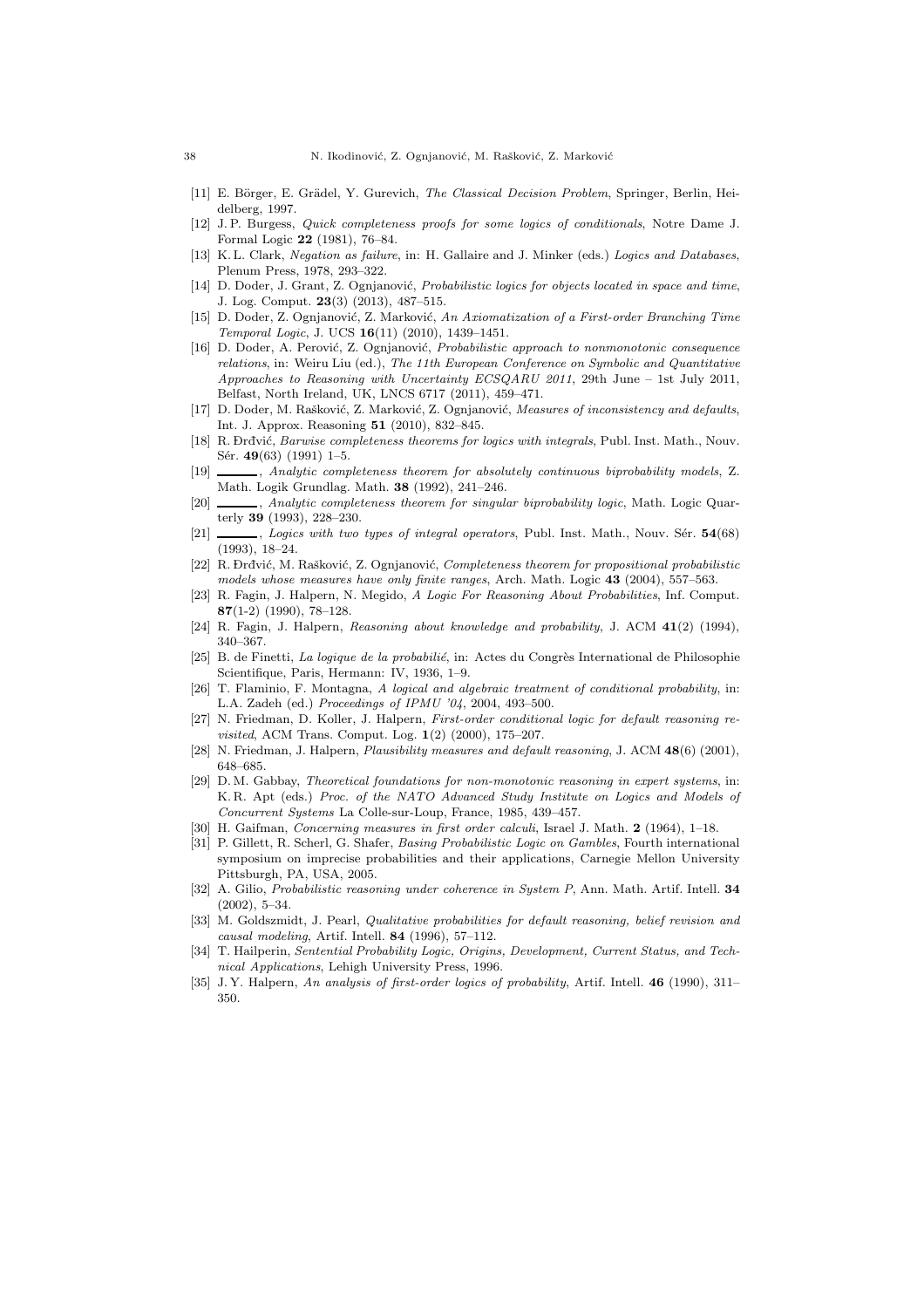- [36] J. Halpern, R. Pucella, *A logic for reasoning about evidence*, J. Artif. Intell. Res. (JAIR) 26 (2006), 1–34.
- [37] J. Halpern, *Lexicographic probability, conditional probability, and nonstandard probability*, Games Econ. Behav. 68(1) (2010), 155–179.
- [38] , *A Nonstandard Characterization of Sequential Equiliblium, Perfect Equilibrioum, and Proper Equilibrium*, Int. J. Game Theory 38(1) (2009) 37–49
- [39] P. Hammond, *Non-Archimedean Subjective probabilities in Decision Theory and Games*, Math. Soc. Sci. 38(2) (1999) 139–156.
- [40] J. Hintikka, *Knowledge and Belief An Introduction to the Logic of the Two Notions*, Cornell University Press, 1962.
- [41] W. van der Hoeck. *Some consideration on the logics* P<sup>F</sup> D, J. Appl. Non-Class. Log. 7(3) (1997), 287–307.
- [42] D. N. Hoover, *Probability logic*, Ann. Math. Logic 14 (1978), 287–313.
- [43] N. Ikodinović, *Craig interpolation theorem for classical propositional logic with some probability operators*, Publ. Inst. Math., Nouv. Sér. 69(83) (2001), 27–33.
- [44] N. Ikodinović, Z. Ognjanović, *A logic with coherent conditional probabilities*, in: L. Godo (ed.) *Proceedings of the 8th European Conference Symbolic and Quantitative Approaches to Reasoning with Uncertainty ECSQARU 2005*, Barcelona, Spain, July 6-8, 2005, Lecture Notes in Computer Science (Subseries: Lecture Notes in Artif. Intell.) 3571, Springer-Verlag, 2005, 726–736.
- [45] N. Ikodinović, Z. Ognjanović, M. Rašković, A. Perović, *Hierarchies of probabilistic logics*, Int. J. Approx. Reasoning 55(9) (2014), 1830–1842.
- [46] N. Ikodinović, M. Rašković, Z. Marković, Z. Ognjanović, *Logics with Generalized Measure Operators*, J. Mult.-Val. Log. Soft Comput. 20(5-6) (2013), 527–555.
- [47] , *A first-order probabilistic logic with approximate conditional probabilities*, Log. J. IGPL 22(4) (2014), 539–564.
- [48] A. Ilić-Stepić, Z. Ognjanović, N. Ikodinović, A. Perović, A p-adic probability logic, Math. Log. Q. 58(4-5) (2012), 263–280.
- [49] A. Ilić-Stepić, Z. Ognjanović, *Complex valued probability logics*, Publ. Inst. Math., Nouv. Sér. 95(109) (2014), 73-86.
- [50] A. Ili´c-Stepi´c, Z. Ognjanovi´c, N. Ikodinovi´c, *Conditional p-adic probability logic*, Int. J. Approx. Reasoning 55(9) (2014), 1843–1865.
- [51] A. Ilić-Stepić, Z. Ognjanović, *Logics for Reasoning About Processes of Thinking with Information Coded by p-adic Numbers*, Stud. Log. 103 (2015), 145–174.
- [52] D. Jovanović, N. Mladenović, Z. Ognjanović, *Variable Neighborhood Search for the Probabilistic Satisfiability Problem*, in K. F. Doerner, M. Gendreau, P. Greistorfer, W. Gutjahr, R. F. Hartl, M. Reimann (eds.) *Metaheuristics: Progress in Complex Systems Optimization*, Springer Series: Operations Research/Computer Science Interfaces Series vol. 39, Springer, Berlin-NY, 2007, 173–188.
- [53] J. Keisler. *Elementary calculus. An infinitesimal approach*, 2nd ed., Boston, Massachusetts: Prindle, Weber & Schmidt, 1986.
- [54] S. Kraus, D. Lehmann, M. Magidor, *Nonmonotonic reasoning, preferential models and cumulative logics*, Artif. Intell. 44 (1990), 167–207.
- [55] H. J. Keisler, *Model theory for infinitary logic*, North-Holland, Amsterdam, 1971.
- [56] , *Hyperfinite model theory*, in: R. O. Gandy, J. M. E. Hyland (eds.) *Logic Colloquim 76*, North-Holland, 1977, 5–110.
- [57] , *Probability quantifiers*, in: J. Barwise and S. Feferman (eds.) *Model Theoretic Logics*, Springer-Verlag, Berlin, 1985, 509–556.
- [58] J. Keisler, *Elementary calculus. An infinitesimal approach*, 2nd ed., Boston, Massachusetts: Prindle, Weber & Schmidt, 1986.
- [59] , *A completeness proof for adapted probability logic*, Ann. Pure Appl. Logic 31 (1986), 61–70.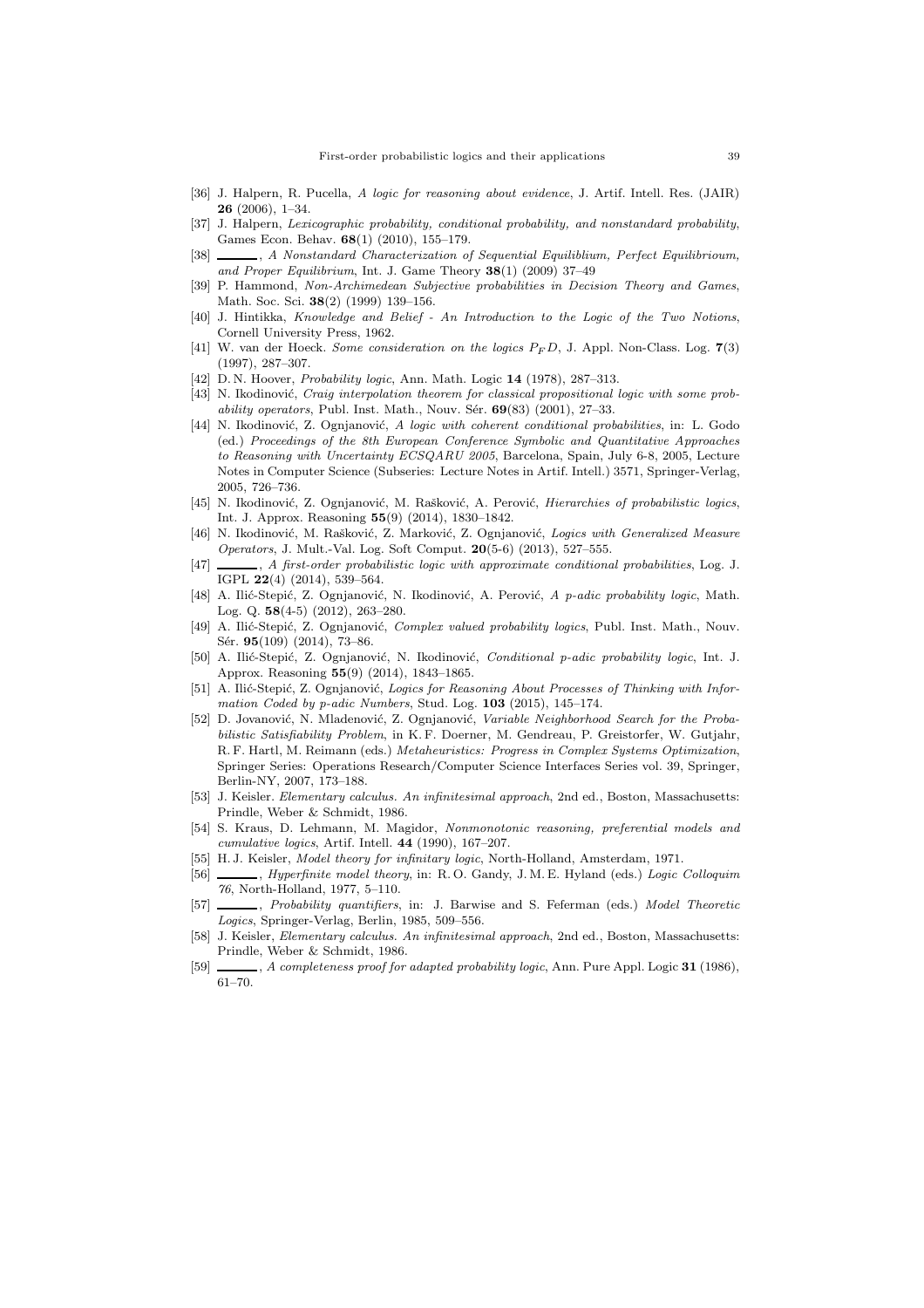- [60] , *Hyperfinite models of adapted probability logic*, Ann. Pure Appl. Logic 31 (1986), 71–86.
- [61] K. Knight, *Measuring inconsistency*, J. Philos. Log. 31 (2001), pp. 77–91.
- [62] D. Lehmann, M. Magidor, *What does a conditional knowledge base entail?*, Artif. Intell. 55 (1992), 1–60.
- [63] T. Lukasiewicz, *Probabilistic Default Reasoning with Conditional Constraints*, Ann. Math. Artif. Intell. 34 (2002), 35–88.
- [64] \_\_\_\_\_\_, *Nonmonotonic probabilistic logics under variable-strength inheritance with overriding: Complexity, algorithms, and implementation*, Int. J. Approx. Reasoning 44(3) (2007), 301–321.
- [65] E. Marchioni, L. Godo, *A Logic for Reasoning about Coherent Conditional Probability: A Modal Fuzzy Logic Approach*, Proc. of the JELIA'04, Lecture notes in artificial intelligence 3229, Springer-Verlag, 2004, 213–225.
- [66] Z. Marković, M. Rašković, Z. Ognjanović, *Completeness theorem for a logic with imprecise* and conditional probabilities, Publ. Inst. Math., Nouv. Sér.  $78(92)$  (2005), 35–49.
- [67] Z. Marković, Z. Ognjanović, M. Rašković, A probabilistic extension of intuitionistic logic, Math. Log. Q. 49 (2003), 415–424.
- [68] , *An intuitionistic logic with probabilistic operators*, Publ. Inst. Math., Nouv. Sér. 73(87) (2003),  $31 - 38$ .
- [69] , *What is the Proper Propositional Base for Probabilistic Logic?* in: L.A. Zadeh (ed.) *Proceedings of the Information Processing and Management of Uncertainty in Knowledge-Based Systems Conference IPMU 2004*, Perugia, Italy, July, 4-9, 2004, 443–450.
- [70] D. McDermott, Jon Doyle, *Non-monotonic logic*, Artif. Intell. 13 (1980), 41–72.
- [71] M. Milošević, Z. Ognjanović, *A first-order conditional probability logic*, Log. J. IGPL  $20(1)$ (2012), 235–253.
- [72] , *A First-Order Conditional Probability Logic With Iterations*, Publ. Inst. Math., Nouv. Sér. 93(107) (2013), 19-27.
- [73] R. C. Moore, *Possible-world semantics for autoepistemic logic*, in: *Proceedings of AAAI Workshop on Nomonotonic Reasoning*, New Paltz, 1984, 369–401.
- [74] N. Nilsson, *Probabilistic logic*, Artif. Intell., 28 (1986), 71–87.
- [75] , *Probabilistic logic revisited*, Artif. Intell. 59 (1993), 39–42.
- [76] Z. Ognjanović, M. Rašković, *A logic with higher order probabilities*, Publ. Inst. Math., Nouv. Sér. 60(74) (1996), 1-4.
- [77] Z. Ognjanovi´c, *A logic for temporal and probabilistic reasoning*, Workshop on Probabilistic Logic and Randomised Computation ESSLLI '98, Saarbruecken, Germany, 1998.
- [78] , *Neke verovatnosne logike i njihove primene u raˇcunarstvu*, PhD thesis, PMF Kragujevac, 1999.
- [79] Z. Ognjanović, M. Rašković, *Some probability logics with new types of probability operators*, J. Log. Comput. 9(2) (1999), 181–195.
- [80] , *Some first-order probability logics*, Theor. Comput. Sci. 247(1-2) (2000), 191–212.
- [81] Z. Ognjanović, J. Kratica, M. Milovanović, A genetic algorithm for satisfiability problem in *a probabilistic logic: A first report*, Lecture notes in computer science (LNCS/LNAI), 2143, Springer-Verlag, 2001, 805–816.
- [82] Z. Ognjanovi´c, U. Midi´c, J. Kratica, *A genetic algorithm for probabilistic SAT problem*, in: L. Rutkowski, J. Siekmann, R. Tadeusiewicz, L.A. Zadeh (eds.) *Artif. Intell. and Soft Computing ICAISC 2004*, Zakopane, Poland, June 7 - 11, 2004, Lecture notes in artificial intelligence (LNCS/LNAI), 3070, Springer-Verlag, 2004, 462–467,
- [83] Z. Ognjanović, Z. Marković, M. Rašković, *Completeness theorem for a Logic with imprecise* and conditional probabilities, Publ. Inst. Math., Nouv. Sér. 78(92) (2005), 35-49.
- [84] Z. Ognjanović, U. Midić, N. Mladenović, *A Hybrid Genetic and Variable Neighborhood Descent for Probabilistic SAT Problem*, in: M. J. Blesa (ed.) *Proceedings of the Second International Workshop on Hybrid Metaheuristics HM2005*, Barcelona, Spain, August 29- 31, 2005, Lecture Notes in Computer Science 3636, Springer-Verlag, 2005, 42–53.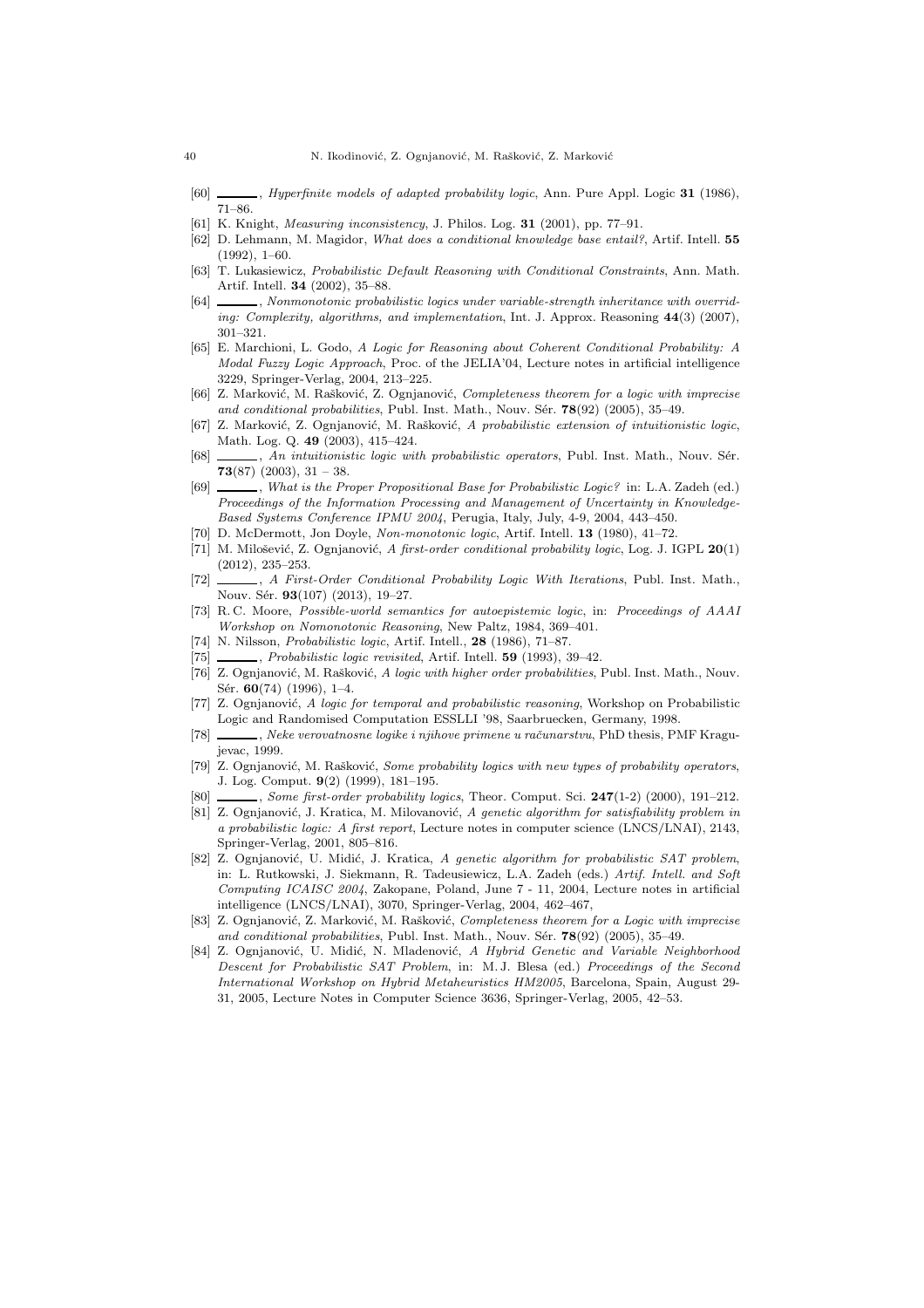- [85] Z. Ognianović, N. Ikodinović, Z. Marković, A logic with Kolmogorov style conditional proba*bilities*, in: *Proceedings of the 5th Panhellenic logic symposium*, Athens, Greece, July 25-28, 2005, 111–116.
- [86] Z. Ognjanović, *Discrete Linear-time Probabilistic Logics: Completeness, Decidability and Complexity*, J. Log. Comput. 16(2) (2006), 257–285.
- [87] Z. Ognjanović, Z. Marković, M. Rašković, *Completeness Theorem for a Logic with Imprecise and Conditional Probabilities*, in: *Logic Colloquium '05, Athens, Greece, July 28 – August 3, 2005*, Bulletin of Symbolic Logic 12(2) (2006), 357.
- [88] Z. Ognjanović, A. Perović, M. Rašković, *Logics with the Qualitative Probability Operator*, Log. J. IGPL 16(2) (2008), 105–120.
- [89] Z. Ognjanović, D. Doder, Z. Marković, *A Branching Time Logic with Two Types of Probability Operators*, in: S. Benferhat and J. Grant (eds.) *Fifth International Conference on Scalable Uncertainty Management SUM-2011* October 10 - 12, 2011, Dayton, Ohio, USA, LNCS 6929 (2011), 219–232,
- [90] Z. Ognjanović, Z. Marković, M. Rašković, D. Doder, A. Perović, A Probabilistic Temporal *Logic That Can Model Reasoning about Evidence*, Ann. Math. Artif. Intell. 65(2-3) (2012), 217–243.
- [91] Z. Ognjanovi´c, A. Perovi´c, D. Doder, *A First-Order Dynamic Probability Logic*, in: Linda C. van der Gaag (ed.) *The 12th European Conference on Symbolic and Quantitative Approaches to Reasoning with Uncertainty ECSQARU 2013* Utrecht, The Netherlands, LNCS 7958 (2013), 461–472.
- [92] Z. Ognjanović, M. Rašković, Z. Marković, *Probability logics*, Zb. Rad., Nova Ser. 12(20) 2009, 35–111.
- [93] J. Pearl, *Probabilistic Reasoning in Intelligent Systems*, Morgan & Kaufmann, San Mateo, CA, 1988.
- [94] , *System Z: A natural ordering of defaults with tractable application to default reasoning*, Proc. of Theoretical Aspects of Reasoning about Knowledge (1990), 121–135.
- [95] R. P. Perez, C. Uzcategui, *On representation theorems for nonmonotonic consequence relations*, J. Symb. Log. 65(3) (2000), 1321–1337.
- [96] A. Perović, D. Doder, Z. Ognjanović, *On Real-Valued Evaluation of Propositional Formulas*, in: T. Lukasiewicz and A. Sali (eds.) *Proceedings of the Seventh International Symposium on Foundations of Information and Knowledge Systems (FoIKS)* March 5-9, 2012 - Kiel, Germany, Lecture Notes in Computer Science 7153 (2012), 264–277.
- [97] A. Perović, Z. Ognjanović, M. Rašković, Z. Marković, *Qualitative Possibilities and Necessities*, in: C. Sossai and G. Chemello (eds.) *The 10th European Conference on Symbolic and Quantitative Approaches to Reasoning with Uncertainty, ECSQARU 2009*. LNCS/LNAI volume 5590 (2009), 651 – 662.
- [98] A. Perović, Z. Ognjanović, M. Rašković, D. Radojević, *Finitely additive probability measures on classical propositional formulas definable by Godel's t-norm and product t-norm*, Fuzzy Sets Syst. 169 (2011), 65–90.
- [99] K. P. S. B. Rao, M. B. Rao, *Theory of Charges*, Academic Press, London, 1983.
- [100] M. Rašković, *Model theory for* L<sub>AM</sub> logic, Publ. Inst. Math., Nouv. Sér. 37(51) (1985), 17–22.
- [101] , *Completeness theorem for biprobability models*, J. Symb. Log. 51(3) (1986), 586–590.
- [102] M. Rašković, R. Živaljević, *Barwise completeness theorem for some biprobability logics* Z. Math. Logik Grundlagen Math. 31 (1986), 133–135.
- [103] M. Rašković, *Weak completeness theorem for L<sub>AP</sub>* y, Zb. Rad., Prir.-Mat. Fak., Univ. Kragujevcu 8 (1987), 69–72.
- [104] , *Completeness theorem for singular biprobability models*, Proc. Am. Math. Soc. 102 (1988), 389–392.
- [105] , *Completeness theorem for a monadic logic with both ordinary first-order and probability quantifiers*, Publ. Inst. Math., Nouv. Sér.  $47(61)$  (1990), 1–4.